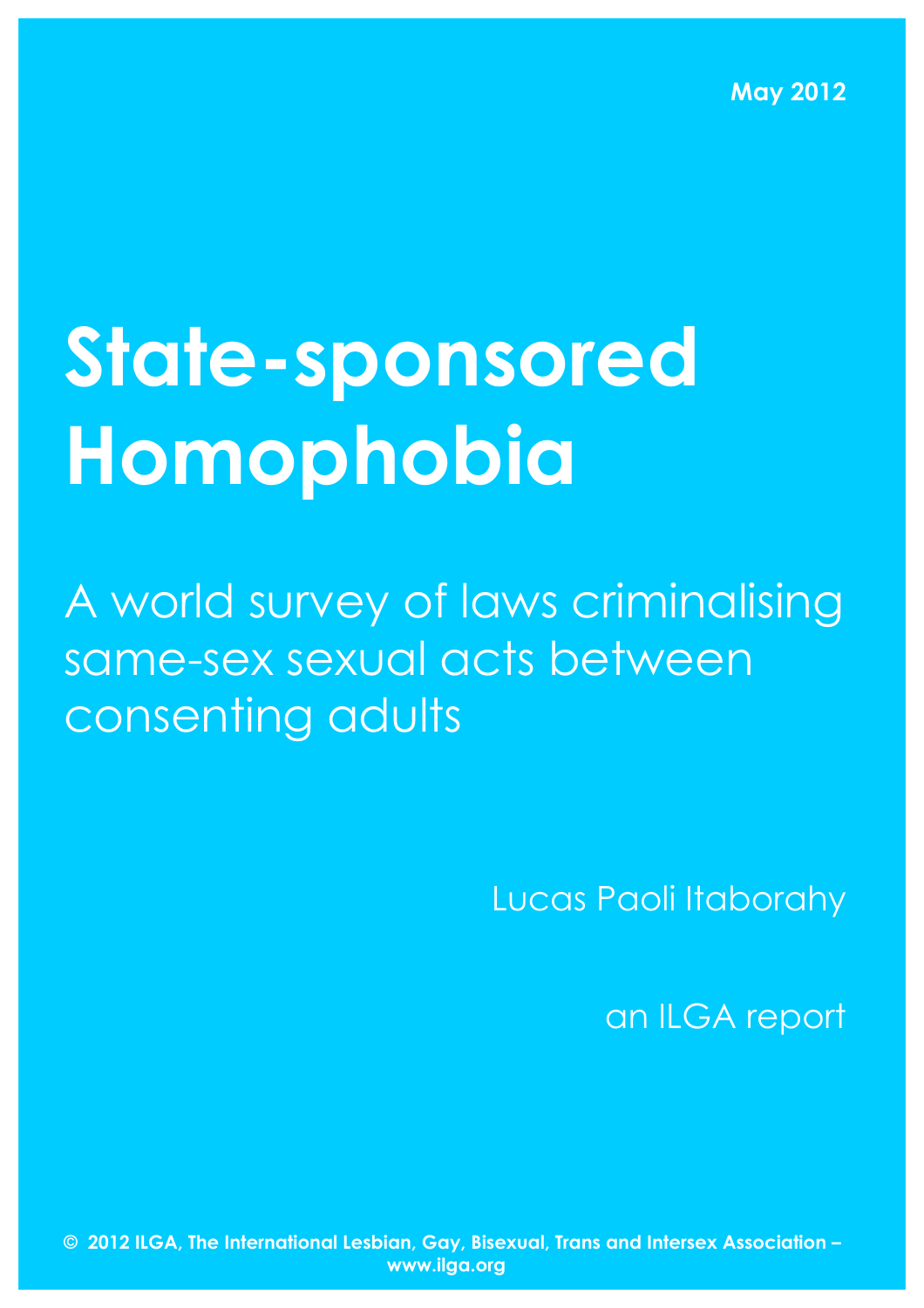## Content

## Page

| Foreword from Gloria Careaga & Renato Sabbadini ILGA Co-Secretaries generals  4                                                                              |  |
|--------------------------------------------------------------------------------------------------------------------------------------------------------------|--|
|                                                                                                                                                              |  |
| Refugee Context Considered by Jenni Millbank and Eddie Bruce-Jones7                                                                                          |  |
| Violence and safety beyond the law: Homophobia and impunity in Brazil by Irina<br>Bacci, Sonia Onufer Corrêa, Eduardo Piza Gomes de Mello, Roger Raupp Rios8 |  |
|                                                                                                                                                              |  |
|                                                                                                                                                              |  |
| Foreword Linda RM Baumann & Rev Rowland Jide Macaulay / Pan Africa ILGA                                                                                      |  |
|                                                                                                                                                              |  |
|                                                                                                                                                              |  |
|                                                                                                                                                              |  |
|                                                                                                                                                              |  |
|                                                                                                                                                              |  |
|                                                                                                                                                              |  |
|                                                                                                                                                              |  |
|                                                                                                                                                              |  |
|                                                                                                                                                              |  |
|                                                                                                                                                              |  |
|                                                                                                                                                              |  |
|                                                                                                                                                              |  |
|                                                                                                                                                              |  |
|                                                                                                                                                              |  |
|                                                                                                                                                              |  |
|                                                                                                                                                              |  |
|                                                                                                                                                              |  |
|                                                                                                                                                              |  |
|                                                                                                                                                              |  |
|                                                                                                                                                              |  |
|                                                                                                                                                              |  |
|                                                                                                                                                              |  |
|                                                                                                                                                              |  |
|                                                                                                                                                              |  |
|                                                                                                                                                              |  |
|                                                                                                                                                              |  |
|                                                                                                                                                              |  |
|                                                                                                                                                              |  |
|                                                                                                                                                              |  |
|                                                                                                                                                              |  |
|                                                                                                                                                              |  |
|                                                                                                                                                              |  |
|                                                                                                                                                              |  |
|                                                                                                                                                              |  |
|                                                                                                                                                              |  |
|                                                                                                                                                              |  |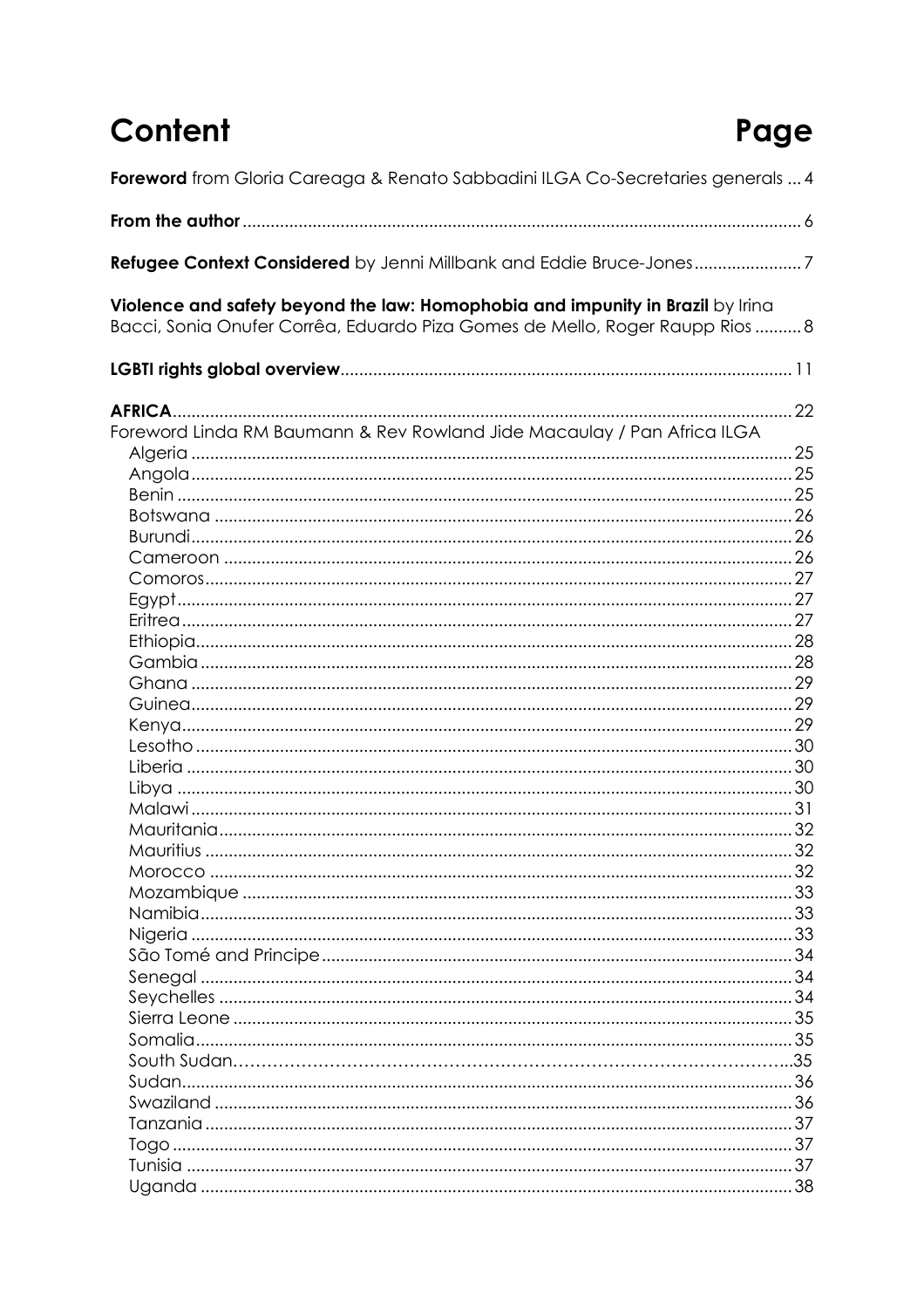| Foreword from Sahran Abeysundara & Poedjati Tan / ILGA-Asia<br><b>EUROPE</b><br>Foreword Maria Sjödin and Ruth Baldacchino / ILGA-Europe<br>Foreword Toli Hernandez, Pedro Paradiso Sottile, Amaranta Gomez/ ILGA-LAC<br><b>OCEANIA.</b><br>Foreword from Simon Margan, Joleen Mataele & Lyn Morgain/ILGA-Oceania |  |
|-------------------------------------------------------------------------------------------------------------------------------------------------------------------------------------------------------------------------------------------------------------------------------------------------------------------|--|
|                                                                                                                                                                                                                                                                                                                   |  |
|                                                                                                                                                                                                                                                                                                                   |  |
|                                                                                                                                                                                                                                                                                                                   |  |
|                                                                                                                                                                                                                                                                                                                   |  |
|                                                                                                                                                                                                                                                                                                                   |  |
|                                                                                                                                                                                                                                                                                                                   |  |
|                                                                                                                                                                                                                                                                                                                   |  |
|                                                                                                                                                                                                                                                                                                                   |  |
|                                                                                                                                                                                                                                                                                                                   |  |
|                                                                                                                                                                                                                                                                                                                   |  |
|                                                                                                                                                                                                                                                                                                                   |  |
|                                                                                                                                                                                                                                                                                                                   |  |
|                                                                                                                                                                                                                                                                                                                   |  |
|                                                                                                                                                                                                                                                                                                                   |  |
|                                                                                                                                                                                                                                                                                                                   |  |
|                                                                                                                                                                                                                                                                                                                   |  |
|                                                                                                                                                                                                                                                                                                                   |  |
|                                                                                                                                                                                                                                                                                                                   |  |
|                                                                                                                                                                                                                                                                                                                   |  |
|                                                                                                                                                                                                                                                                                                                   |  |
|                                                                                                                                                                                                                                                                                                                   |  |
|                                                                                                                                                                                                                                                                                                                   |  |
|                                                                                                                                                                                                                                                                                                                   |  |
|                                                                                                                                                                                                                                                                                                                   |  |
|                                                                                                                                                                                                                                                                                                                   |  |
|                                                                                                                                                                                                                                                                                                                   |  |
|                                                                                                                                                                                                                                                                                                                   |  |
|                                                                                                                                                                                                                                                                                                                   |  |
|                                                                                                                                                                                                                                                                                                                   |  |
|                                                                                                                                                                                                                                                                                                                   |  |
|                                                                                                                                                                                                                                                                                                                   |  |
|                                                                                                                                                                                                                                                                                                                   |  |
|                                                                                                                                                                                                                                                                                                                   |  |
|                                                                                                                                                                                                                                                                                                                   |  |
|                                                                                                                                                                                                                                                                                                                   |  |
|                                                                                                                                                                                                                                                                                                                   |  |
|                                                                                                                                                                                                                                                                                                                   |  |
|                                                                                                                                                                                                                                                                                                                   |  |
|                                                                                                                                                                                                                                                                                                                   |  |
|                                                                                                                                                                                                                                                                                                                   |  |
|                                                                                                                                                                                                                                                                                                                   |  |
|                                                                                                                                                                                                                                                                                                                   |  |
|                                                                                                                                                                                                                                                                                                                   |  |
|                                                                                                                                                                                                                                                                                                                   |  |
|                                                                                                                                                                                                                                                                                                                   |  |
|                                                                                                                                                                                                                                                                                                                   |  |
|                                                                                                                                                                                                                                                                                                                   |  |
|                                                                                                                                                                                                                                                                                                                   |  |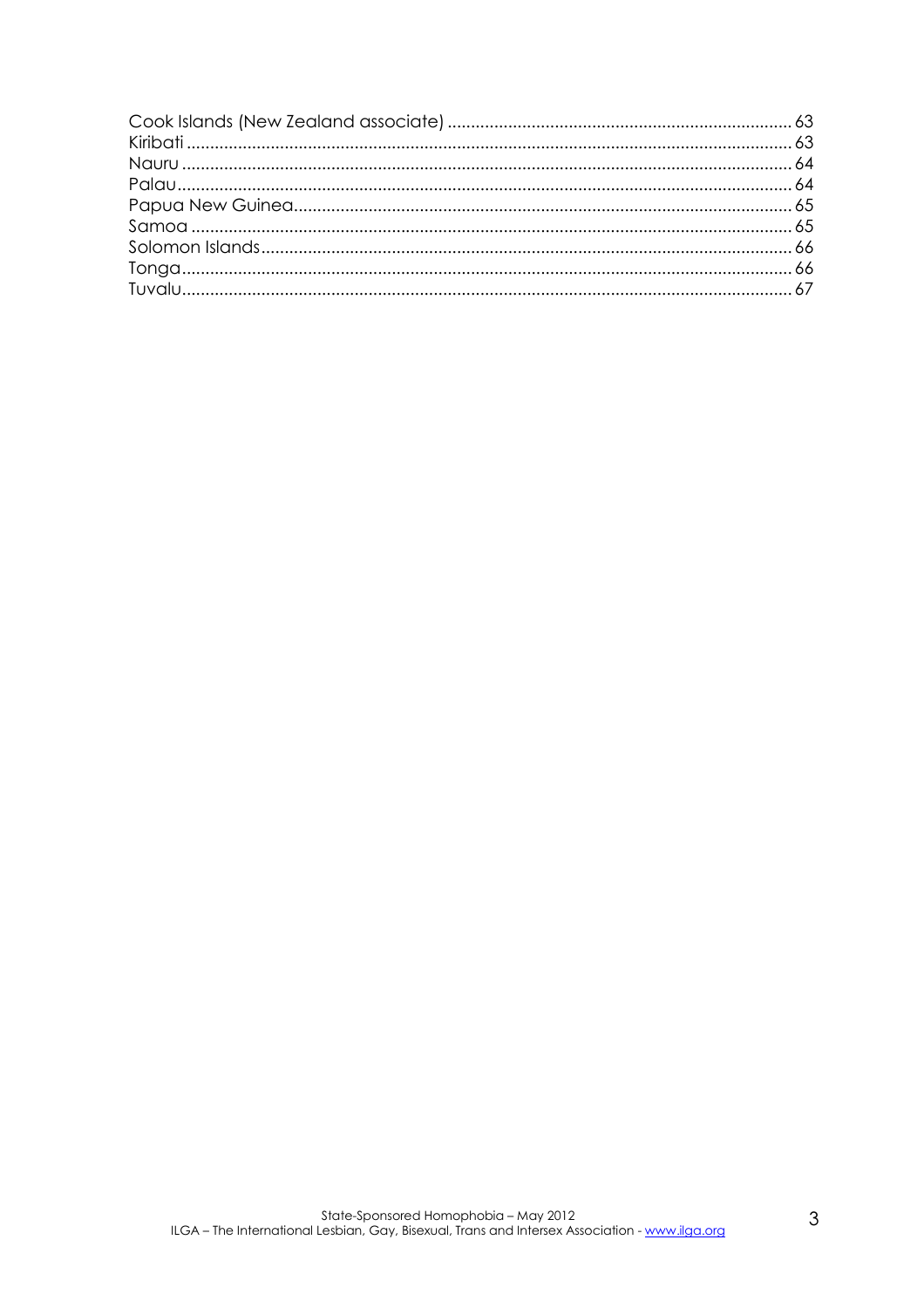#### **From the Co-Secretaries General**

This annual report is characterized by contrasts – some victories to celebrate against a background of hateful laws still in force and hate crimes around the world. Roughly 60% of UN Members (113 of 193) has abolished (and a few never had) legislation criminalizing same-sex sexual acts between consenting adults, while roughly 40% (78 of 193) still clings to it in a misguided – as well as criminal – attempt to preserve their "cultural identities" in the face of globalization. Although this division has been relatively stable in the last years, the recent development at the UN Human Rights Council, with the groundbreaking report by the High-Commissioner Pillay on the violence and discrimination too many LGBTI people still face around the world, give us reason for hope, though change might not come at the pace we would like it to come.

This sixth issue of our annual report on State-sponsored homophobia sees unfortunately an increase in the total number of countries in the world with a legislation persecuting people on the basis of their sexual orientation, which now are 78 against the 76 of last year. Though one "new entry" – Benin – is due to our improved knowledge as to the laws of the country and to the confirmation of the existence of such a law by the very words of the Benin representative uttered during the Universal Periodic Review at the Human Rights Council last year, the other entry – South Sudan – represents a real disappointment: one would have hoped that the birth of a new country would have been also the occasion to improve the legislation inherited from the old country the new one was once part of. The only consolation, is that at least South Sudan has not adopted the death penalty for "crimes against the order of nature" that Sudan infamously continues to have in its penal code.

At the same time it is interesting to notice a paradoxical development in several states of Southern Africa and the Indian Ocean (Botswana, Mozambique, Mauritius and Seychelles), where parliaments adopt legislation to prevent discrimination on grounds of sexual orientation in workplaces, while at the same time their respective penal codes retain provisions to punish those who engage in same-sex sexual acts among consenting adults – one would hope that it is only a matter of time before these very parliaments acknowledge this contradiction and proceed as soon as possible with an update of their penal codes.

More worrying are the developments in Russia, where the city of St. Petersburg and other regions have introduced legislation to punish "homosexual propaganda", that can include the human rights defenders work, a dangerous precedent which might soon be followed by the country as a whole. Despite de-penalizing homosexuality in 1993, Russia, unfortunately, is at the forefront of a group of countries which have been trying in the last years to limit, control or otherwise pre-empt the universal validity of the human rights declaration by promoting the notion of 'tradition' as a sort of filter to give the "appropriate" interpretation of human rights within the context of a culture. It is difficult at this stage, to understand whether Russia is doing all this more to profile itself as an unlikely leader in the battle against the west or to pay homage to its orthodox church… or both. While this policy will turn out to be unsuccessful in the long run, there is no doubt however that it will cause great suffering in the short one.

Furthermore – as we shall never be tired to repeat – the well-being, not to mention the safety, of LGBTI people all over the world cannot be measured solely on the basis of the legislation of the country they reside in. The fact of living in a country where same-sex sexual acts between consenting adults are not criminalized does not imply automatically that a lesbian, gay or trans person are safe there, due to violence, persecution and other discriminatory practices carried out by non-state agents, organized or not, and in some cases even protected by the authorities. We shall deal with this issue in the sections below called "Refugee Context Considered" and "Homophobia in Brazil".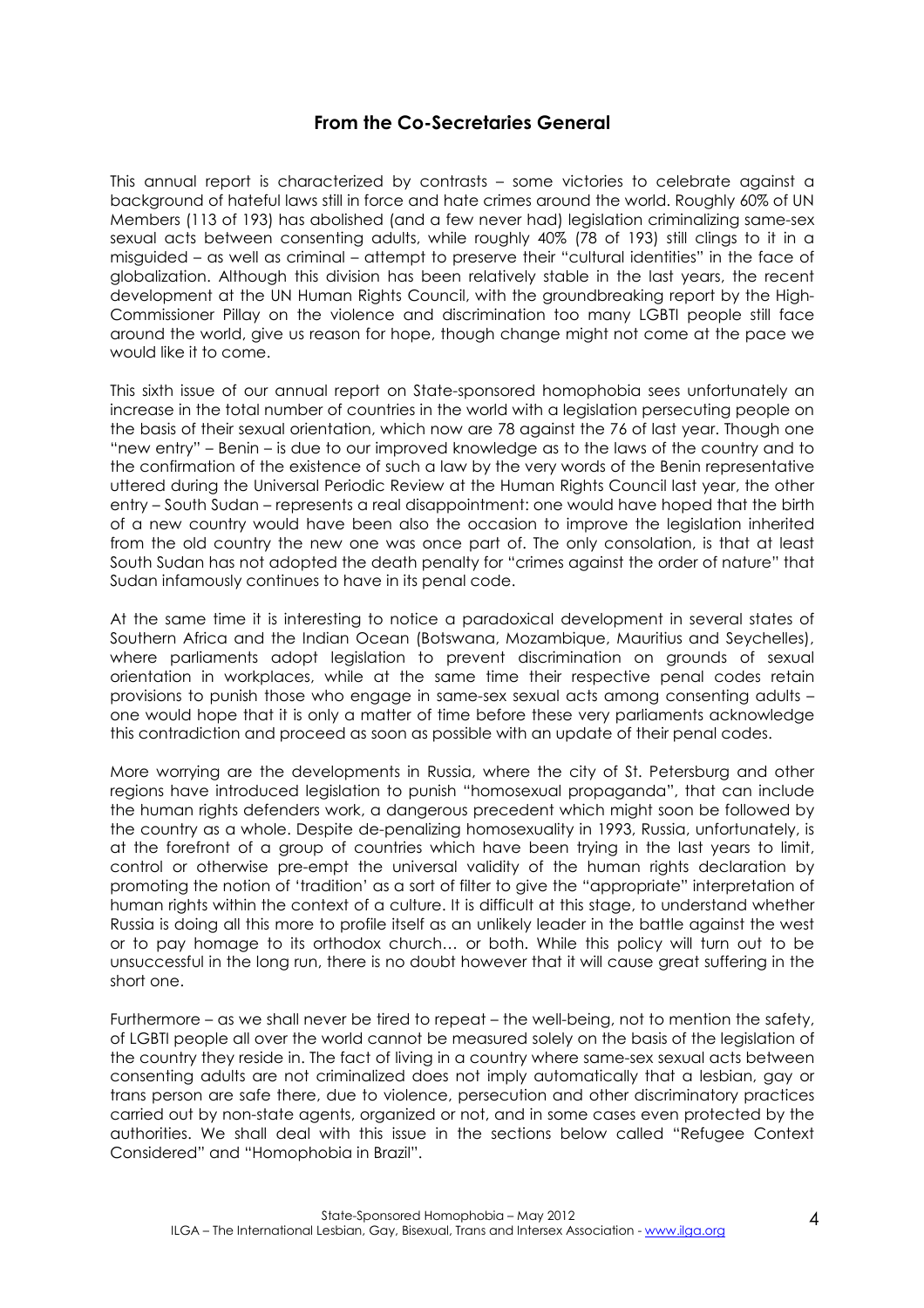As we are proud to see the improvements this report has been accumulating in the last years, our thanks go to the author, Lucas Paoli Itaborahy, and all those who have contributed to this issue: Jenni Millbank, Eddie Bruce-Jones, Kees Waaldijk, Robert Wintemute, Sonia Correa, Irina Bacci, Roger Raupp, Eduardo Piza de Mello, our staff Sebastian Rocca and Stephen Barris, and all those who translated this report into several languages and – last but not least – all our members who helped us in searching for the relevant legislation of their countries.

#### **Gloria Careaga & Renato Sabbadini Co-secretaries general ILGA, the International Lesbian, Gay, Bisexual, Trans and Intersex Association**

#### *ILGA is a world-wide network of national and local groups dedicated to achieving equal rights for lesbian, gay, bisexual, trans and intersex (LGBTI) people everywhere.*

*Founded in 1978, it now has more than 900 member organizations.* 

*Every continent and approximately 110 countries are represented.* 

Pan Africa ILGA, ILGA-Asia, ILGA-Europe, ILGA-LAC, ILGA-North America and ILGA-ANZAPI *are regional chapters of ILGA.* 

*ILGA is to this day the only international non-governmental community-based association focused on fighting discrimination on grounds of sexual orientation and gender identity as a global issue. www.ilga.org*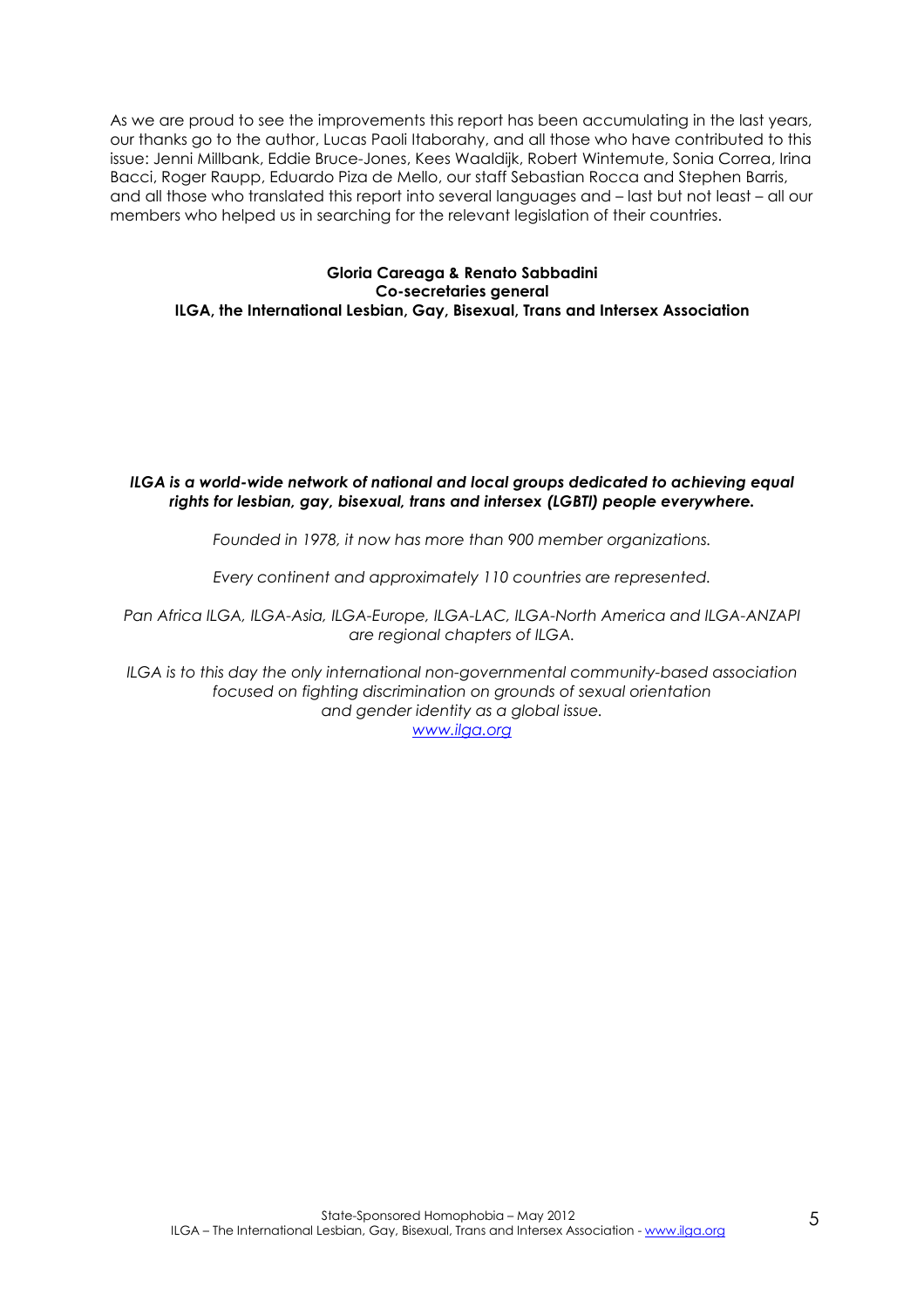#### **From the Author**

Knowing the law is a very important part of any effective human rights work. Access to this knowledge is a particular challenge when it comes to LGBTI issues. This can be due to rapidly changing legal provisions, contradicting sources, and the inaccessibility of certain leaal provisions in the public domain. The aim of this report is therefore to consolidate the latest research on a range of LGBTI legal issues all around the world, providing activists, lawyers, judges, academics, public officials, or anyone else interested in the subject with the most updated information.

This report has become an important tool for the defense of LGBTI rights throughout the years and it has been increasingly used and cited by a variety of media sources, NGOs, institutions, and most recently by UN agencies. This has only motivated us to keep improving its quality so it can produce useful resources and bring symbolic –and hopefully material - benefits to people's lives. After all, legal changes, particularly concerning LGBTI issues, generate further social and pedagogical effects, educating the society on the protection and promotion of the rights of such people.

The first part of the report presents a global overview of developments of LGBTI rights in a variety of matters: decriminalization of homosexual acts; equalization of ages of consent; prohibitions of discrimination based on sexual orientation and gender identity; hate crimes based on sexual orientation and gender identity considered as aggravating circumstance; marriage and partnership rights for same-sex couples; joint adoption by same-sex couples; and laws on gender recognition after gender reassignment treatment.

The second part is comprised of a summary of countries that still maintain legal provisions criminalizing same-sex sexual acts between consenting adults and who engage in sexual activity in private. Laws related to such acts done in public, with minors, by force or otherwise outlawed are not included.

The compilation of this year's report followed the same methodological procedures introduced in the 2011 version. A call to ILGA members in more than 110 countries was made to collect the most accurate data, which I combined with news articles and material I have been collecting for the past year regarding LGBTI legal developments. For each new development, I first searched for the original text of the law in penal codes or other relevant legislation. If that was not available or not very clear, I then looked for other sources, such as official reports from governmental or non-governmental agencies, the UN or other international organizations. If these were not found, other types of sources were used. Afterwards, the first draft was reviewed and discussed by an advisory group composed of LGBTI experts Kees Waaldijk<sup>1</sup> (Leiden Law School/ The Netherlands), Robert Wintemute (King's College/UK), Eddie Bruce-Jones (Birkbeck Univeristy/UK) and an ILGA board composed of Renato Sabbadini, Stephen Barris and Sebastian Rocca.

I would like to thank the members of the above mentioned group for their significant comments and assistance, as well as the organizations and other scholars that sent us their suggestions. If you have any additional information or further sources not available in this report, please contact ILGA at information@ilga.org and we will investigate the matter.

**The report has been researched and edited by Lucas Paoli Itaborahy.<sup>2</sup>** It is an updated version of the five annual editions of this report that were researched and compiled by Daniel Ottosson until 2010 and by Eddie Bruce-Jones and Lucas Paoli Itaborahy in 2011.

 $\overline{a}$ 

<sup>1</sup> Kees Waaldijk has also contributed immensely to this report, providing a draft version of *Legal recognition of homosexual orientation in the countries of Africa* from March 2011, as well as his 2009 paper "Legal recognition of homosexual orientation in the countries of the world", which is available at: http://hdl.handle.net/1887/14543**.**

<sup>&</sup>lt;sup>2</sup> Lucas Paoli Itaborahy was born in Brazil on 1st August 1986 and holds a bachelor degree in International Relations from the Pontifical Catholic University of Minas Gerais. He is currently concluding his MA in Human Rights Practice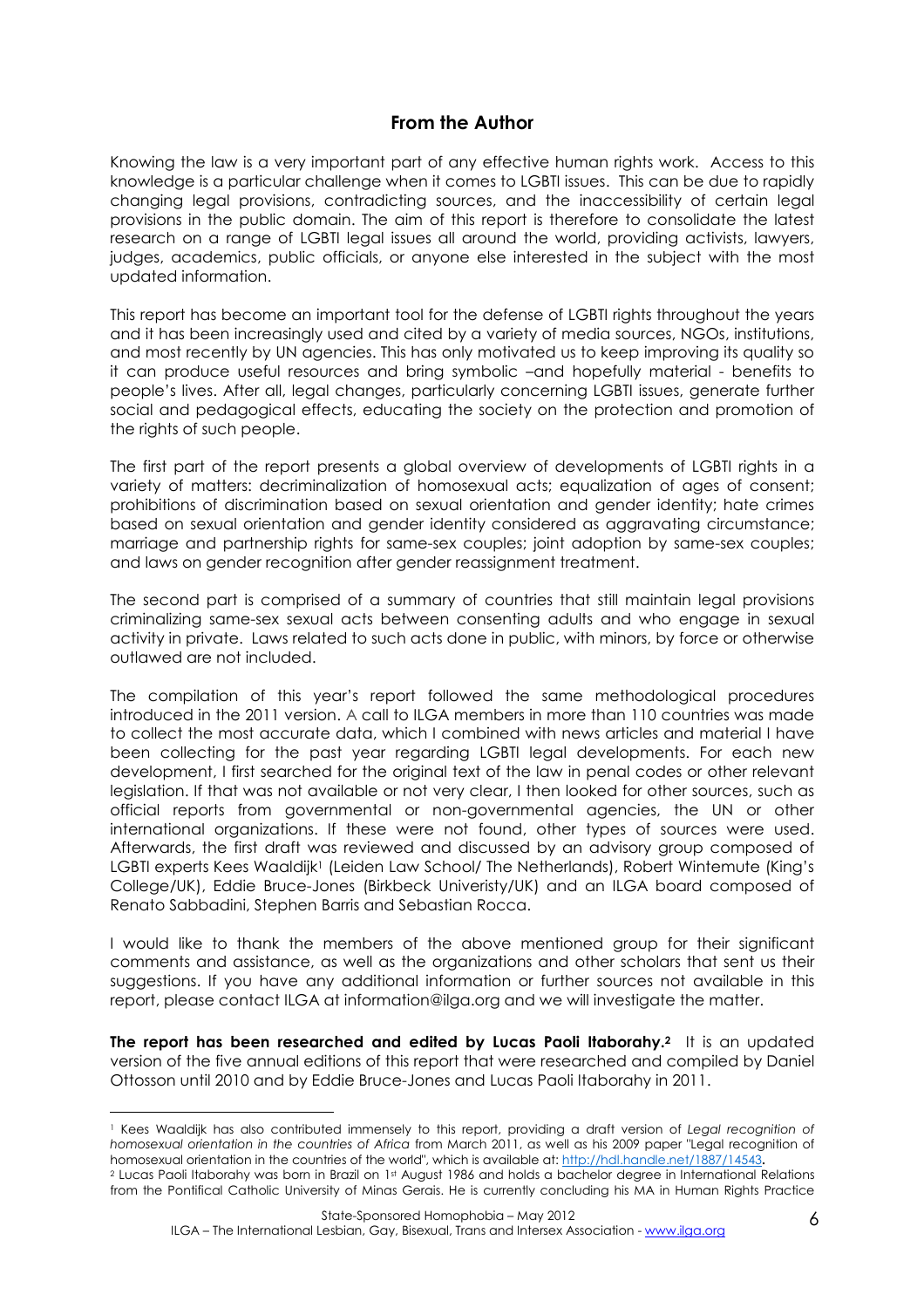### **Refugee Context Considered**

By Jenni Millbank, Professor of Law, University of Technology Sydney Eddie Bruce-Jones, Lecturer in Law, Birkbeck College School of Law, University of London

The ILGA Report on State-Sponsored Homophobia is a comprehensive outline of the legal status of same-sex sexual activity. However, it is very important to keep in mind that the question of *legality* of same-sex sexual activity does not determine the question whether people may be at risk of being *persecuted* in their countries of origin for engaging in such activity. Knowing that there is a difference between these two questions is vital for legal practitioners, policy makers and adjudicators in the refugee context.

The 1951 Refugee Convention defines refugees in Article 1(A) as those who:

*"owing to well-founded fear of being persecuted for reasons of race, religion, nationality, membership of a particular social group or political opinion, is outside the country of his nationality and is unable or, owing to such fear, is unwilling to avail himself of the protection of that country; or who, not having a nationality and being outside the country of his former habitual residence as a result of such events, is unable or, owing to such fear, is unwilling to return to it."* 

Criminalisation of same-sex activity may be relevant to the determination of risk of persecution in a number of ways. The imposition of criminal sanctions by the State in and of itself may constitute persecution (UNHCR 2002; 2008). Criminal laws prohibiting gay sex, whether or not regularly enforced, render sexual minorities vulnerable to extortion, exploitation and other forms of abuse at the hand of both state and non-state actors. Such criminal laws systematically contribute to a failure of State protection, by preventing victims of homophobic violence from seeking and being provided assistance. Furthermore, criminal laws of this kind, whether or not enforced, contribute to persecutory environments, by stigmatising LGBTI people through official means. However the absence of, or repeal of, criminal proscriptions absolutely must not be taken as establishing the reverse proposition. Lack of explicit criminalisation of same-sex sexual activity does not prevent LGBTI people from facing extreme violence. The absence of criminalisation does not demonstrate the absence of risk of persecution and/or sufficiency of state protection. The question of legality of gay sex is only one element, and cannot alone be taken as an answer to the question of risk of persecution based on sexuality.

ILGA has been given feedback that earlier incarnations of this report have been used in some refugee determination hearings as evidence that there is no real risk of persecution for lesbian or gay applicants from countries where either the law had been amended to decriminalise same-sex sexual activity or where there was no legal provision expressly criminalising the activity. This introduction urges readers of this document, in particular legal professionals, to think carefully and critically about its use in matters related to refugee and asylum claims. Specifically we urge readers to seek the most detailed, accurate and up to date country of origin information possible to place this information in context before use in any refugee determination.

 $\overline{a}$ from the University of Gothenburg (Sweden), Roehampton University (UK) and University of Tromsø (Norway), as part of the Erasmus Mundus programme. Lucas has dedicated most of his academic and professional work to LGBT issues. He assisted Prof. Kees Waaldijk with his 2009 *paper* "Legal recognition of homosexual orientation in the countries of the world" and worked for the LGBT General Coordination from the Human Rights Secretary of the Presidency of Brazil from 2009 to 2010. He has been an intern at the International Centre for the Legal Protection of Human Rights (Interights) in London in 2011 and at the Permanent Mission of Brazil to the United Nations in Geneva in 2012.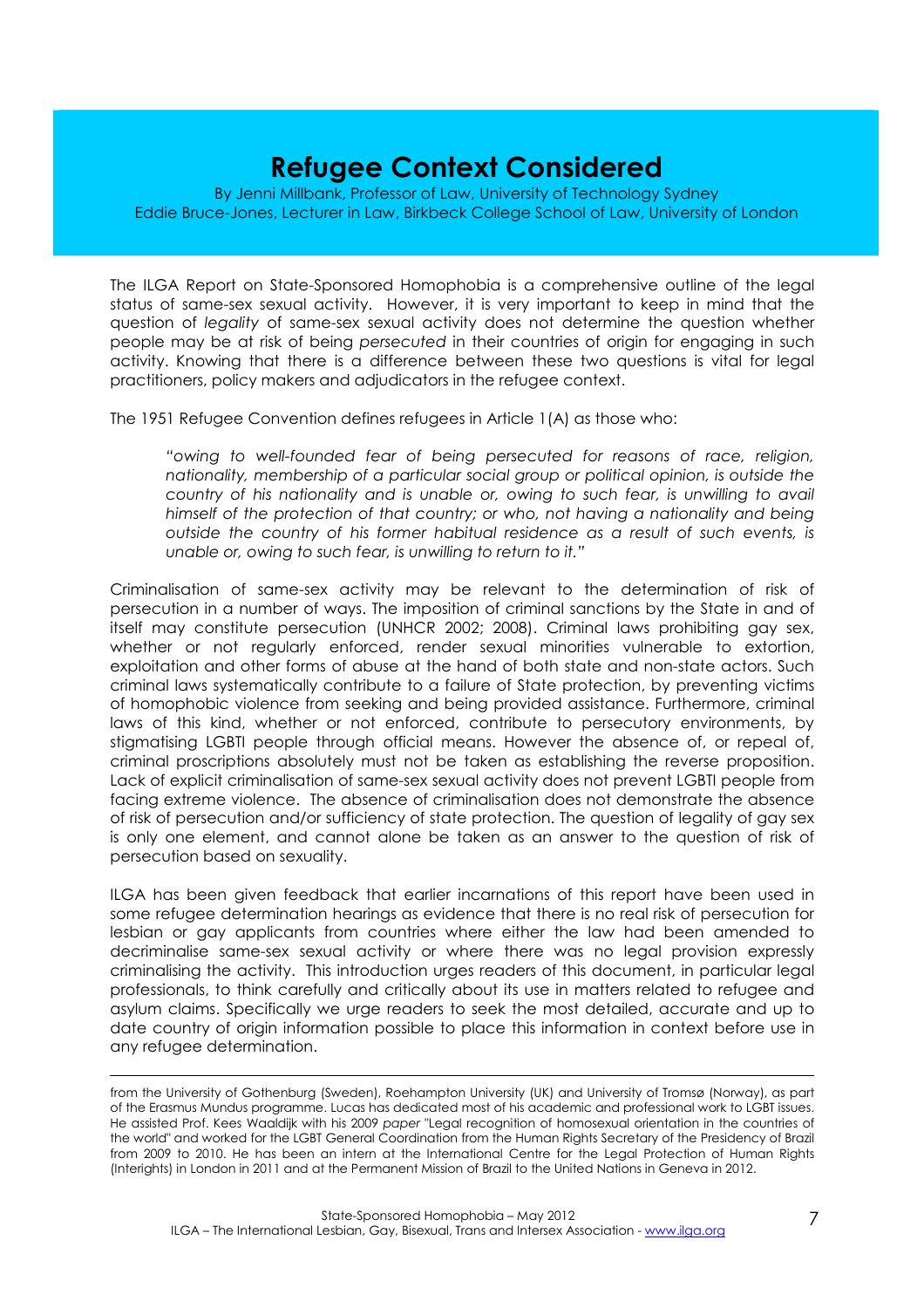### **Violence and safety beyond the law**

The report that follows is a compilation of laws criminalizing same sex activities amongst consenting adults, which, unfortunately, are still in place in 78 countries in the world. We are mindful, however, that even in those countries where some kind of protection is provided, violence is still a major plague in the daily lives of many LGBTI people. The case study below aims at raising awareness of the issue of safety of LGBTI people in Brazil. Although Brazil benefits from some kind of positive legislation for LGBTI people, the reality shows that violence, and too often murders, still prevail. Unfortunately, this situation of violence against LGBTI is common in many of those countries that do not criminalize homosexuality and therefore that do not appear in the report.

We are hoping this new addition to the report will become a regular feature in editions to come and this year we would like to thank Sonia Correa, Irina Bacci, Roger Raupp and Eduardo Piza de Mello for their outstanding contribution.

### **Homophobia and impunity in Brazil**

by **Irina Bacci**, Secretary General of the Brazilian Association of Lesbians, Gays, Bisexual, Transvestites and transsexuals (ABGLT) **Sonia Onufer Corrêa**, co-chair of Sexuality Policy Watch, **Eduardo Piza Gomes de Mello**, Lawyer, Specialist in Public Law and director of Gadvs – Group of Lawyers for Sexual Diversity of São Paulo, **Roger Raupp Rios**, Doctor in Law (UFRGS) and Federal Judge in Porto Alegre. University Teacher (UniRitter),

Brazil is today the sixth world economy, having surpassed developed countries like Great Britain. There are also projections that the economy will overtake France in mid-2015, according to studies by the International Monetary Fund and the West L.B.

A country that less than 15 years ago needed financial help from the International Monetary Fund to pay its foreign debt, currently lends money to the same institution. The country's economic development has led many of its companies to build great infrastructures in various countries of Latin America, Africa and the Middle East.

This positive picture sees also the appearance of a new social class emerged in Brazil as a result of the redistributive social policies by the Lula government in the last eight years. But this reality is not effective enough to promote the improvement of the living conditions of the Brazilian people.

The Human Development Report 2011, released in November last year (2011) by the United Nations Development Programme (UNDP) ranks Brazil in the 84th position among the 187 countries assessed by the index. The index is used as a benchmark of quality of life and development without relying solely on economic indexes.

Consequently, it can be used also in relation to human rights violations in Brazil, which currently affect thousands of landless rural workers, indigenous peoples, women victims of violence because of gender differences and the violation of their reproductive rights, the discrimination against the black population which represents half of the population and many other marginalized and under-assisted social groups .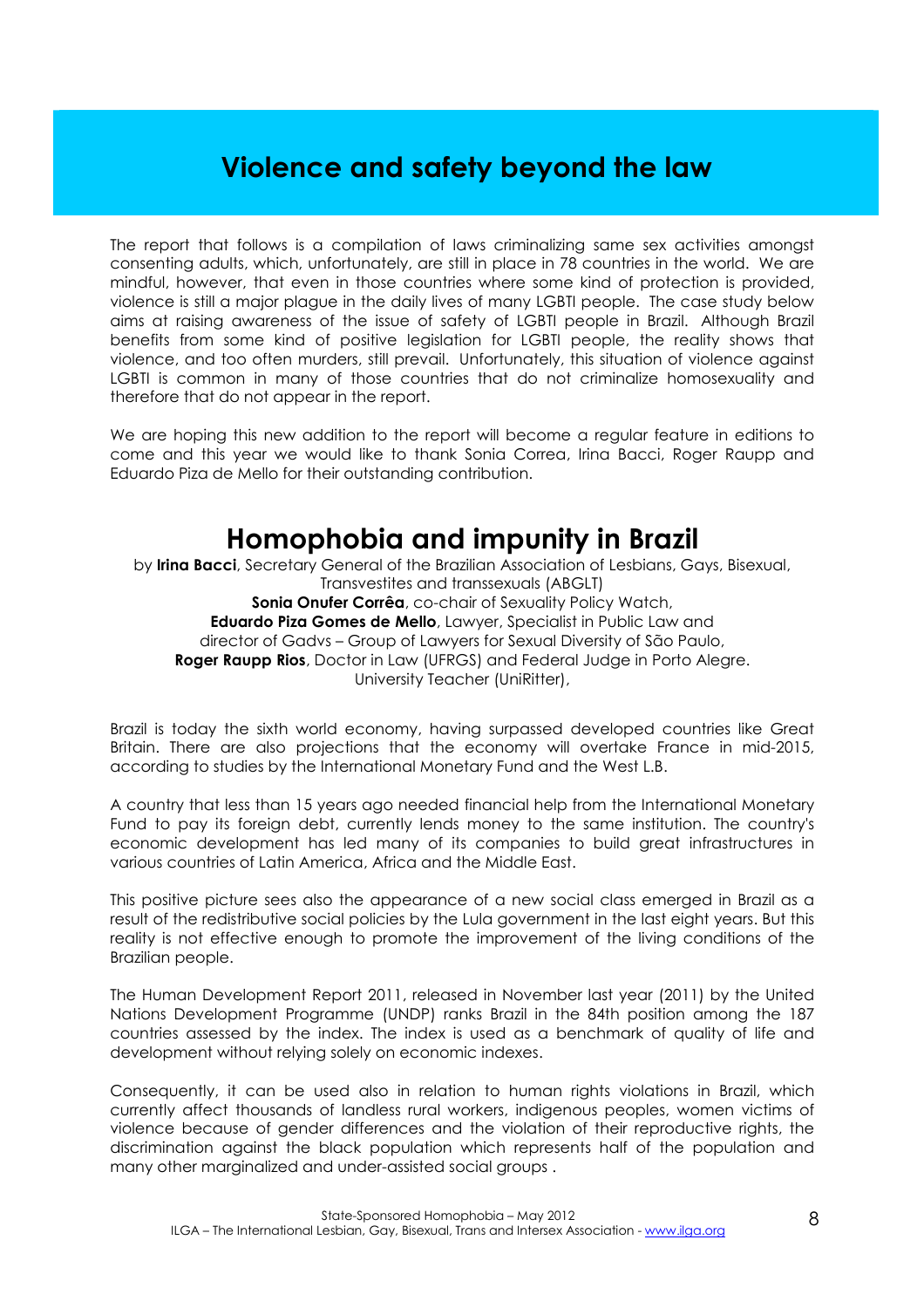And this is the context where we find also the Brazilian LGBT community, as it has not obtained an institutional recognition of its existence by the Brazilian government nor any political-administrative recognition of its basic needs. There is no federal law dealing with recognition of civil rights (civil marriage, registration change of the social name and gender designation) or even legal protection against violence, discrimination and prejudice on the grounds of gender identity and sexual orientation ( criminalization of homophobia).

The little existing legislation in states and municipalities is restricted to administrative procedures, since family law and criminal law are of the exclusive competence of the National Congress, which passes federal laws. By way of example, a bill criminalizing homophobia in the same way racism is already criminalized has been pending in the National Congress for more than 10 years. In late 2011 a group of parliamentarians from the governing coalition presented a different bill in its place, which reduced the severity of the crime of homophobia, making it less important and with less severe penalties than racism. This attempt to mitigate the fight against homophobia was not successful and received much criticism both from conservative groups and from social movement organizations, both opposed to any concession on this issue.

The institution that has, occasionally, recognized rights of gays and lesbians is the judiciary, in some regional courts. Recently also the highest Brazilian court, the Federal Supreme Court, acknowledged that the union between two persons of the same sex can be considered a family unit – it is the first, to this day, institutional, juridical demonstration of recognition of lesbian and gay rights in the State of Brazil. The effect of the decision is binding and has immediate application.

However, public policies in defense and in favour of LGBT people are neither sufficient nor effective in reducing homophobic violence, which includes murders of gays and lesbians, moral violence and prejudice in the workplace and in the media. Brazil has no public institution nor specific project counting the occurrences of homophobic crimes and violence, be it physical or symbolic.

The only survey in the country is the initiative of the social movement, the Gay Group of Bahia - GGB, which counts the crime news items published in media and social networks. In 2011, according to a survey of the GGB, there was a homophobic murder every two days in Brazil. The inertia and indifference of the Brazilian government when it comes to counting homophobic crimes, contrary to what is done instead with surveys of car thefts and armed robberies of banks, hinder the adoption of concrete measures to fight homophobia and keep the discussion on the topic off the government agenda.

Consequently, public security and judicial police are not employed for the investigation and prosecution of criminal offenses, providing a culture of impunity, discrimination and homophobia for crimes involving LGBT victims.

Another major obstacle to recognition and enjoyment of human rights by gays and lesbians is the religious dogmatism, which is currently gaining more and more ground in the control of mass media such as radio and television networks. The religious dogmatism arising from the neo-Pentecostal and the Protestant churches, and the charismatic segment of the Catholic Church, incites and legitimizes actions of intolerance.

Among the parliamentary majority supporting the current federal government, representatives of these churches and religious denominations exert a negative influence on government decisions to the detriment and prejudice of LGBT people. For example, last year a project developed and funded by the federal government to educate students and train teachers in public schools on tackling homophobia (the anti-homophobia kit), was inexplicably vetoed by the president on the eve of its launch, after she had received a group of evangelical MPs of her majority demanding the suspension of the project.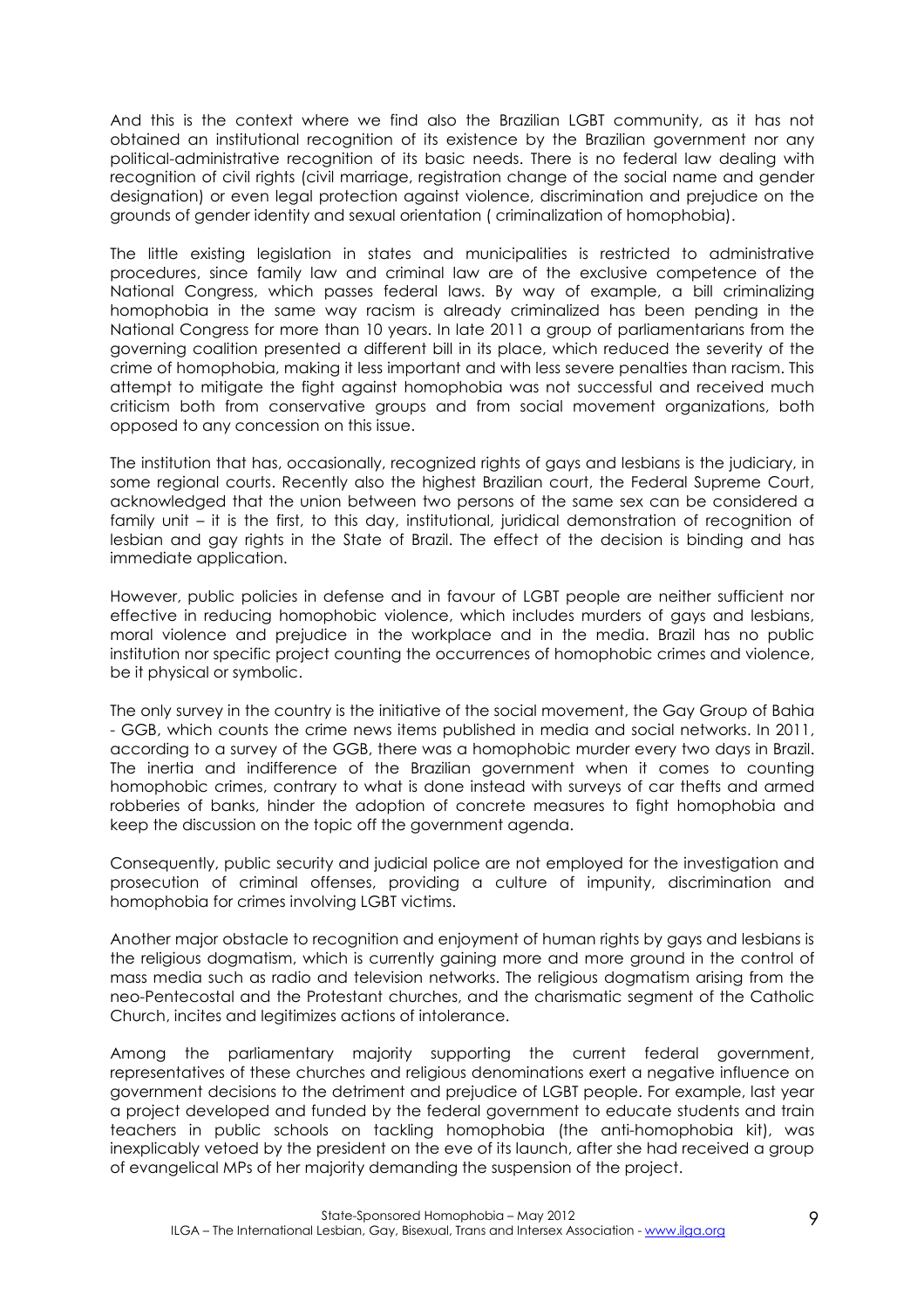Likewise, an HIV/AIDS prevention video campaign by the Ministry of Health directed at gays and lesbians during the carnival in February 2012 was not aired on television, unlike the other videos of the same campaign targeted to other equal and potentially vulnerable segments. Despite the fact that the LGBT community in Brazil is able to gather millions of people during public demonstrations for the Gay Pride Parades, it still does not constitute a critical mass capable of exerting social pressure on political authorities and on the government. On the other hand, the fear the Brazilian government has to have a conflict with the homophobic and conservative segments and lose their support in the parliament sanctions this bleak picture of a quiet – but nonetheless very much abusive of human rights – homophobia acquiring institutional status in Brazil.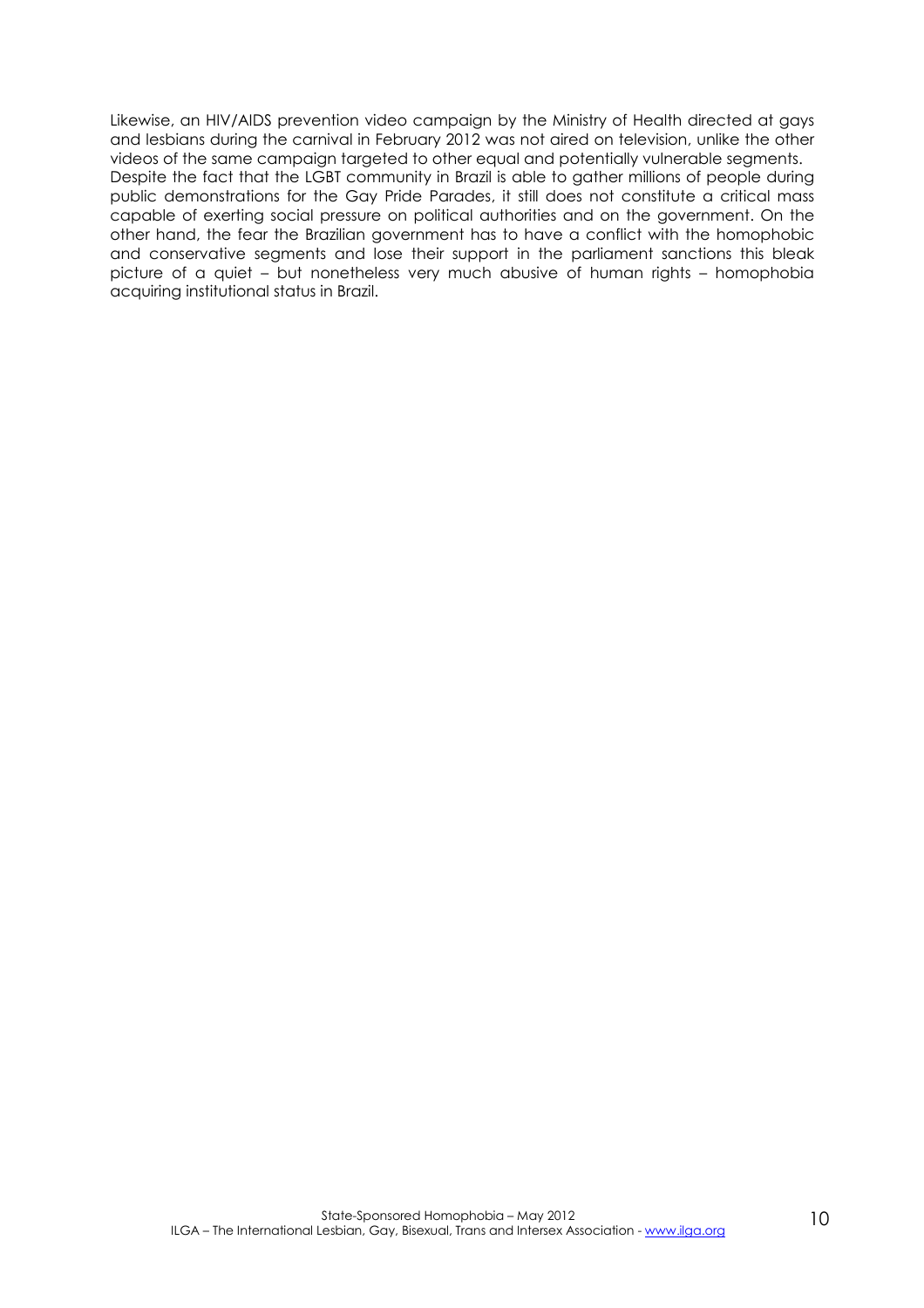### **LGBTI rights global overview**

The year in brackets refers to the year when the reform came into force.

If no year is stated, either there has never been any regulation in the relevant area or no information could be found about the year the law took effect.

#### Homosexual acts legal (113 countries)

| Africa        | Burkina Faso, Cape Verde (2004), <sup>3</sup> Central African Republic, Congo, Chad, Côte<br>d'Ivoire, Democratic Republic of Congo, Djibouti, <sup>4</sup> Equatorial Guinea, <sup>5</sup> Gabon,<br>Guinea-Bissau (1993), <sup>6</sup> Madagascar, Mali, Niger,7 Rwanda,8 South Africa (1998)                                                                                                                                                                                                                                                                                                                                   |
|---------------|-----------------------------------------------------------------------------------------------------------------------------------------------------------------------------------------------------------------------------------------------------------------------------------------------------------------------------------------------------------------------------------------------------------------------------------------------------------------------------------------------------------------------------------------------------------------------------------------------------------------------------------|
| Asia          | Bahrain (1976) <sup>9</sup> , Cambodia, China (1997), <sup>10</sup> East Timor (1975), most parts of<br>Indonesia, Israel (1988), Japan (1882), Jordan (1951), Kazakhstan (1998), Kyrgyzstan<br>(1998), Laos, Mongolia, <sup>11</sup> Nepal (2008), <sup>12</sup> North Korea, Philippines, South Korea,<br>Taiwan (1896), Tajikistan (1998), Thailand (1957), Vietnam, as well as the West Bank<br>(1951) in the Occupied Palestinian Territory                                                                                                                                                                                  |
| <b>Europe</b> | Albania (1995), Andorra (1990), Armenia (2003), Austria (1971), Azerbaijan (2000),<br>Belarus (1994), Belgium (1795), Bosnia and Herzegovina (1998-2001), <sup>13</sup> Bulgaria<br>(1968), Croatia (1977), Cyprus (1998), Czech Republic (1962), Denmark (1933),<br>Estonia (1992), Finland (1971), France (1791), Georgia (2000), Germany (1968-69), 14<br>Greece (1951), Hungary (1962), Iceland (1940), Ireland (1993), Italy (1890), Kosovo<br>(1994) <sup>15</sup> , Latvia (1992), Liechtenstein (1989), Lithuania (1993), Luxembourg (1795),<br>Macedonia (1996), Malta (1973), Moldova (1995), Monaco (1793), Montenegro |

 $\overline{a}$ <sup>3</sup> The 2004 Penal Code does not criminalise homosexual acts. Until it came into force, article 71 of the previous code of 1886 provided for 'security measures' for people who habitually practice 'vice against the nature'. Text of the new Penal Code is available at:

http://www.asylumlaw.org/docs/sexualminorities/World%20SurveyAIhomosexuality.pdf.

http://www.amategeko.net/display\_rubrique.php?ActDo=ShowArt&Information\_ID=947&Parent\_ID=3070640&type=p ublic&Langue\_ID=Fr&rubID=30691315.

<sup>11</sup> See Article 125 of the Criminal Code of Mongolia of 2002, available at:

http://www.lexadin.nl/wlg/legis/nofr/oeur/lxwemon.htm.

www.mj.gov.cv/index.php?option=com\_docman&task=doc\_download&gid=38&&Itemid=66.

<sup>4</sup> See Djibouti Penal Code of 1995, available at: http://www.djibouti.mid.ru/doc/UK.htm.

<sup>5</sup> However, according to Amnesty International's 2006 report " *Sexual Minorities and the Law: A World Survey",* homosexual acts are still illegal in Equatorial Guinea. Text available at:

<sup>6</sup> According to Waaldijk (2011), articles 133-138 on sexual offences in the new Penal Code of 1993 do not seem to criminalise homosexual acts more than heterosexual acts (Text of the law is available at: www.rjcplp.org/RJCPLP/sections/informacao/legislacao-nacional/anexos/gb-codigo-

penal/downloadFile/file/GuineBissau.CodigoPenal.pdf).

 $\frac{1}{7}$  The 1961 Penal Code with admendments up to 2003 is available at:

http://www.unhcr.org/refworld/docid/47fb8e642.html.

<sup>&</sup>lt;sup>8</sup> See the Rwanda Penal Code of 1980 available at:

<sup>9</sup> A new Penal Code was enacted in 1976 and this repealed the old Penal Code of the Persian Gulf imposed by the British. Contrary to the second-hand source used in previous editions of the report, the Penal Code allows sodomy from the age of 21, and therefore sodomy was decriminalised as of adoption of the new code.

<sup>10</sup> Homosexual acts are also legal in all Chinese associates; Hong Kong (1991) and Macau (1996).

<sup>&</sup>lt;sup>12</sup> The Supreme Court of Nepal ruled in 2008 that LGBTI people would be regarded as "natural persons" under law. While legislation to this effect was anticipated in 2010, there has been no legislation adopted as yet. See http://www.gaylawnet.com/laws/np.htm.

<sup>13</sup> The three parts of Bosnia and Herzegovina decriminalised homosexuality in three different years, each by enacting a new Criminal Code that introduced an equal age of consent: Federation of Bosnia and Herzegovina (1998), Republika Srpska (2000), Brcko District (2001); see www.ohr.int/ohr-dept/legal/crim-codes/.

<sup>14</sup> East Germany (1968) and West Germany (1969).

<sup>&</sup>lt;sup>15</sup> Kosovo is not a member state of the United Nations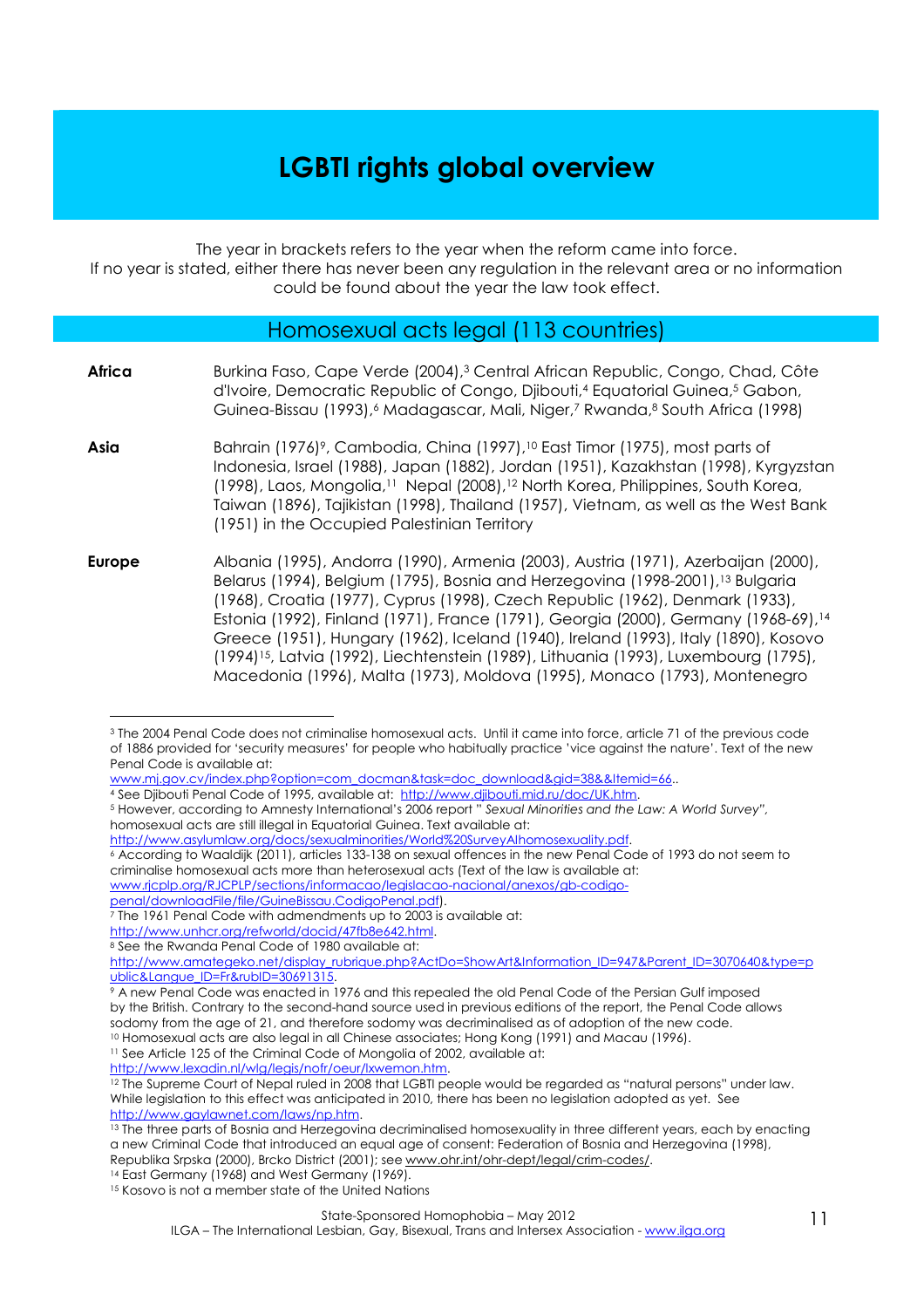|                                   | (1977), Netherlands (1811), <sup>16</sup> Norway (1972), Poland (1932), Portugal (1983),<br>Romania (1996), Russia (1993), San Marino (1865), Serbia (1994), Slovakia (1962),<br>Slovenia (1977), Spain (1979), Sweden (1944), Switzerland (1942), Turkey (1858),<br>Ukraine (1991), United Kingdom (see foot note for the UK and associates), <sup>17</sup> Vatican<br>City <sup>18</sup>                                    |
|-----------------------------------|-------------------------------------------------------------------------------------------------------------------------------------------------------------------------------------------------------------------------------------------------------------------------------------------------------------------------------------------------------------------------------------------------------------------------------|
| Latin America<br>and<br>Caribbean | Argentina (1887), Bahamas (1991), Bolivia, Brazil (1831), Costa Rica (1971), Chile<br>(1999), Colombia (1981), Cuba (1979), Dominican Republic (1822), Ecuador (1997), <sup>19</sup><br>El Salvador (1800's), Guatemala (1800's), Haiti (1800's), Honduras (1899), Mexico<br>(1872), Nicaragua (2008), Panama (2008), <sup>20</sup> Paraguay (1880), Peru (1836-1837),<br>Suriname (1869), Uruguay (1934), Venezuela (1800's) |
|                                   | <b>North America</b> Canada (1969), the United States (2003) <sup>21</sup>                                                                                                                                                                                                                                                                                                                                                    |
| Oceania                           | Australia, <sup>22</sup> Fiji (2010), <sup>23</sup> Marshall Islands (2005), Micronesia, New Zealand (1986),<br>Vanuatu and the New Zealand associates of Niue (2007) and Tokelau (2007)                                                                                                                                                                                                                                      |

Note that same-sex sexual activities between adults have never been criminalised in several countries, including Burkina Faso, Central African Republic, Chad, Congo**,** Côte d'Ivoire, Democratic Republic of Congo, Gabon, Madagascar, Mali, Niger and Rwanda.

#### Homosexual acts illegal (78 countries)

| Africa                       | Algeria(1966), <sup>24</sup> Angola, Benin, Botswana, Burundi (2009), Cameroon (1972),<br>Comoros, Egypt, <sup>25</sup> Eritrea, Ethiopia, Gambia, Ghana, Guinea, Kenya, Lesotho,<br>Liberia, Libya, Malawi, Mauritania, Mauritius, Morocco, Mozambique, Namibia,<br>Nigeria, São Tomé and Principe, Senegal, Seychelles, Sierra Leone, Somalia, South<br>Sudan, Sudan, Swaziland, Tanzania, Togo, Tunisia, Uganda, Zambia, Zimbabwe |
|------------------------------|--------------------------------------------------------------------------------------------------------------------------------------------------------------------------------------------------------------------------------------------------------------------------------------------------------------------------------------------------------------------------------------------------------------------------------------|
| Asia                         | Afghanistan, Bangladesh, Bhutan, Brunei, Iran, Kuwait, Lebanon, Malaysia, Maldives,<br>Myanmar, Oman, Pakistan, Qatar, Saudi Arabia, Singapore, Sri Lanka, Syria,<br>Turkmenistan, United Arab Emirates, Uzbekistan, Yemen.                                                                                                                                                                                                          |
| Latin America<br>& Caribbean | Antigua and Barbuda, Barbados, Belize, Dominica, Grenada, Guyana, Jamaica, St<br>Kitts & Nevis, St Lucia, St Vincent & the Grenadines, Trinidad and Tobago                                                                                                                                                                                                                                                                           |

 $\overline{a}$ <sup>16</sup> Homosexual acts are also legal in the three Netherlands associates (Aruba, Curaçao and St Maarten) and in the Netherlands territories of Bonaire, Saba and St Eustatius.

<sup>17</sup> England & Wales (1967), Northern Ireland (1982), Scotland (1981), Akrotiri & Dhekelia (2000), Anguilla (2001), Bailiwick of Guernsey (1983), Bermuda (1994), British Virgin Islands (2001), Cayman Islands (2001), Falkland Islands (1989), Gibraltar (1993), Isle of Man (1992), Jersey (1990), Montserrat (2001), Pitcairn, South Georgia, St Helena, Turks & Caicos Islands (2001) and all other territories.

http://www2.ohchr.org/english/bodies/hrc/docs/AdvanceDocs/CCPR-C-ECU-5.doc.

<sup>23</sup> The sodomy statutes were repealed by the Crimes Decree 2009, which came into force on 1 February 2010.

<sup>24</sup> See article 338 of the 1965 Penal Code, available at: http://lexalgeria.free.fr/penal3.htm.

<sup>&</sup>lt;sup>18</sup> The Vatican is not a member state of the United Nations

<sup>19</sup> In 27 November 1997, the Ecuador's Constitutional Court declared unconstitutional article 516 of the Penal Code which criminalized homosexual acts. See CCPR/C/ECU/5, available at:

<sup>&</sup>lt;sup>20</sup> Decree No. 332, Official Gazette of 31 July 2008.

<sup>&</sup>lt;sup>21</sup> By Supreme Court verdict. It also struck down the sodomy law in Puerto Rico, which was later repealed in 2005. Previously in: Alaska (1980), Arizona (2001), Arkansas (2002), California (1976), Colorado (1972), Connecticut (1971), Delaware (1973), Georgia (1998), Hawaii (1973), Illinois (1962), Indiana (1977), Iowa (1977), Kentucky (1992), Maine (1976), Minnesota (2001), Montana (1997), Nebraska (1978), Nevada (1993), New Hampshire (1975), New Jersey (1979), New Mexico (1975), New York (1980/2001), North Dakota (1975), Ohio (1974), Oregon (1972), Pennsylvania (1980/1995), Rhode Island (1998), South Dakota (1977), Tennessee (1996), Vermont (1977), Washington (1976), West Virginia (1976), Wisconsin (1983), Wyoming (1977) and District of Columbia (1993), as well as the associates of American Samoa (1980), American Virgin Islands (1985), Guam (1978) and Northern Mariana Islands (1983). Thereto, Missouri repealed its sodomy law from the books in 2006.

<sup>22</sup> New South Wales (1983), Norfolk Island (1993), Northern Territory (1984), Queensland (1991), South Australia (1972), Tasmania (1997), Victoria (1981), Western Australia (1990).

<sup>&</sup>lt;sup>25</sup> See Egypt section in the second part of this report.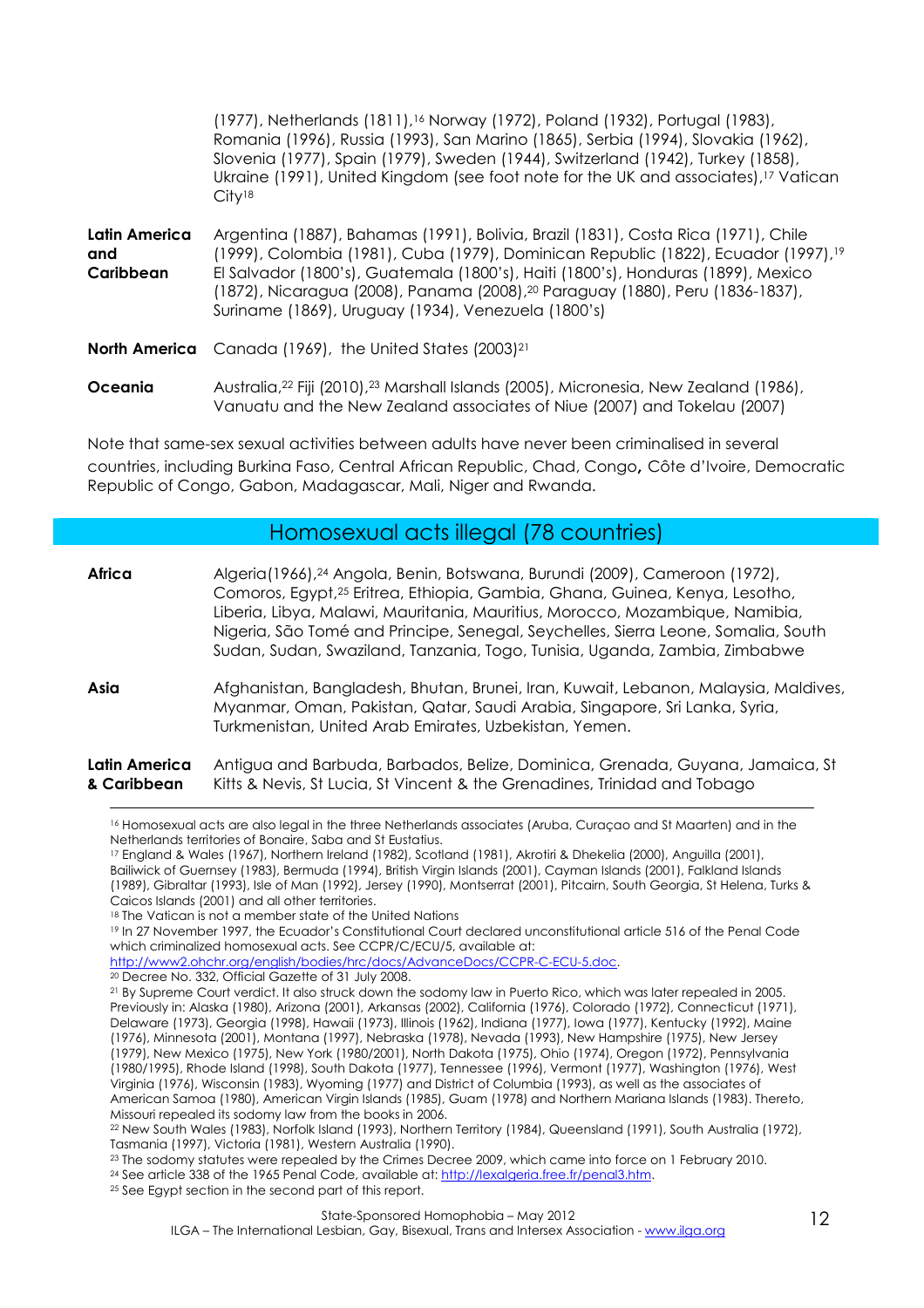- **Oceania** Kiribati, Nauru, Palau, Papua New Guinea, Samoa, Solomon Islands, Tonga, Tuvalu
- **Entities** Cook Islands (New Zealand), Gaza (in the Occupied Palestinian Territory), Turkish Republic of Northern Cyprus (internationally unrecognised), South Sumatra and Aceh Province (Indonesia)

#### Legal status of homosexual acts unclear or uncertain (2 countries)

Asia **I**Iraq; India<sup>26</sup> (see these sections on these countries in second part of this report);

#### Homosexual acts punishable with death penalty (5 countries and some parts of Nigeria and Somalia)

**Africa** Mauritania, Sudan as well as 12 northern states in Nigeria and the southern parts of Somalia

**Asia** Iran, Saudi Arabia, Yemen

#### Equal age of consent for homosexual and heterosexual acts (99 countries)

| Africa | Burking Faso (1996), Cape Verde (2004), <sup>27</sup> Democratic Republic of Congo (2006), <sup>28</sup><br>Djibouti, <sup>29</sup> Equatorial Guinea (1931), Mali (1961), Guinea-Bissau (1993), <sup>30</sup> South Africa<br>$(2007)^{31}$                             |
|--------|--------------------------------------------------------------------------------------------------------------------------------------------------------------------------------------------------------------------------------------------------------------------------|
| Asia   | Cambodia, China, <sup>32</sup> East Timor (2009), Israel (2000), Japan (1882), Jordan (1951),<br>Kazakhstan (1998), Kyrgyzstan (1998), Laos, Mongolia, Nepal (2007), North Korea,<br>Philippines (1822), South Korea, Taiwan (1896), Tajikistan (1998), Thailand (1957), |

**Europe** Albania (2001), Andorra, Armenia (2003), Austria (2002), Azerbaijan (2000), Belarus (2000), Belgium (1985), Bosnia & Herzegovina (1998-2001),33 Bulgaria (2002), Croatia

Vietnam, as well as the West Bank (1951) in the Palestinian Authority

<sup>30</sup> According to Waaldijk (2011), articles 133-138 on sexual offences in the new Penal Code of 1993 do not seem to criminalise homosexual acts more than heterosexual acts (Text of the law is available at: www.rjcplp.org/RJCPLP/sections/informacao/legislacao-nacional/anexos/gb-codigopenal/downloadFile/file/GuineBissau.CodigoPenal.pdf).

 $\overline{a}$ <sup>26</sup> Judgment of the Delhi High Court available at http://lobis.nic.in/dhc/APS/judgement/02-07- 2009/APS02072009CW74552001.pdf. For more information on the judgment, see Alternative Law Forum, The Right that Dares Speak its Name, available at: http://www.altlawforum.org/news/gender-and-sexuality/the-377 campaign/The%20right%20that%20Dares%20to%20Speak%20its%20Name.pdf. Pending appeal of this judgment in

the Delhi High Court, the Court has rejected requests to stay the judgment in the interim period. See http://www.indianexpress.com/news/sc-declines-to-stay-hc-verdict-on-homosexual/491686/.

<sup>27</sup> See article 71(4) of the Código Penal, available at http://www.saflii.org/mz/legis/codigos/cp90/.

<sup>&</sup>lt;sup>28</sup> According to Waaldijk (2011), articles 167 and 172 of the Penal Code, as amended by law 06/018 of 20 July 2006, do not distinguish between homosexual and heterosexual contacts, and both apply to indecent or immoral behaviour with respect to persons under 18 (text of the law is available at: www.leganet.cd/Legislation/JO/2006/JO.01.08.2006.C.P.P..pdf).

<sup>&</sup>lt;sup>29</sup> See Djibouti Penal Code of 1995, available at: http://www.djibouti.mid.ru/doc/UK.htm.

<sup>31</sup> According to Waaldijk (2011), article 362 of the Penal Code prohibits any act against nature or any indecent act with someone of the same sex under the age of 18, while article 358 contains a general prohibition of indecency with children of either sex under the age of 16 (text of the law available at:

http://www.amategeko.net/display\_rubrique.php?ActDo=ShowArt&Information\_ID=947&Parent\_ID=3070640&type=p ublic&Langue\_ID=Fr&rubID=30691315

<sup>32</sup> In mainland of China since decriminalisation in 1997; also in Hong Kong (2005/2006) and in Macau (1996). <sup>33</sup> The three parts of Bosnia and Herzegovina decriminalised homosexuality in three different years, each by enacting a new Criminal Code that introduced an equal age of consent: Federation of Bosnia and Herzegovina (1998), Republika Srpska (2000), Brcko District (2001); see http://www.ohr.int/ohr-dept/legal/crim-codes/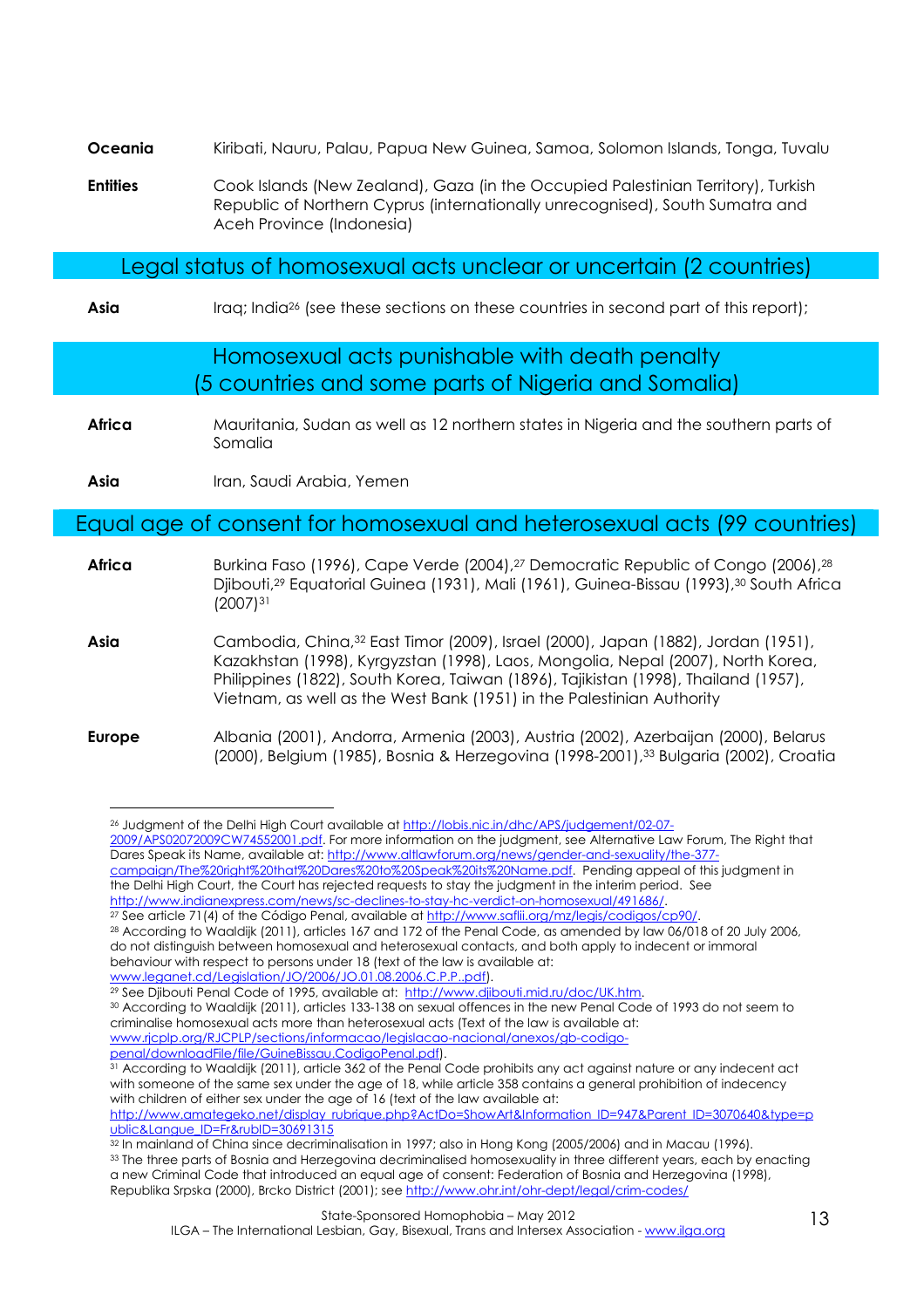(1998), Cyprus (2002), Czech Republic (1990), Denmark (1976),34 Estonia (2002), Finland (1999), France (1982),35 Georgia (2000), Germany (1994/89),36 Hungary (2002), Iceland (1992), Ireland (1993), Italy (1890), Kosovo (2004), Latvia (1999), Liechtenstein (2001), Lithuania (2003), Luxembourg (1992), Macedonia (1996), Malta (1973), Moldova (2003), Monaco (1793), Montenegro (1977), Netherlands (1971),<sup>37</sup> Norway (1972), Poland (1932), Portugal (2007), Romania (2002), Russia (1997), San Marino (1865), Serbia (2006), Slovakia (1990), Slovenia (1977), Spain (1979), Sweden (1978), Switzerland (1992), Turkey (1858), Ukraine (1991), United Kingdom (2001),<sup>38</sup> Vatican City

**Latin America and the Caribbean**  Argentina (1887), Bolivia, Brazil (1831), Colombia (1981), Costa Rica (1999), Cuba, Dominican Republic, Ecuador (1997), El Salvador, Guatemala, Haiti, Honduras, Mexico (1872), Nicaragua (2008), Panama (2008), Peru (1836-37), Uruguay (1934) and Venezuela

**North America:** most parts of the United States

**Oceania** Australia,<sup>39</sup> Fiji (2010), Marshall Islands, Micronesia, New Zealand (1986), Vanuatu (2007) and some parts of New Zealand<sup>40</sup>

#### Un-equal age of consent for homosexual and heterosexual acts (15 countries)

Africa Benin (1947), <sup>41</sup> Chad, Congo (1947)<sup>42</sup>, Côte d'Ivoire, <sup>43</sup> Gabon, Madagascar (1999), <sup>44</sup> Niger (1961), <sup>45</sup> Rwanda<sup>46</sup>

**Asia** Indonesia

 $\overline{a}$ 

**Europe** Greece (only in seduction cases), <sup>47</sup> as well as some United Kingdom associates<sup>48</sup>

<sup>40</sup> New Zealand associates of Niue (2007) and Tokelau (2007).

46 See Waaldijk (2011).

<sup>34</sup> The Faeroe Islands (1988), Greenland (1979).

<sup>35</sup> The law applies to the following overseas departments and territories upon adoption: French Guiana, Martinique, Guadeloupe, Reunion, St Barthélemy, St Martin, St Pierre & Miquelon, as well as to French Polynesia, New Caledonia and Wallis & Futuna since 1984, and also to Mayotte.

<sup>36</sup> East Germany (GDR) in 1989 and the rest of Germany in 1994.

<sup>37</sup> The age of consent is also equal in the three Netherlands associates: Aruba (2003), Curaçao (2000) and St Maarten (2000), and also in the three Netherlands territories of Bonaire(2000), Saba (2000) and St Eustatius (2000).

<sup>38</sup> Akrotiri & Dhekelia (2003), Falkland Islands (2005), Isle of Man (2006), Jersey (2007), Guernsey (2010; see http://news.bbc.co.uk/2/hi/europe/guernsey/8587205.stm), Pitcairn, South Georgia, St Helena as well as all more or less uninhabited islands.

<sup>39</sup> All states and territories but Queensland: New South Wales (2003), Norfolk Island (1993), Northern Territory (2004), South Australia (1975), Tasmania (1997), Victoria (1981), Western Australia (2002).

<sup>41</sup> According to Waaldijk (2011), Benin probably has a higher age limit for homosexual acts. Since a 1947 amendment of article 331 of the Penal Code of 1877 the first paragraph of article 331 has fixed a general age limit of 13 for sex with a child of either gender, but the third paragraph has penalised any act that is indecent or against nature if committed with a person of the same sex under 21 (text of the amendment is available at: www.legifrance.gouv.fr/jopdf/common/jo\_pdf.jsp?numJO=0&dateJO=19471123&pageDebut=11567&pageFin=&pa geCourante=11569).

<sup>42</sup> According to art. 331 from the 1947 Penal Code, "anyone who has committed an indecent act or an act against nature with an individual of the same sex, minor of 21 years-old, will be punished with jail from 6 months to 3 years and with a fine of 4 000 francs up to 1 000 000 francs".

<sup>43</sup> However, other sources suggest that there is perhaps an equal age of consent of 15 for both homosexual and heterosexual acts; see for example www.avert.org/aofconsent.htm.

<sup>44</sup> Law 98-024 of 25 January 1999 inserted a second paragraph which prohibits any act that is indecent or against nature if committed with a person of the same sex under 21. Text of the law is available at:

http://portail.droit.francophonie.org/df-web/publication.do?publicationId=2486#H\_068.

<sup>45</sup> According to Waaldijk (2011), article 282 of the 1961 Penal Code says that any act against nature or any indecent act committed with someone of the same sex under 21 is considered a crime (text of the law is availabe at: www.unhcr.org/refworld/docid/47fb8e642.html).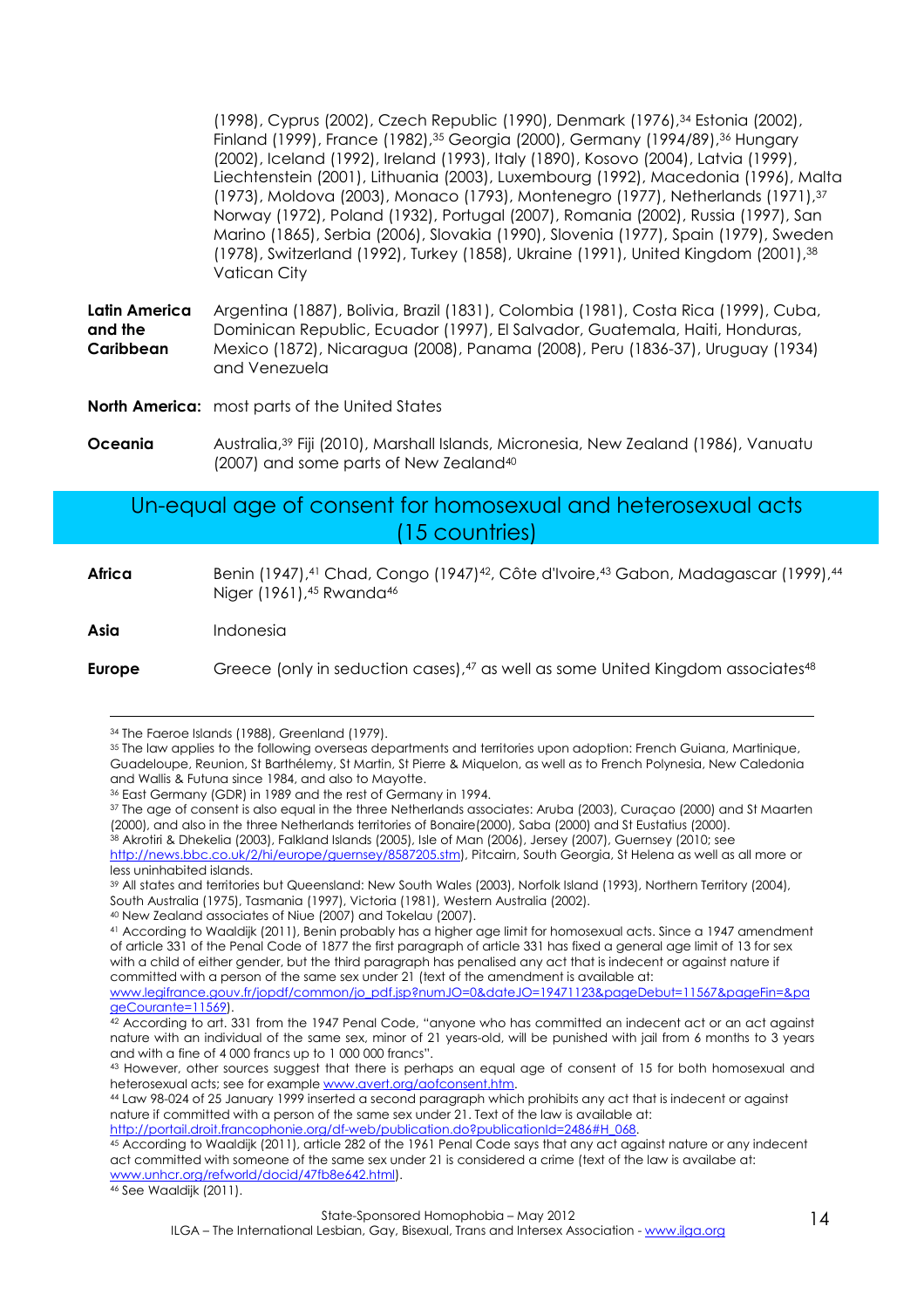**Latin America & Caribbean**  Bahamas, Chile, Paraguay, Suriname as well as some United Kingdom associates,<sup>49</sup>

**North America:** Canada, two states of the United States<sup>50</sup>

**Oceania** State of Queensland in Australia

#### Prohibition of discrimination in employment based on sexual orientation (52 countries)

- **Africa** Botswana (2010),<sup>51</sup> Cape Verde (2008),<sup>52</sup> Mauritius (2008),<sup>53</sup> Mozambique (2007),<sup>54</sup> Seychelles (2006),<sup>55</sup> South Africa (1996)<sup>56</sup> (Namibia repealed such a law in 2004)<sup>57</sup>
- **Asia** Israel (1992), Taiwan (2007)
- **Europe** Albania (2010), Andorra (2005), Austria (2004), Belgium (2003), Bosnia and Herzegovina (2003),58 Bulgaria (2004), Croatia (2003), Cyprus (2004), Czech Republic (1999), Denmark (1996),59 Estonia (2004), Finland (1995), France (2001), Georgia (2006), Germany (2006), Greece (2005),<sup>60</sup> Hungary (2004), Ireland (1999), Italy (2003), Kosovo (2004), Latvia (2006), Lithuania (2003), Luxembourg (1997), Macedonia (2005)<sup>61</sup>, Malta (2004), Montenegro (2010),<sup>62</sup> Netherlands (1992), Norway (1998), Poland (2004), Portugal (2003), Romania (2000), Serbia (2005), Slovakia (2004), Slovenia (1995)<sup>63</sup>, Spain (1996), Sweden (1999), United Kingdom (2003, for associates see foot notel<sup>64</sup>

 $\overline{a}$ 

<sup>52</sup> See article 45(2) and article 406 (3) of the *Novo Código Laboral Cabo-Verdiano* available at:

http://www.ine.cv/Legisla%C3%A7ao/Outras/C%C3%B3digo%20laboral%20cabo-verdiano.pdf.

http://www.ilo.org/wcmsp5/groups/public/---ed\_protect/---protrav/---

ilo\_aids/documents/legaldocument/wcms\_126781.pdf.

http://www.tipmoz.com/library/resources/tipmoz\_media/labour\_law\_23-2007\_1533E71.pdf.

<sup>55</sup> See articles 2, 46A (1) and 46B of the Employment Act 1995, amended by Act 4 of 2006, available at:

https://staging.ilo.org/dyn/natlex/docs/ELECTRONIC/40108/90799/F1128259675/SYC40108.pdf.

<sup>56</sup> According to Waaldijk (2011), such a prohibition can be found in the Constitution (since 1994) and also in the Labour Relations Act of 1995, in force 11 November 1996 (http://www.info.gov.za/view/DownloadFileAction?id=70985); in the Employment Equity Act of 1998

(www.info.gov.za/view/DownloadFileAction?id=70714; and in the Promotion of Equality and Prevention of Unfair Discrimination Act of 2000 (www.info.gov.za/view/DownloadFileAction?id=68207).

<sup>47</sup> See Article 347 of the Greek Penal Code.

<sup>48</sup> Bailiwick of Guernsey, Gibraltar.

<sup>49</sup> Anguilla, Bermuda, British Virgin Islands, Cayman Islands, Montserrat, Turks & Caicos Islands.

<sup>50</sup> Nevada (only in seduction cases) and Virginia.

<sup>51</sup> See Bonela Applauds New Employment Act – Government Scraps Sexual Orientation and Health as Basis for

Dismissal, 30 August 2010, available at: http://www.bonela.org/press/30\_august\_2010.html

<sup>53</sup> See page 8 of the Equal Opportunities Act 2008, which prohibits discrimination in employment and other activities on many grounds, including 'sexual orientation'. Text of the law is available at:

<sup>54</sup> See articles 4, 5 and 108 of the Labour Law 23/2007, available at:

<sup>57</sup> Section 139 of the Labour Act of 2004 repealed the Labour Act of 1992 which in Section 107 prohibited sexual orientation discrimination. Text of the 2004 law is available at:

http://www.commonlii.org/na/legis/num\_act/la200484.pdf; see Waaldijk (2011).

<sup>58</sup> Such laws are available also in Republika Srpska (2000, 2003).

<sup>59</sup> The law is not applicable to the Faeroe Islands or Greenland. However, incitement to hatred based on sexual orientation is prohibited in the Faeroe Islands since 2007, and in Greenland from 1 January 2010.

<sup>60</sup> See Law no. 3304/2005 (Act Against Discrimination), available at: http://www.non-discrimination.net/content/mainprinciples-and-definitions-6

<sup>61</sup> Law on Labour Relations, article 6. See Legal Report: "The former Yugoslav Republic of Macedonia". Available at: http://www.coe.int/t/Commissioner/Source/LGBT/FYROMLegal\_E.pdf

<sup>62</sup> See "Montenegro adopts an anti-discrimination law", available at: http://www.equal-jus.eu/node/38. The text of the draft law can be found here: http://www.venice.coe.int/docs/2010/CDL(2010)024-e.pdf , see article 19. <sup>63</sup> See Art. 141 of the Penal Code.

<sup>64</sup> Bailiwick of Guernsey (2005), Gibraltar (2004), Isle of Man (2007).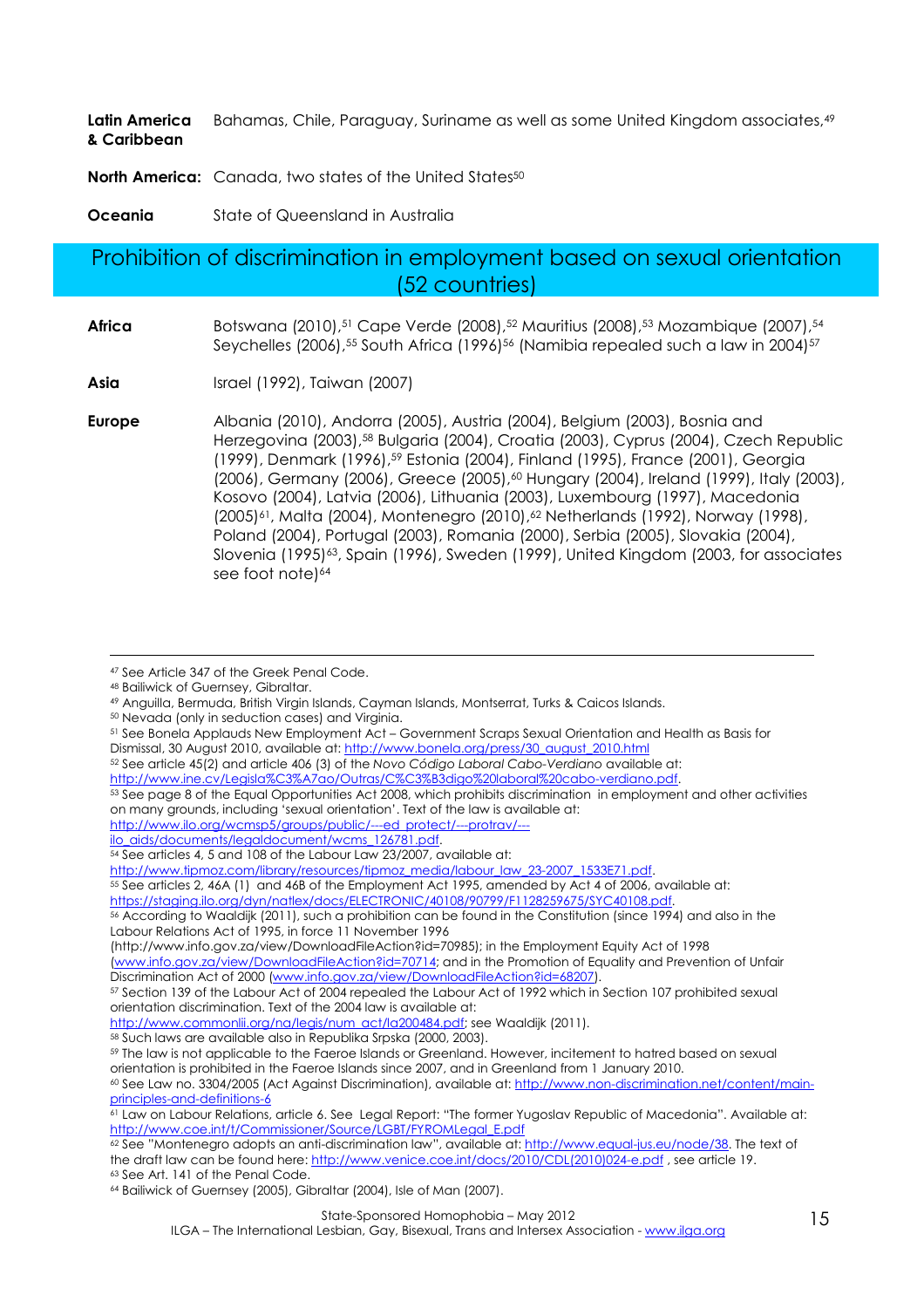|             | Latin America The city of Rosario (1996) in Argentina, some parts of Brazil, <sup>65</sup> Colombia (2007), Costa |
|-------------|-------------------------------------------------------------------------------------------------------------------|
| & Caribbean | Rica (1998), Ecuador (2005), 66 ten states of Mexico (2001-2009), 67 Nicaragua (2008),                            |
|             | Venezuela (1999),                                                                                                 |

**North America:** Canada (1996), some parts of the United States<sup>68</sup>

**Oceania Australia, <sup>69</sup> Fiji (2007), New Zealand (1994)** 

#### Prohibition of discrimination in employment based on gender identity (19 countries)

| <b>Europe</b>                | Croatia (2009), Hungary (2004), Montenegro (2010), Serbia (2009), Sweden (2009).<br>Moreover discrimination of transgender people is covered by the gender<br>discrimination prohibitions in among others Austria, Belgium, Denmark, Finland,<br>France, Germany, Ireland, Italy, Latvia, Netherlands, Poland, Slovakia and United<br>Kingdom. |
|------------------------------|------------------------------------------------------------------------------------------------------------------------------------------------------------------------------------------------------------------------------------------------------------------------------------------------------------------------------------------------|
| Latin America<br>& Caribbean | The city of Rosario (2006) in Argentina                                                                                                                                                                                                                                                                                                        |
| North America                | Northwest Territories (2004) in Canada, as well as some parts of the United States <sup>70</sup>                                                                                                                                                                                                                                               |

**Oceania Australia (1996)<sup>71</sup>** 

 $\overline{a}$ 

Constitutional prohibition of discrimination based on sexual orientation (6 countries)

**Africa** South Africa (1994 and 1997)<sup>72</sup>

**Europe** Kosovo (2008), Portugal (2004), Sweden (2003), Switzerland (2000), as well as some parts of Germany<sup>73</sup>

<sup>65</sup> Bahia (1997), Federal District (2000), Minas Gerais (2001), Paraíba (2003), Piauí (2004), Rio de Janeiro (2000), Rio Grande do Sul (2002), Santa Catarina (2003), São Paulo (2001) as well as a number of cities. <sup>66</sup> See Article 79 of the *Código del Trabajo , Codificación 2005-17*, available at:

http://www.unemi.edu.ec/rrhh/images/archivos/codtrab.pdf.

<sup>67</sup> Between 2001 y 2009, ten Mexican states included in their Penal Code provisions prohibiting discrimination on the basis of sexual orientation: Aguascalientes (Article 205 bis), Chiapas (Article 324), Distrito Federal (Article 206), Durango (Article 324), Veracruz (Article 196), Colima (Article 225 bis), Coahuila (Article 383 bis), Tlaxcala (Article 255 bis), Chihuahua (Article 197) y Quintana Roo (Article 132). The texts of the laws are available at: http://www2.scjn.gob.mx/LegislacionEstatal/.

<sup>&</sup>lt;sup>68</sup> United States: California (1993), Colorado (2007), Connecticut (1991), Delaware (2009), Hawaii (1992), Illinois (2006), Iowa (2007), Maine (2005), Maryland (2001), Massachusetts (1990), Minnesota (1993), Nevada (1999), New Hampshire (1998), New Jersey (1992), New Mexico (2003), New York (2003), Oregon (2008), Rhode Island (1995), Vermont (1992), Washington (2006), Wisconsin (1982) and D.C. (1973) as well as a number of cities and towns.

<sup>69</sup> Capital Territory (1992), New South Wales (1983), Northern Territory (1993), Queensland (1992), South Australia (1986), Tasmania (1999), Victoria (1996), Western Australia (2002).

<sup>70</sup> United States: California (2004), Colorado (2007), Illinois (2006), Iowa (2007), Maine (2005), Minnesota (1993), New Jersey (2007), New Mexico (2003), Oregon (2008), Rhode Island (2001), Vermont (2007), Washington (2006) and District of Columbia (2006), as well as a number of cities and towns.

<sup>71</sup> See Waaldijk (2009), footnote 557, for a discussion of 1996 national legislation. Capital Territory (1992), New South Wales (1996), Northern Territory (1993), Queensland (2003), South Australia (1986), Tasmania (1999), Victoria (2000), Western Australia (2001). The only states using the term "Gender identity" are Queensland and Victoria, whereas Capital Territory uses the terms "Transgender" and "Intersex", New South Wales the term "Transgender" and Western Australia the term "Gender history". The rest of the states use the term "Transsexuality".

<sup>72</sup> According to Waaldijk (2011), prohibition of sexual orientation discrimination was included on the interim Constitution that came into force on 27 April 1994 (article 8), and later added to article 9 of the 1997 Constitution (both texts are available at: www.info.gov.za/documents/constitution/index.htm).  $73$  Berlin (1995), Brandenburg (1992), Thuringia (1993).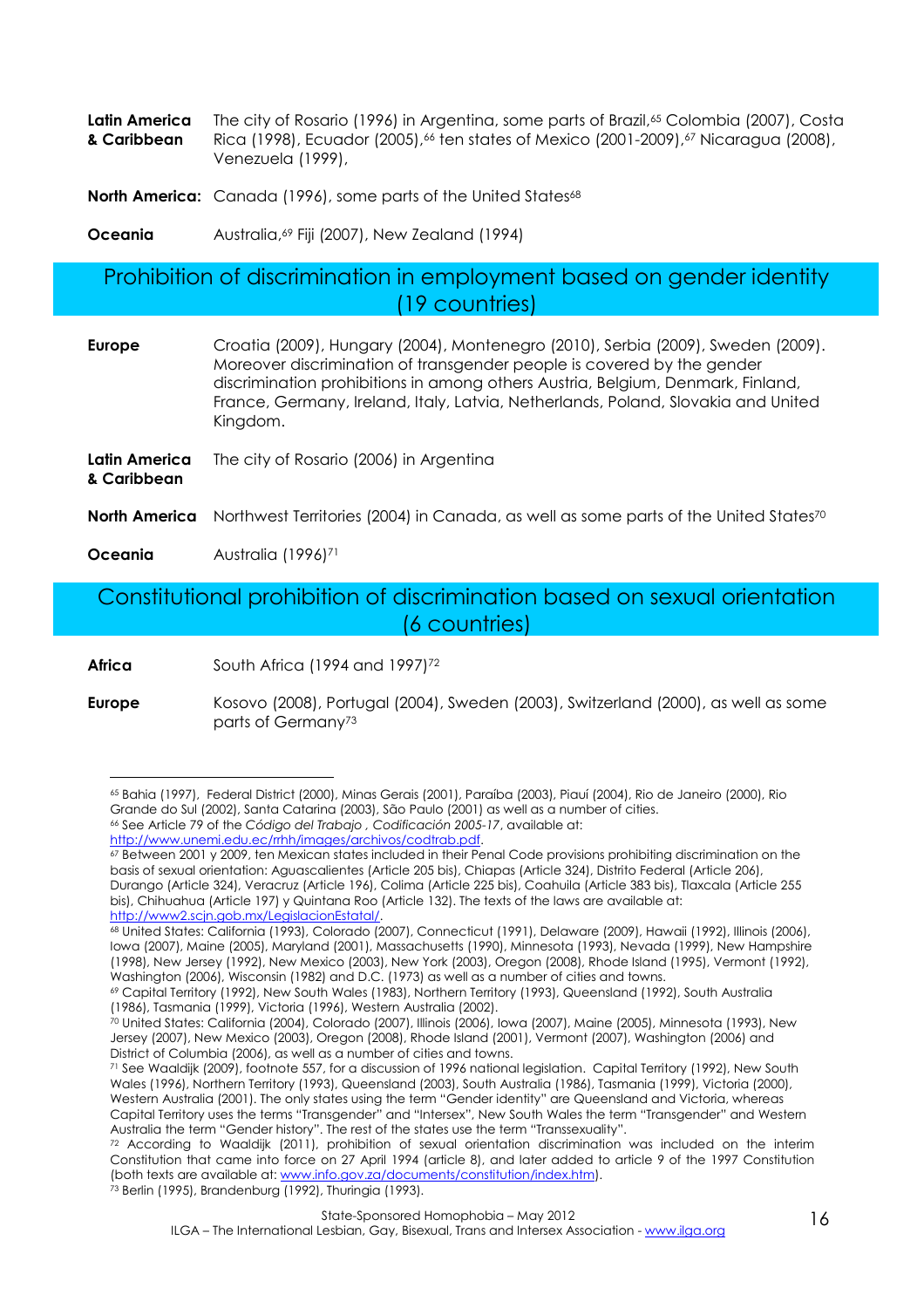|             | <b>Latin America</b> Bolivia (2009), <sup>74</sup> Ecuador (2008), <sup>75</sup> some parts of Argentina <sup>76</sup> and Brazil <sup>77</sup> , the United |
|-------------|--------------------------------------------------------------------------------------------------------------------------------------------------------------|
| & Caribbean | Kingdom associate of British Virgin Islands (2007) <sup>78</sup>                                                                                             |

**Oceania** None (Fiji previous constitution, adopted in 1997, included such a provision, but this constitution was repealed in 2009)

Hate crimes based on sexual orientation considered an aggravating circumstance (19 countries)

| Europe | Andorra (2005), Belgium (2003), Croatia (2006), Denmark (2004), France (2003), 79 |
|--------|-----------------------------------------------------------------------------------|
|        | Netherlands (1992), Portugal (2007), Romania (2006), San Marino (2008), 80 Spain  |
|        | $(1996)$ , Sweden (2003), United Kingdom (2004-2010) <sup>81</sup>                |
|        |                                                                                   |

**Latin America & Caribbean**  Bolivia (2011),<sup>82</sup> Colombia (2011)<sup>83</sup>, Ecuador (2009),<sup>84</sup> Nicaragua (2008), Uruguay  $(2003)^{85}$ , some parts of Mexico  $86$ 

**North America** Canada (1996) and United States (2009)<sup>87</sup>

**Oceania** New Zealand (2002)

#### Hate crimes based on gender identity considered an aggravating circumstance (4 countries)

**Europe** Some parts of the United Kingdom (2004-2010)<sup>88</sup> **Latin America & Caribbean**  Bolivia (2011), Ecuador (2009), Uruguay(2003), 89 some parts of Mexico<sup>90</sup>

http://www.asambleanacional.gov.ec/documentos/Constitucion-2008.pdf.

http://www.legislation.gov.uk/uksi/2007/1678/contents/made.

<sup>79</sup> The law applies to the following overseas departments and territories upon adoption: French Guiana, French Polynesia, Guadeloupe, Martinique, Mayotte, New Caledonia, Réunion, St Barthélemy, St Martin, St Pierre & Miquelon and Wallis & Futuna.

<sup>80</sup>See Law no. 66 on *Disposizioni in materia di discriminazione razziale, etnica, religiosa e sessuale* of 28 April 2008, available at: http://www.ilo.org/wcmsp5/groups/public/---ed\_protect/---protrav/---

ilo\_aids/documents/legaldocument/wcms\_128030.pdf.

<sup>81</sup> Such laws have been adopted in England and Wales (2005), Northern Ireland (2004) and Scotland (effective 2010). <sup>82</sup> See Articles 5(a, g, h) and 281ter of the *Ley contra el racismo y toda forma de discriminación*, available at: http://www.lostiempos.com/media\_pdf/2010/10/13/181602\_pdf.

83 See Law 1482 of 30 November 2011, which also covers incitement to hatred based on sexual orientation. Original text available at: http://www.secretariasenado.gov.co/senado/basedoc/ley/2011/ley\_1482\_2011.html

<sup>84</sup> See articles 3 and 5 of the section *Reformas al Código Penal* of the *Ley Reformatoria Al Codigo de Procedimiento Penal y al Codigo Penal*, available at:

http://www.cortesuprema.gov.ec/cn/wwwcn/pdf/leyes/ley\_reformatoria\_codigo\_penal.pdf.

<sup>85</sup> See law 17.677, available at: http://200.40.229.134/Leyes/AccesoTextoLey.asp?Ley=17677&Anchor=

86 Coahila (2005) and the Federal District (2009). See Article 350 of Coahila's Penal Code, available at: www2.scjn.gob.mx/LegislacionEstatal/Textos/Coahuila/15146019.doc and article 138 of the Federal District*,* available a*t:* www2.scjn.gob.mx/Leyes/ArchivosLeyes/25361036.doc.

 $\overline{a}$ <sup>74</sup> See Article 14 of the *Constituición Política del Estado*, of 7 February 2009, available at: http://bolivia.infoleyes.com/shownorm.php?id=469.

 $75$  A new constitution was adopted by referendum in 2008. This protects people from discrimination based both on sexual orientation and gender identity. Text of the constitution is available at:

 $\frac{76}{10}$  Art. 11 of the Constitution of the Province of Buenos Aires (1996).

<sup>77</sup> Alagoas (2001), Federal District (1993), Mato Grosso (1989), Pará (2003), Santa Catarina (2002), Sergipe (1989). <sup>78</sup> Article 26 of the Virgin Islands Constitution Order 2007 is available at:

<sup>87</sup> Also available on state level in Arizona (1995), California (1988), Colorado (2005), Connecticut (1990), Delaware (1997), Florida (1991), Hawaii (2001), Illinois (1991), Iowa (1990), Kansas (2002), Kentucky (1998), Louisiana (1997), Maine (1995), Maryland (2005), Massachusetts (1996), Minnesota (1989), Missouri (1999), Nebraska (1997), Nevada (1989), New Hampshire (1991), New Jersey (1990), New Mexico (2003), New York (2000), Oregon (1990), Rhode Island (1998), Tennessee (2000), Texas (2001), Vermont (1990), Washington (1993), Wisconsin (1988) and District of Columbia

<sup>(1990),</sup> as well as Puerto Rico (2005).

<sup>88</sup> Such laws have been adopted in Northern Ireland (2004), England and Wales (2005) and Scotland (2010).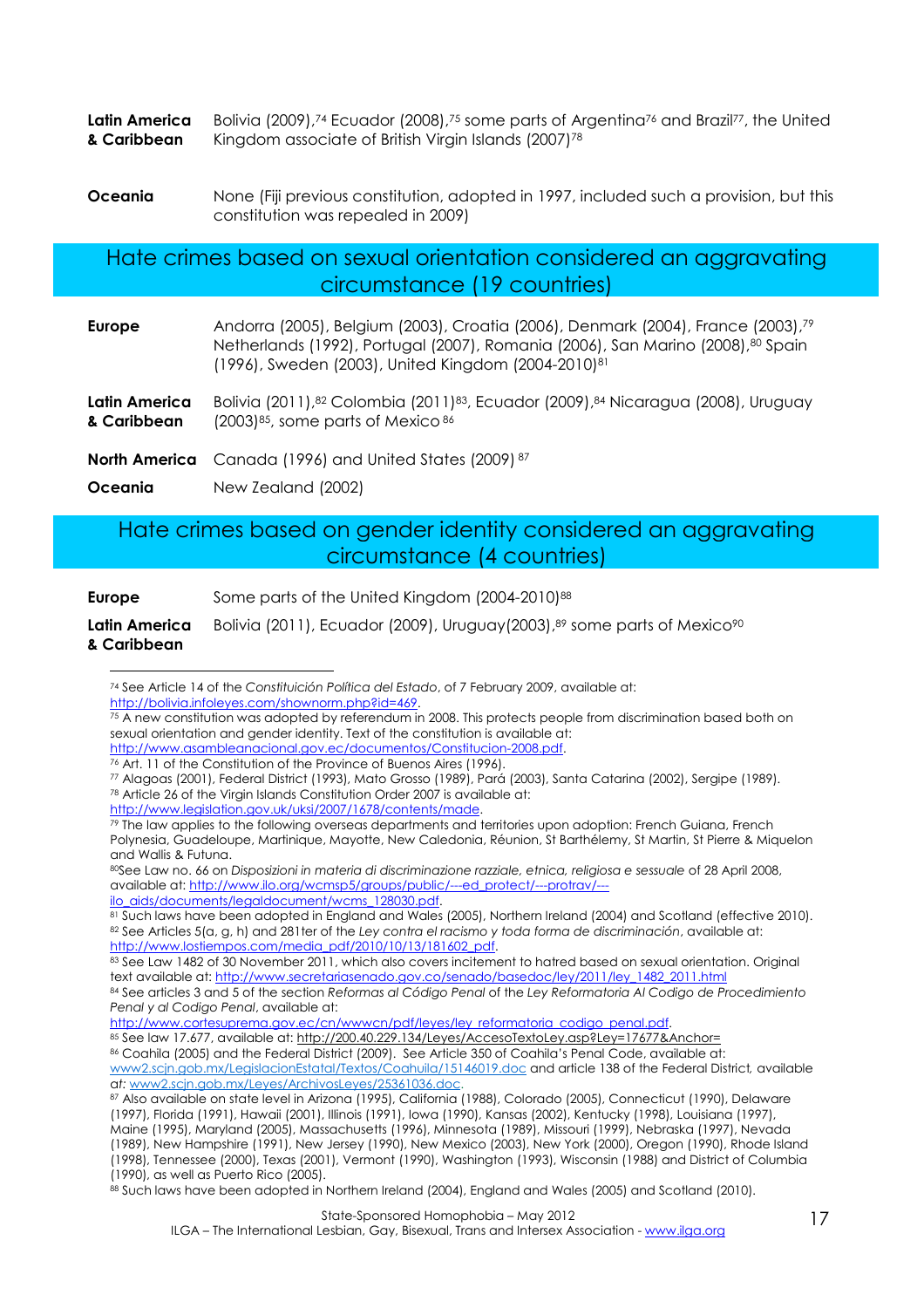**North America** the United States (2009)<sup>91</sup>

Incitement to hatred based on sexual orientation prohibited (24 countries)

**Africa South Africa (2000)** 

**Europe** Belgium (2003), Croatia (2003), Denmark (1987),<sup>92</sup> Estonia (2006), France (2005),<sup>93</sup> Iceland (1996), Ireland (1989), Lithuania (2003), Luxembourg (1997), Monaco (2005)94, Netherlands (1992), Norway (1981), Portugal (2007), Romania (2000), San Marino (2008), Serbia (2009), Spain (1996), Sweden (2003), some parts of the United Kingdom (2004-10)<sup>95</sup>

**Latin America & Caribbean**  Bolivia (2011), Colombia (2011), Ecuador (2009), some parts of Mexico,<sup>96</sup> Uruguay (2003) 97

**North America** Canada (2004)

**Oceania** Some parts of Australia<sup>98</sup>

#### Marriage open for same-sex couples (10 countries)

**Africa South Africa (2006)** 

- **Europe** Iceland (2010),99 Belgium (2003), Netherlands (2001), Norway (2009), Portugal (2010),100 Spain (2005), Sweden (2009)
- **Latin America**  Argentina (2010),<sup>101</sup> the Federal District (2010) in Mexico

**& Caribbean** 

 $\overline{a}$ 

**North America** Canada (2005), as well some parts of the United States<sup>102</sup>

- <sup>91</sup> Federal law in 2009 as well as in the states of California (1999), Colorado (2005), Connecticut (2004), Hawaii (2003), Maryland (2005), Missouri (1999), New Mexico (2003), Vermont (1999) and District of Columbia (1990) and Puerto Rico (2005).
- $\frac{92}{2}$  The law is applicable to Faeroe Islands (2007) and to Greenland (2010).

<sup>89</sup> The legal terms used are "*orientación sexual o identidad sexual*" ("sexual orientation or sexual identity"). See Article 149, Penal Code of Uruguay.

<sup>90</sup> Coahila (2005) and the Federal District (2009).

<sup>93</sup> The law applies to the following overseas departments and territories upon adoption: French Guiana, French Polynesia, Guadeloupe, Martinique, Mayotte, New Caledonia, Réunion, St Barthélemy, St Martin, St Pierre & Miquelon and Wallis & Futuna.

<sup>94</sup> See Articles 16, 24, 25, 44 of the *Loi n° 1.299 du 15 juillet 2005 sur la liberté d'expression publique*, available at: http://www.conseil-national.mc/admin/rapport\_loi/Txt\_091106112217.pdf.

<sup>95</sup> Such laws have only been adopted in Northern Ireland (2004) and England and Wales (2010).

<sup>96</sup> Coahila (2005) and the Federal District (2009).

<sup>97</sup> The law included also "Sexual identity".

<sup>98</sup> Australian Capital Territory (2004),New South Wales (1993), Queensland (2003), Tasmania (1999).

<sup>99</sup> On 11 June 2010 the Icelandic Parliament approved the law which repeals the registered partnership law and allow couples to marry regardless of gende<sup>L</sup>. Text of the law is available at: http://www.althingi.is/altext/138/s/0836.html.

<sup>&</sup>lt;sup>100</sup> Text of the law is available at http://dre.pt/pdf1sdip/2010/05/10500/0185301853.pdf.

<sup>101</sup> Text of the law is available at: http://www.nexo.org/archivos/Ley-matrimonio-civil-boletin-oficial.pdf

<sup>102</sup> Connecticut (2008), District of Columbia (2010), Iowa (2009), Massachusetts (2004), New Hampshire (2010), New York (2011) and Vermont (2009).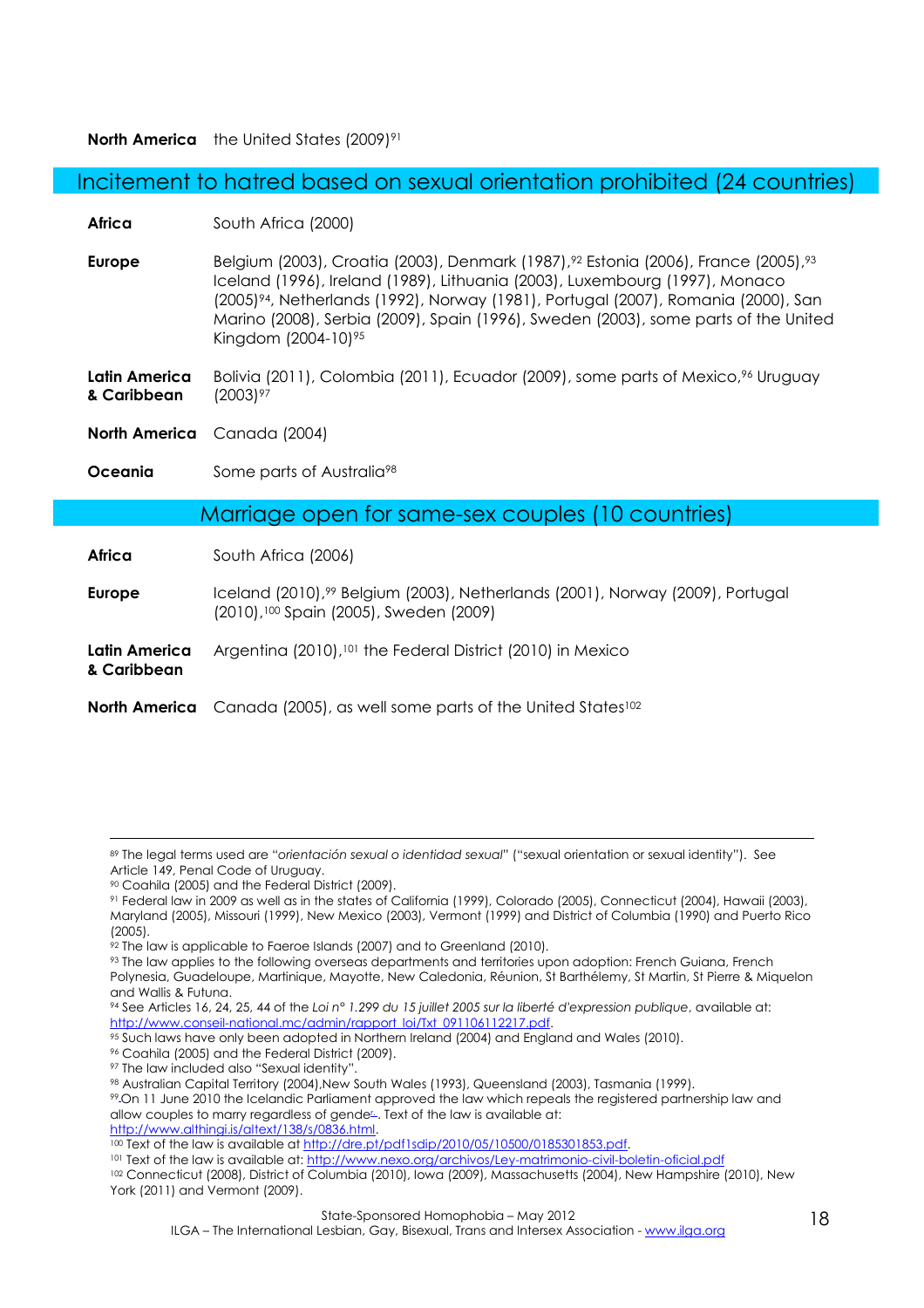#### Same-sex couples offered most or all rights of marriage (Civil Partnerships, Registered Partnerships, Civil Unions etc.) (14 countries)

| Asia                         | Israel (1994)                                                                                                                                                                                                                                                                          |
|------------------------------|----------------------------------------------------------------------------------------------------------------------------------------------------------------------------------------------------------------------------------------------------------------------------------------|
| <b>Europe</b>                | Austria (2010), Denmark (1989), <sup>103</sup> Finland (2002), Germany (2001), Hungary (2009),<br>Ireland (2011), <sup>104</sup> Liechtenstein (2011), <sup>105</sup> Switzerland (2007), United Kingdom (2005),<br>and The United Kingdom associate Isle of Man (2011) <sup>106</sup> |
| Latin America<br>& Caribbean | Brazil (2011) <sup>107</sup> , Colombia (2009) <sup>108</sup> and the state of Coahuila (2007)in Mexico <sup>109</sup>                                                                                                                                                                 |
|                              | <b>North America</b> some parts of the United States <sup>110</sup>                                                                                                                                                                                                                    |
| Oceania                      | New Zealand (2005), as well as some parts of Australia <sup>111</sup>                                                                                                                                                                                                                  |

#### Same-sex couples offered some rights of marriage (8 countries)

| <b>Europe</b>                | Andorra (2005), Croatia (2003), Czech Republic (2006), France (1999), <sup>112</sup><br>Luxembourg (2004), Slovenia (2006) |
|------------------------------|----------------------------------------------------------------------------------------------------------------------------|
| Latin America<br>& Caribbean | Ecuador (2009), Uruguay (2008)                                                                                             |
|                              | <b>North America</b> Some parts of the United States 113                                                                   |

**Oceania** Some states in Australia 114

 $\overline{a}$ 

105 See http://en.wikipedia.org/wiki/Recognition\_of\_same-sex\_unions\_in\_Liechtenstein.

<sup>103</sup> The law was extended to Greenland in 1996, however still not applicable to the Faeroe Islands. <sup>104</sup> See Civil Partnership and Certain Rights and Obligations of Cohabitants act of 2010 passed, available at http://www.irishstatutebook.ie/pdf/2010/en.act.2010.0024.PDF.

<sup>106</sup> See http://en.wikipedia.org/wiki/Recognition\_of\_same-sex\_unions\_in\_the\_Isle\_of\_Man.

<sup>107</sup> On 5 May 2011, the Supreme Court ruled in favour of recognizing same-sex couples living in 'stable unions' as family units and therefore entitled to the same rights of heterosexual couples living in the same kind of unions. The original text of the decision is available here:

http://direitohomoafetivo.com.br/2011/uploads\_jurisprudencia/2011.05.05\_-\_stf\_-\_adi\_4.277.pdf. In another decision of 25 October 2011, the Court indicated that same-sex stable unions should be converted to marriage and recommended the Congress to do it so. The text of this decision is available here: http://www.gontijofamilia.adv.br/direito-de-familia-casamento-civil-entre-pessoas-do-mesmo-sexo/.

<sup>108</sup> On 29 January 2009, the Constitutional Court ruled in favour of giving cohabitating same-sex couples the same rights offered to unmarried heterosexual couples (which enjoy most rights of marriage). See:

http://www.corteconstitucional.gov.co/relatoria/2009/c-029-09.htm. On another decision of 26 July 2011 the Court recognized same-sex couples as family entities and ordered the Congress to legislate on the matter of same-sex marriage until June 20th 2013. In case they fail to do it, same-sex couples will be granted all marriage rights automatically. The original text of this decision is available here:

http://www.corteconstitucional.gov.co/comunicados/No.%2030%20comunicado%2026%20de%20julio%20de%20201 1.php

<sup>109</sup> Text of the law is available at:

http://sgob.sfpcoahuila.gob.mx/admin/uploads/Documentos/modulo3/PactoCivilSolidaridad.pdf.

<sup>110</sup> California (several acts from 2000 and onwards), Nevada (2009), New Jersey (2007), Oregon (2008), Washington (2007–2009) and Wisconsin (2009).

<sup>111</sup> Australian Capital Territory (2008), New South Wales (2010), Tasmania (2004) and Victoria (2008). See also the Family Law Amendment Act 2008, available at http://www.comlaw.gov.au/Details/C2008A00115.

<sup>112</sup> The law applies to the following overseas departments and territories upon adoption: French Guiana, Guadeloupe, Martinique, Réunion, St Barthélemy, St Martin, St Pierre & Miquelon, and to New Caledonia and Wallis and Futuna in 2009.

<sup>113</sup> Colorado (2009), Hawaii (1997), Maryland (2008), New York (several acts from 2003 and onwards), Rhode Island (several acts from 1998 and onwards).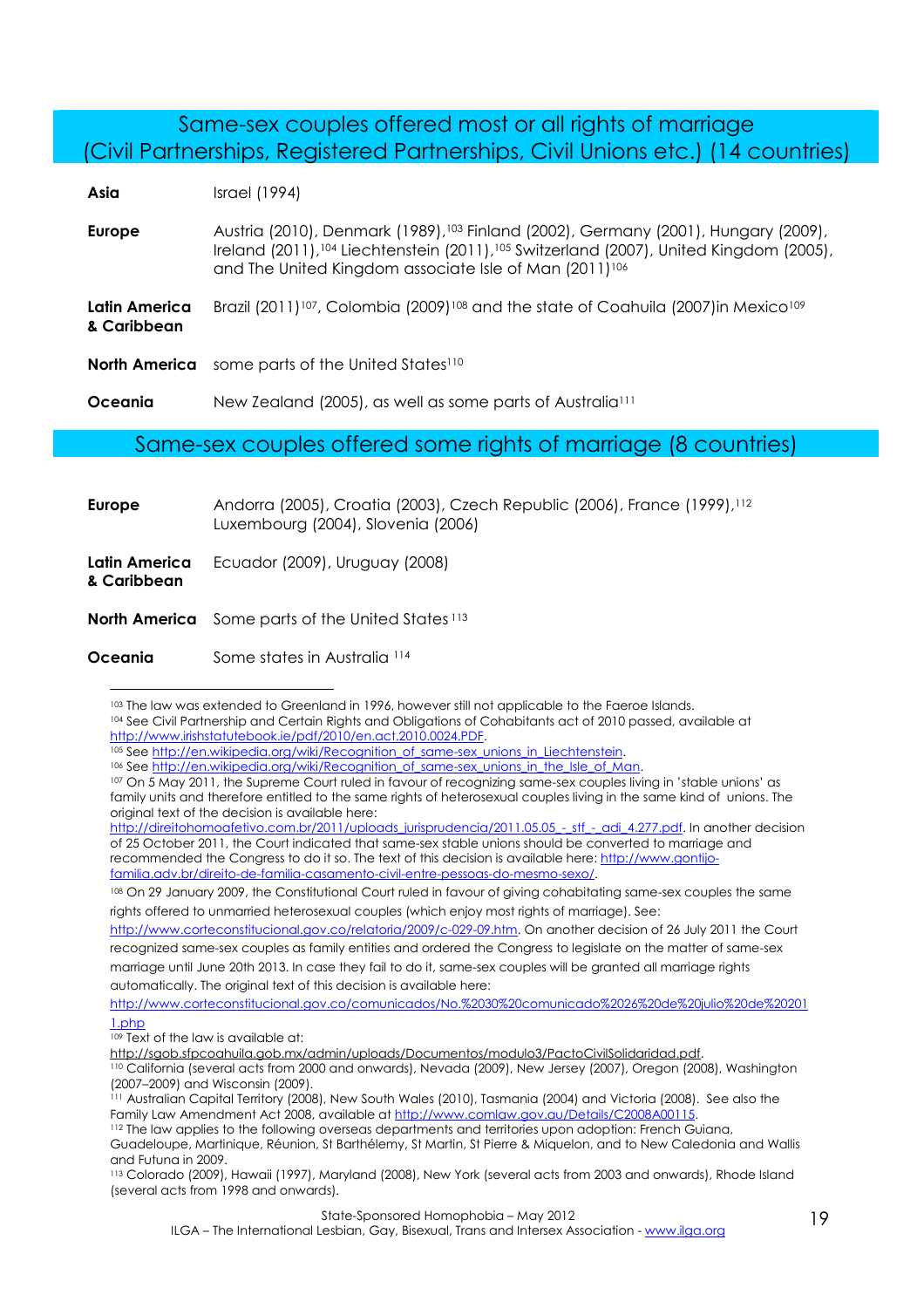#### Joint adoption by same-sex couples legal (12 countries)

**Africa** South Africa (2002)

**Asia** Israel (2008)

- **Europe** Andorra (2005), Belgium (2006), Denmark (2010), Iceland (2006), Netherlands (2001), Norway (2009), Spain (2005), Sweden (2003), some parts of the United Kingdom (2005-)<sup>115</sup>
- **Latin America & Caribbean**  Argentina (2010), Brazil (2010),116 the Federal District (2010) in Mexico
- **North America** Most parts of Canada,117118 and some parts of the United States<sup>119</sup>
- **Oceania** Capital Territory (2004), New South Wales (2010),<sup>120</sup> Western Australia (2002) in Australia<sup>121</sup>

Moreover, second parent adoption, but not full adoption, by same-sex couples is also legal in Finland (2009) and Germany (2005), as well as Tasmania (2004) in Australia, and Alberta (1999) in Canada.

| Law on gender recognition after gender reassignment treatment |
|---------------------------------------------------------------|
| $(18$ countries)                                              |

**Africa** South Africa (2004)

**Asia Japan (2004)**<sup>122</sup>,

 $\overline{a}$ 

**Europe** Belgium (2007), Finland (2003), Germany (1981), Italy (1982), Netherlands (1985), Portugal (2010),123 Romania (1996), Spain (2007), Sweden (1972), Turkey (1988), United Kingdom (2005)

#### **Latin America & Caribbean**  Argentina (2012)<sup>124</sup>, The Federal District of Mexico (2009),<sup>125</sup> Panama (1975), Uruguay (2009)

<sup>116</sup> The Superior Court of Justice of Brazil ruled in April 2010 that same-sex couples may adopt children. This judgment was upheld in the Supreme Federal Court of Brazil in August 2010. See

http://www.athosgls.com.br/noticias\_visualiza.php?contcod=29208.

<sup>118</sup> *See* Community Legal Information Association of Prince Edward Island, Inc., Legal Information for Same-Sex Couples, available at: http://www.cliapei.ca/sitefiles/File/publications/Legal-Info-for-Same-Sex-Rel-ships-2010.pdf.; <sup>119</sup> California, Colorado, Connecticut, Illinois, Indiana, Massachusetts, Nevada, New Hampshire, New Jersey, New York, Oregon, Vermont and District of Columbia.

<sup>120</sup> See the *Relationships Register Bill 2010*, which took effect on 1 July 2010, available at:

http://www.parliament.nsw.gov.au/prod/parlment/nswbills.nsf/7bd7da67ee5a02c5ca256e67000c8755/57f8af30e6a0 d630ca25770d001af7dc?OpenDocument.

<sup>121</sup> *See* Parliament of Australia, Research Note on Same-Sex Adoption, available at:

http://www.aph.gov.au/library/pubs/rn/1999-2000/2000rn29.htm.

http://d.hatena.ne.jp/annojo/comment?date=20030716&section=p1. In 2008 it was amended in order to allow those whose children are 20 or over to apply for the reassignment.

<sup>114</sup> Norfolk Island (2006), Northern Territory (2004), Queensland (several acts from 1999 and onwards), South Australia (2003, 2007), Western Australia (2002).

<sup>115</sup> Such a law entered into force in England and Wales in 2005, while in Scotland on 28 September 2010. In other parts of the United Kingdom, joint adoption by same-sex couples is not permitted.

<sup>117</sup> Alberta, British Columbia (1996), Manitoba (2002), New Brunswick (2008), Newfoundland & Labrador (2003), Northwest Territories (2002), Nova Scotia (2001), Nunavut, Ontario (2000), Prince Edward Island (2009),Quebec (2002), Saskatchewan (2001).

<sup>122</sup> See Law No.111 on July 16. of 2003, available at:

<sup>123</sup> See Communique from the Presidency of the decree concerning the sex chang procedure in the civil registry, available at http://www.presidencia.pt/?idc=10&idi=51312 .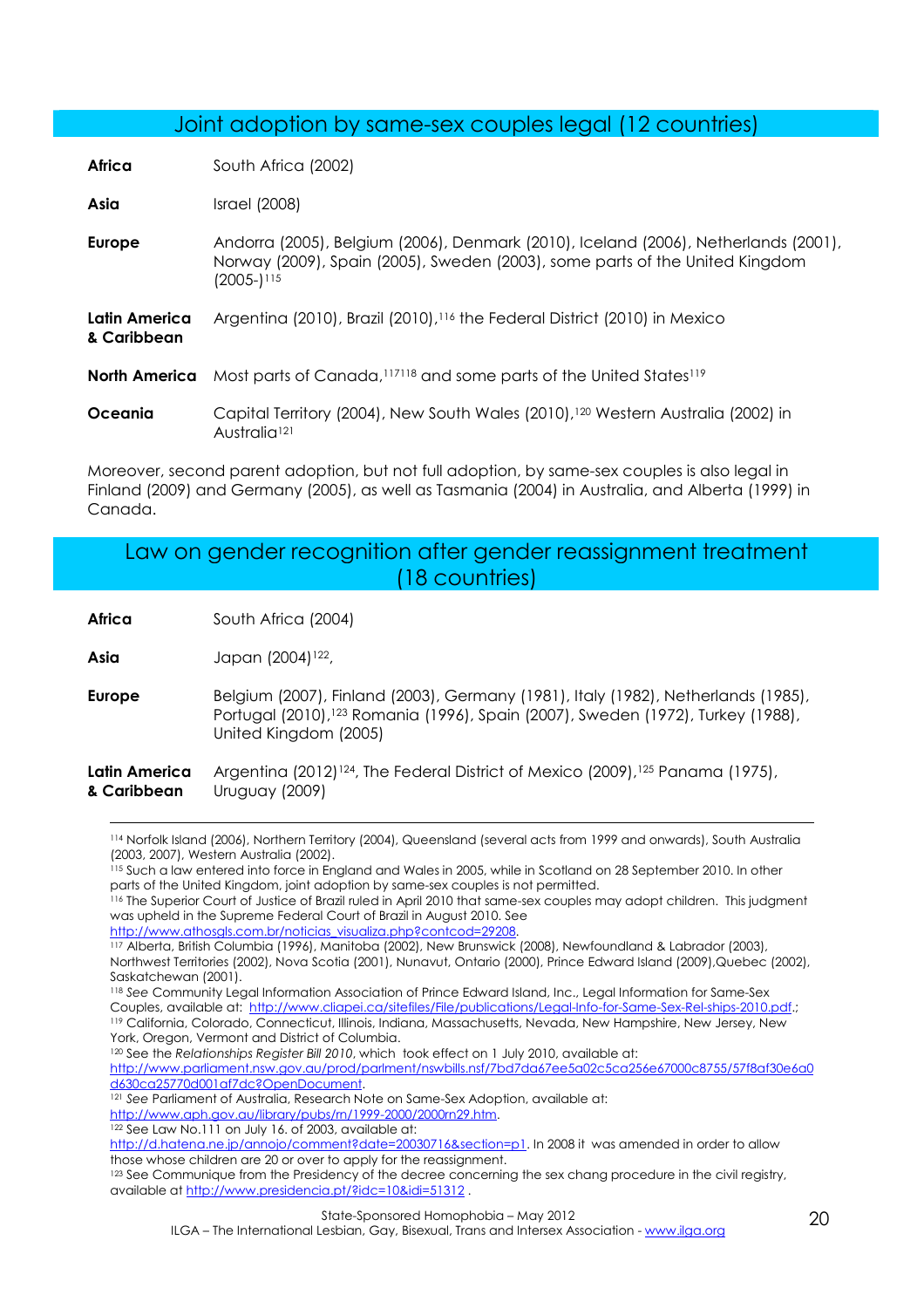**North America** Most parts of Canada and the United States.

**Oceania Australia,<sup>126</sup> New Zealand (1995)** 

Moreover, a number of other countries recognise the "new" gender as well as the right to marry after Gender Reassignment treatment through general statutes or case-law.

http://www.senado.gov.ar/web/proyectos/verExpe.php?origen=CD&tipo=PL&numexp=75/11&nro\_comision=&tCon sulta=4

 $\overline{a}$ 124 Law N° 75/11, adopted on 9 May 2012. This ground-breaking law allows transgenders to correct name, sex and image regardless of psychological diagnosis, medical treatment or intervention. It also ensures full access to health care, including surgery and hormone treatments, without a judicial or administrative authorization, to be included within the mandatory medical program for free, both in public hospitals as well as social works or private medical companies. The text of the law is available at:

<sup>125</sup> See Articles 134-135 of the *Código Civil*, available at: www2.scjn.gob.mx/Leyes/ArchivosLeyes/25996081.doc. <sup>126</sup> Capital Territory (1998), New South Wales (1996), Northern Territory (1997), Queensland (2004), South Australia (1988), Tasmania (2000), Victoria (1997), Western Australia (2001).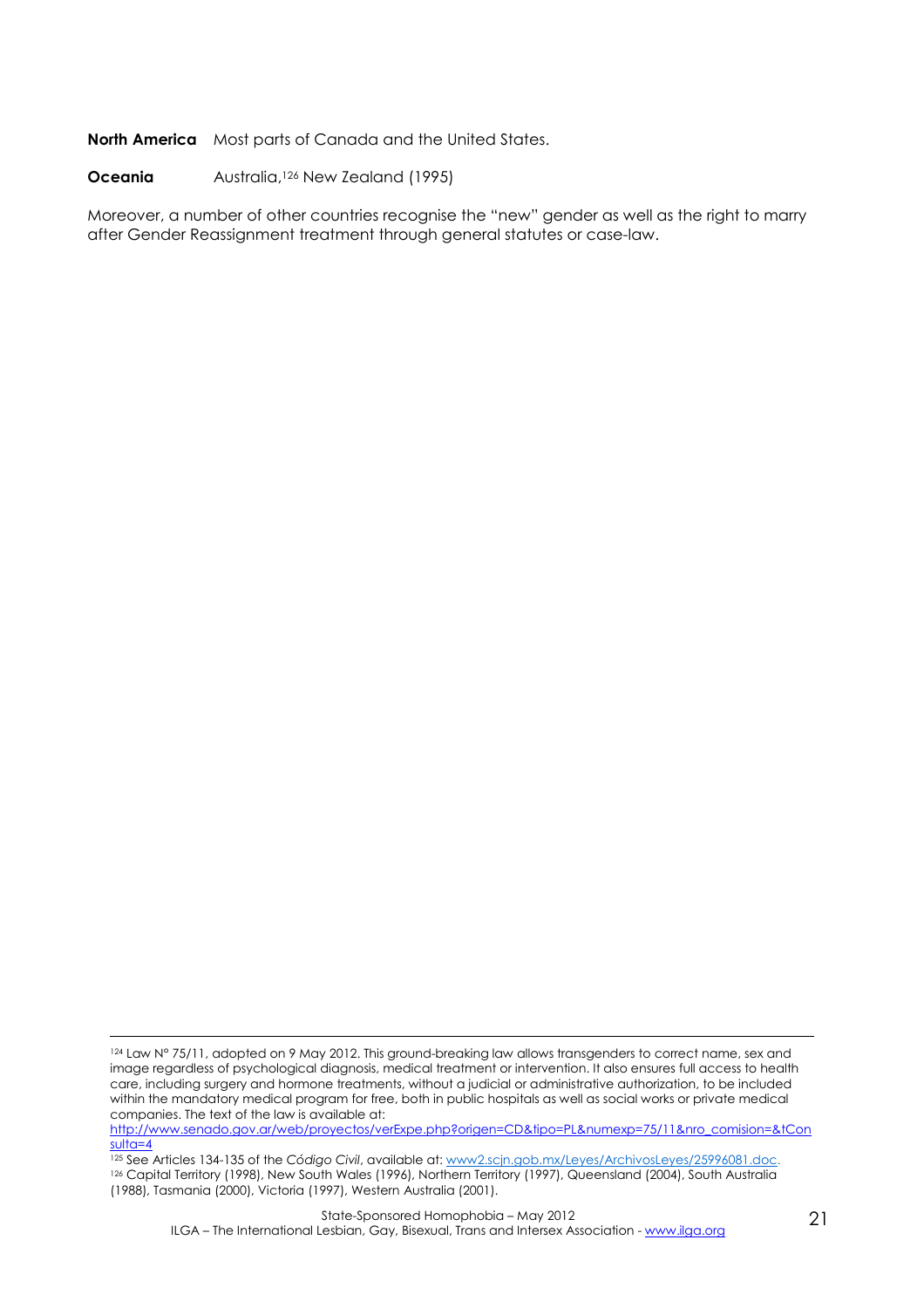## **AFRICA**

#### **Political and State-Sponsored Homophobia on the increase in the last decade**

Over the last ten years, the focus on equal rights, law reforms, community cohesion, diversity, families and migrations for Lesbian, Gay, Bisexual, Trans and Intersex (LGBTI) Africans has gone from bad to worse. The possibility for legal liberation on the grounds of sexual orientation and gender identity has been further thrown into chaos. This assessment is a universal representation of the lives of LGBTI people in Africa, including South Africa with its enviable constitution on same-sex rights.

Human Rights defenders across Africa have faced serious threats to their lives, and many have fled the continent to safety in Europe and America. Many of those who represent "the face of the faceless and the voice of the voiceless" are scattered abroad. This bears painful consequences for activism in Africa and for activists in the Diaspora.

Thirty-six countries in Africa have laws criminalizing homosexuality, some with the death penalty, and many more with harsh jail sentences. By far, it's the continent with the worst laws on the books when it comes to homosexuality and other sexual minorities, a phenomenon which is in part rooted in bad colonial-era laws and political situations, religious autonomy, strong negative belief in cultural and family values, and the evil of patriarchy.

#### **Politics and State-Sponsored Homophobia**

More than 50% of African governments have taken action and steps to formally criminalise same-sex unions. There is an increased awareness of homophobia in the continent with many African media adding to the furore. Nonetheless, anti-gay laws in Uganda are now weakened due to human rights opposition and Malawi witnessed the presidential pardon of a gay couple.

In March 2011, at the second recall at the United Nations Assembly in Geneva on the Joint declaration to decriminalize homosexuality, the number of African countries who signed rose from six to eleven including Gabon, Sao Tome and Principe, Mauritius, Central Africa Republic, Cape Verde, Guinea Bissau, Angola, South Africa, Seychelles, Rwanda and Sierra Leone, thirteen countries abstained and twenty-eight opposed Joint Statement on Sexual Orientation and Gender Identity (SOGI).

The popularity of gay rights and advocacy for the social status of same-sex relationships have provoked politicians and governments in Africa to react. Recent cases of criminalisation of same-sex relationships have worsened a situation already characterized by harassment, humiliation, extortion, arbitrary arrests, judicial violence, imprisonment, torture, hate crimes and honour killings on the grounds of sexual orientation and gender identity all over Africa. These abuses are happening whether we like it or not, whether we admit it or not. Every year, there are numerous cases of hate crimes towards LGBTI people and LGBTI advocates working to deliver more justice. The abuse is escalating.

#### **African LGBTI Asylum seekers**

In the last three years, there has been a sharp increase and terrible concerns for many fleeing persecution in their own countries, the number of LGBTI migrants fleeing to foreign countries have increased, and the attitude towards asylum seekers based on sexual orientation and gender identity (SOGI) in some cases have largely shameful. Many have been met with many challenges and horrendous outcomes. Attention is drawn to people fleeing Nigeria, Gambia, Liberia, Sierra Leone, Uganda and Tanzania (to mention just a few) due to the nations' political leaders and the forceful introduction of anti-gay legislations and failure to repeal discriminatory laws. We are dealing with cases of African LGBTI seeking asylum as far as Australia, Canada, North America and Western Europe, we believe that the international community on migration equality could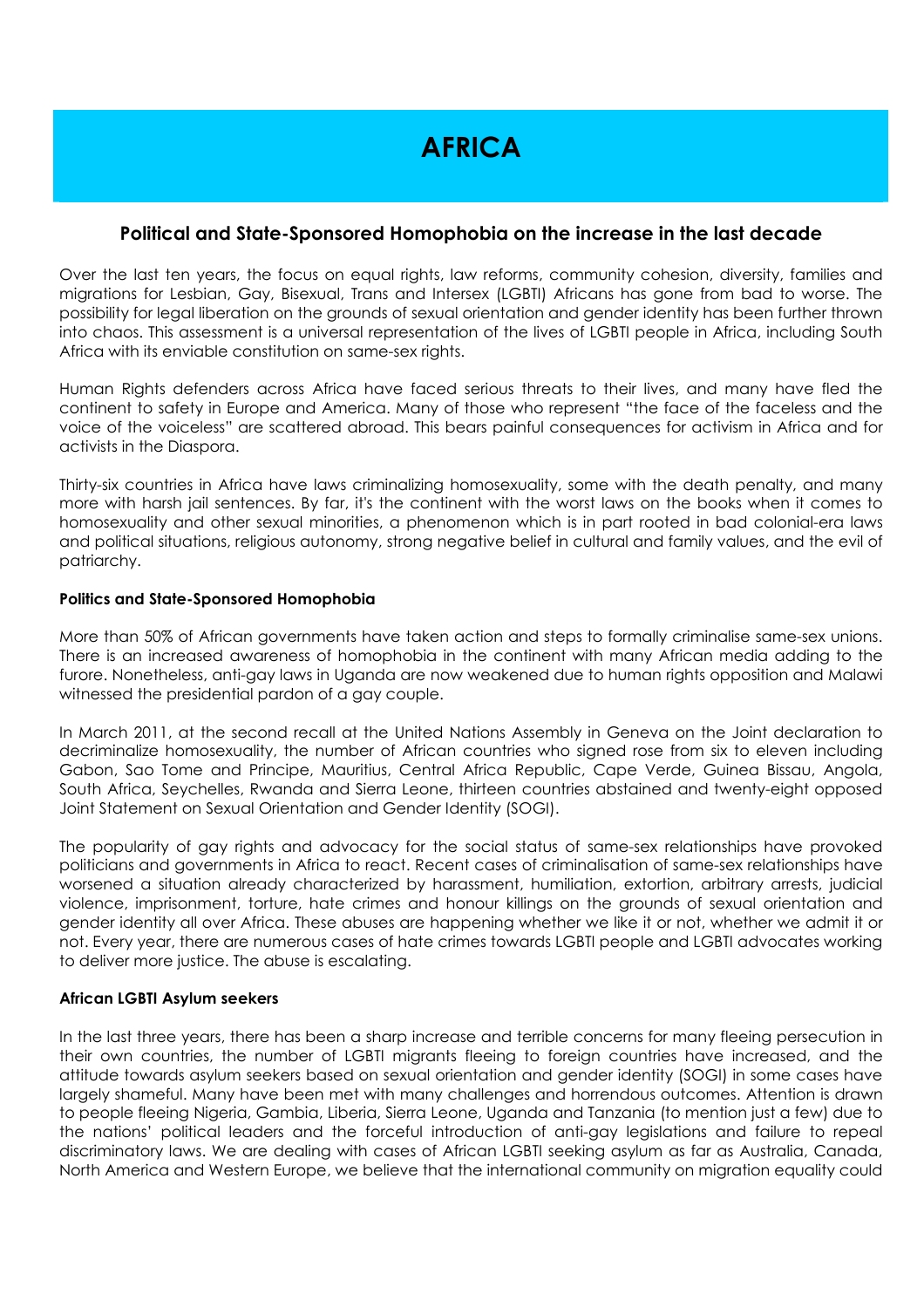foster a better reception under international law and give credence to the cases of those marked with discrimination based on SOGI.

#### **Tradition/Culture**

Homosexuality in Africa has been blamed on Western European influence and colonialism. It has also been blamed on the radical intervention of technology, but homosexuality has been present in the African culture throughout history. In many African societies, it is not uncommon to acknowledge same-sex relationships. Unfortunately, modern sceptics are ignoring factual history. African leaders believe that behaviours deviating from the normal gender roles are phases that the children encounter and can be addressed only through ensuring regulatory laws to prevent the unknown and unacceptable sexual behaviours.

Historically, Africa has always been the friendliest and most tolerant continent, homosexuality and samegender behaviours dating back to time before colonialism and the intervention of religion. The arrival of colonialism contributed to the mass hatred and also the influence of religious fundamentalism has contributed to the debased argument for homophobia. Christianity teaches a faith that encourages "Love thy neighbour as thyself"; sadly, this concept has been abandoned for the sake of "hate missions" propelled by the religious leaders, such examples can be found in many places in Africa: Botswana, Uganda, Nigeria, Malawi, where the Churches, Mosques and other popular religious communities are aiding and abetting their governments to pass laws that would criminalise homosexuality and some as far as the death penalty.

#### **Implications for Sexuality, HIV/AIDS & Health**

The struggle against HIV/AIDS is also undermined by criminalization of same-sex relationships. The Human Rights Committee has noted that laws criminalizing homosexuality "run counter to the implementation of effective education programmes in respect of HIV/AIDS prevention" by driving marginalized communities underground. A finding supported by UNAIDS: Former president of Botswana Festus Mogae and UN Special Envoy for HIV/AIDS in Africa Elizabeth Mataka have spoken out firmly and forcefully against criminalization of homosexuality in Africa. African LGBTI people have been struggling to have access to public health services, the level of double discrimination faced being fuelled by state-sponsored homophobia.

Over the past twenty years, there has been a growing recognition of the relativity of sexual norms and of the difficulties of accepting Western conceptions of sexuality in Africa, including gay rights and public recognition of same-sex families.

- An implication in our view is that homophobia is "deep-rooted" in culture, religion, music and law. Expressions of homosexuality are repressed by condemning homosexuals, their families and friends.
- Mocking, shame, ostracism, scorn, violence and prayers for salvation are reported means of keeping homosexuals in the closet or making them "normal." Some homosexuals respond to this stigmatization by moving away from their countries, communities, families; others build supportive networks outside their communities; while others struggle to keep it a secret by "pretending to be heterosexuals".
- Same-sex loving people often lead multiple secretive lives, men or women on the Down Low, also known as DL. Men who have sex with men (MSM) often do not admit they are gay or bisexual; these are largely married men.
- Homosexuality is often aligned with occultism.
- Many African governments have no mandate or projected plans to include Lesbians, Gays, Bisexuals and Trans in sexual health provisions and services.
- Inaccurate media publications, unethical reporting, dubious and negative publicity on matters of HIV and homosexuality in Africa need to be addressed to change attitudes.

#### **The Way Forward/Recommendations**

• Legal and policy reform is urgently needed on all these fronts to legally reinforce same-sex relationships, the legal status of same-sex love and the full protection of human rights in the context of HIV/AIDS.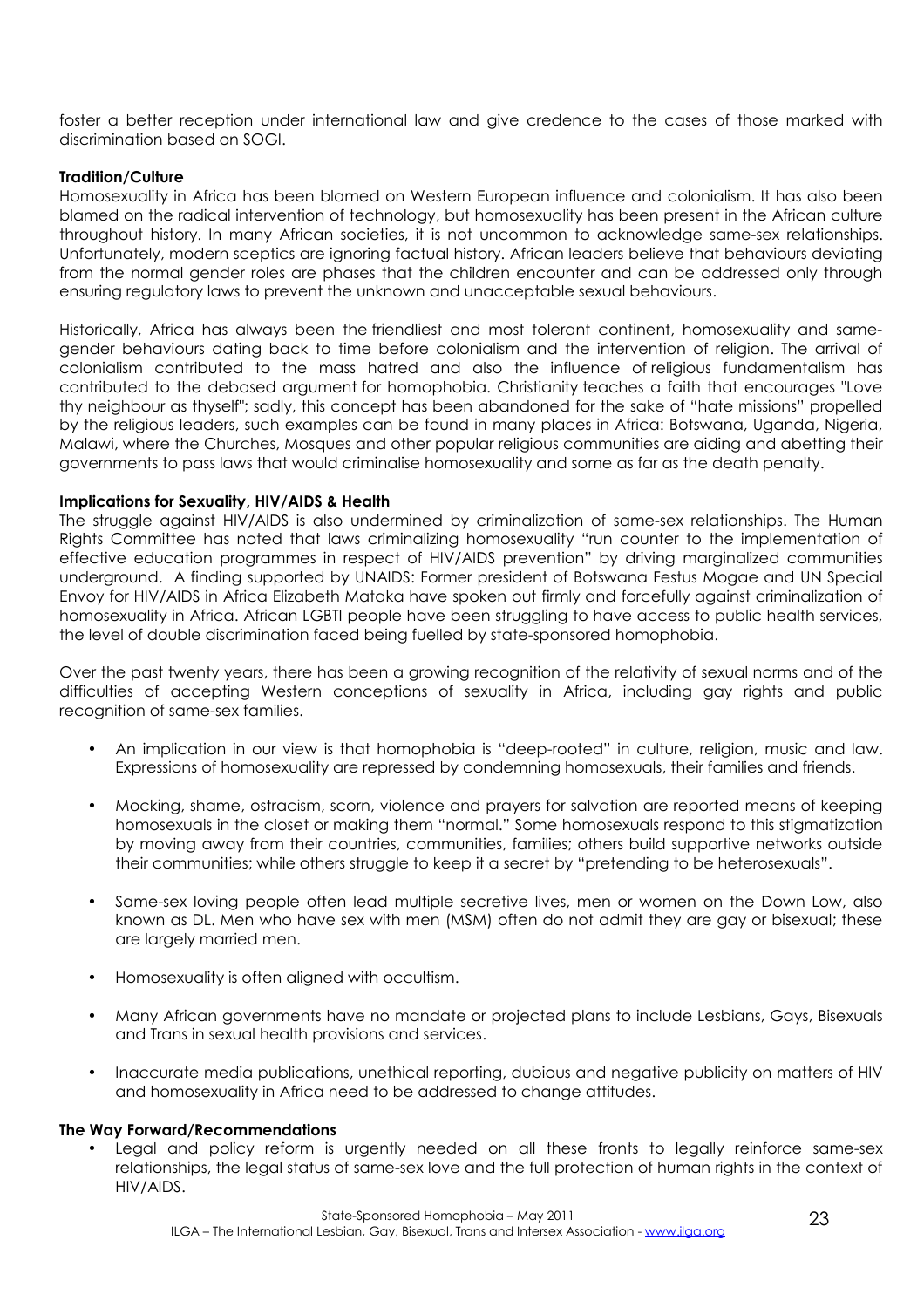- Address underlying prejudices and discrimination through education programmes in schools and community dialogue to help create a more supportive environment for same-sex unions
- Promote media training, explicitly designed to discourage attitudes of discrimination and stigmatisation towards sexual reproductive health and rights and same-sex relationships, especially in respect of HIV/AIDS. Encourage the media to adopt ethical rules of conduct that prohibit disclosure of confidential patient information.

We hope that in sharing this brief overview, we give a clear understanding of the issues of same-sex relationships, LGBTI human rights in Africa and their implications for sexuality and HIV/AIDS.

#### **Rev Rowland Jide Macaulay & Linda RM Baumann**

#### **Pan Africa ILGA Board members Africa's representatives to the ILGA World Board**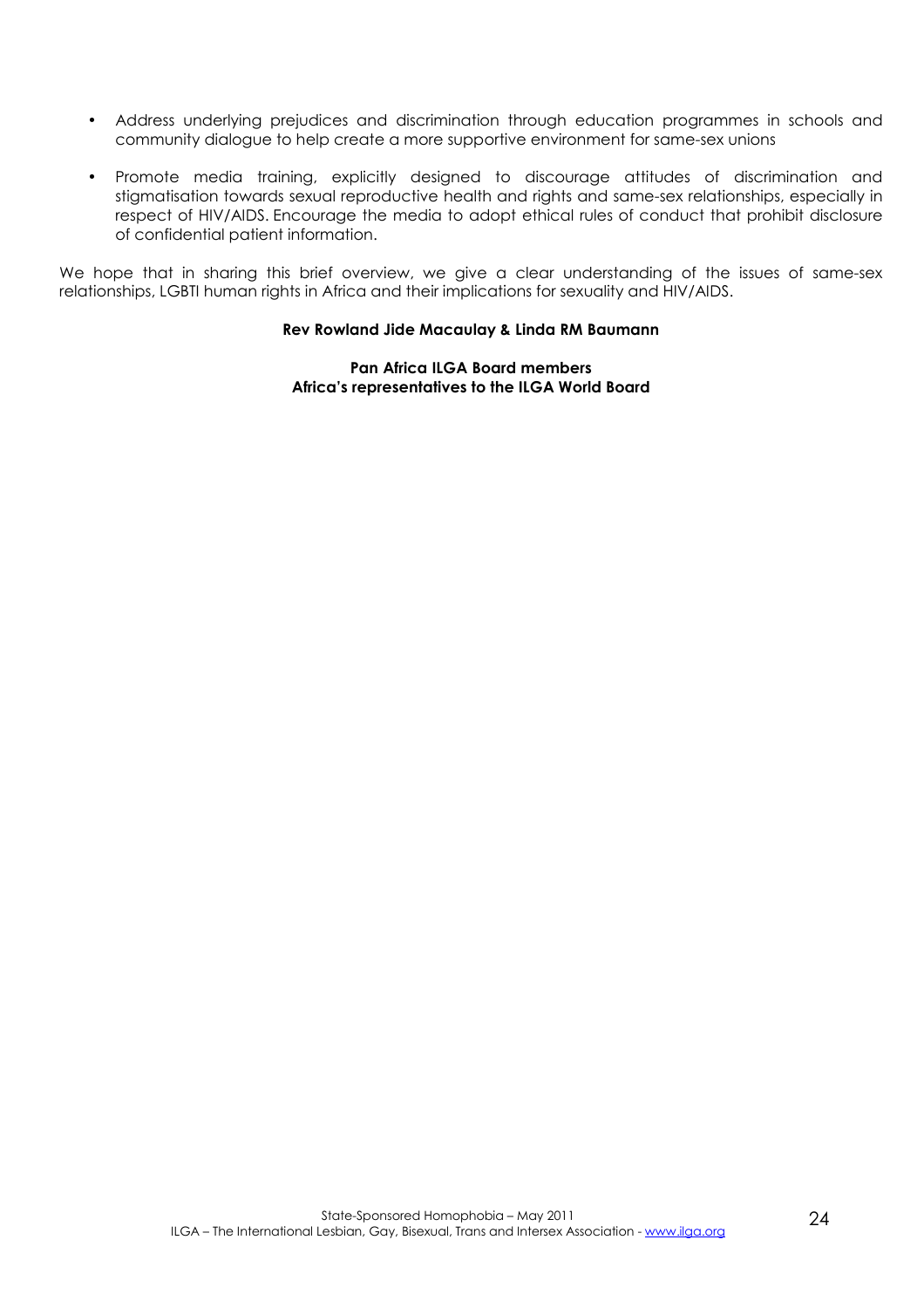### *Algeria*

#### **Male/Male** Illegal **Female/Female** Illegal

Penal Code (Ordinance 66-156 of June 8, 1966) <sup>127</sup> <sup>128</sup>

Art. 338 - "Any person guilty of a homosexual act shall be punished with a term of imprisonment of between two months and two years and a fine of between 500 and 2,000 Algerian dinars."

*Angola* 

**Male/Male** Illegal **Female/Female** Illegal

Penal Code of September 16, 1886, as amended in 1954 (Inherited from the Portuguese colonial era) 129

Articles 70 and 71 add security measures on people who habitually practice acts against the order of nature, stating that such people shall be sent to labor camps.

For text of the law in Portuguese – see Mozambique section!

# *Benin*

**Male/Male** Illegal **Female/Female** Illegal

Article 88 of Benin's Penal Code of 1996 provides:

"Anyone who commits an indecent act or an act against nature with an individual of the same sex will be punished by 1 to 3 years imprisonment and a fine of 100,000 to 500,000 francs."<sup>130</sup>

According to the response by the State of Benin on its 2008 Periodic Review, "issue of homosexuality, the phenomenon is not ignored but is marginal. Families would never allow their children to be taken to court for such an offence, so no criminal ruling has ever been rendered, although it is provided for by law."<sup>131</sup>

131 See para.29. A/HRC/8/39

 $\overline{a}$ 

<sup>&</sup>lt;sup>127</sup> Text of the law is available at: http://lexalgeria.free.fr/penal.htm.

<sup>128</sup> German Bundestag; Printed Paper 16/3597, p. 6, available at:

http://www.volkerbeck.de/cms/files/16\_3597\_minor\_interpellation.pdf 129 Relatório sobre os Direitos Humanos - 2005 - Angola, available at :

http://luanda.usembassy.gov/wwwhdireitoshumanos05.html

<sup>130</sup> Submission in the UPR review of: Benin. Available at:

http://lib.ohchr.org/HRBodies/UPR/Documents/Session2/BJ/ILGA\_BEN\_UPR\_S2\_2008\_InternationalLesbianandGayAsso ciation\_uprsubmission\_JOINT.pdf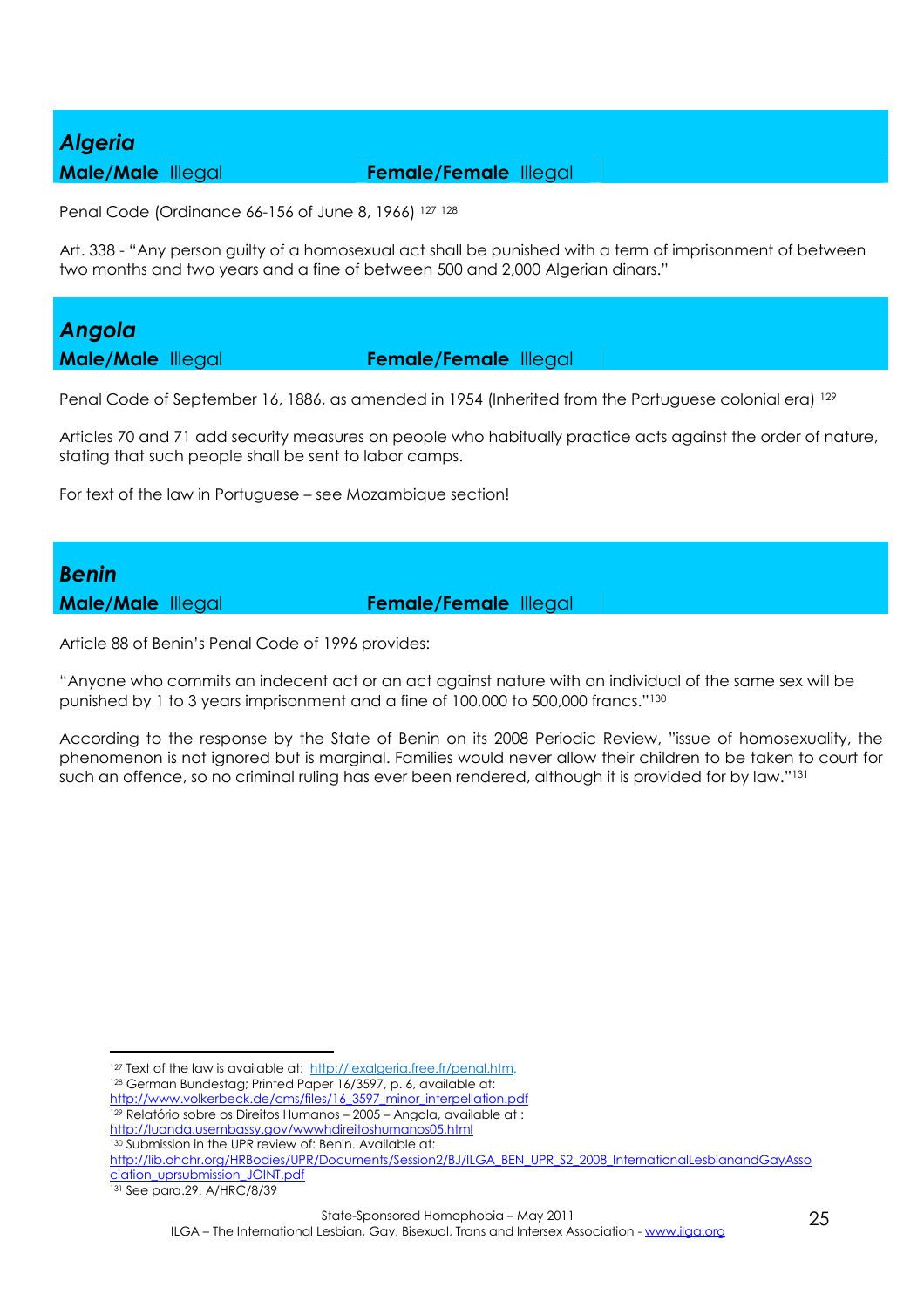#### *Botswana*

#### **Male/Male** Illegal **Female/Female** Illegal

PENAL CODE [Chapter 08:01] 132, amended by the Penal Code Amendment Act 5, 1998133.

Section 164. Unnatural offences

"Any person who;

(a) has carnal knowledge of any person against the order of nature;

(b) has carnal knowledge of any animal; or

(c) permits any other person to have carnal knowledge of him or her against the order of nature,

is guilty of an offences and is liable to imprisonment for a term not exceeding seven years."

Section 165. Attempts to commit unnatural offences

"Any person who attempts to commit any of the offences specified in section 164 is guilty of an offence and is liable to imprisonment for a term not exceeding five years."

Section 167. Indecent practices between persons

"Any person who, whether in public or private, commits any act of gross indecency with another person, or procures another person to commit any act of gross indecency with him or her, or attempts to procure the commission of any such act by any person with himself or herself or with another person, whether in public or private, is guilty of an offence."

#### *Burundi*

**Male/Male** Illegal **Female/Female** Illegal

Law No. 1/05 of 22 April 2009 concerning the revision of the Penal Code <sup>134</sup>

Article 567:

"Whoever has sexual relations with someone of the same sex shall be punished with imprisonment for three months to two years and a fine of fifty thousand to one hundred thousand francs or one of those penalties." (Unofficial translation)

#### *Cameroon*

 $\overline{a}$ 

**Male/Male** Illegal **Female/Female** Illegal

Penal Code of 1965 and 1967, as amended in 1972 <sup>135</sup>

The French text of article 347bis is: *'Est puni d'un emprisonnement de six mois à cinq ans et d'une amende de 20.000 à 200.000 francs toute personne qui a des rapports sexuels avec une personne de son sexe.'<sup>136</sup>*

An English version of this article given by Human Rights Watch is: 'Whoever has sexual relations with a person of the same sex shall be punished with imprisonment from six months to five years and fine of from 20,000 to 200,000 francs.'137 According to Waaldijk (2011), it is unclear whether this is the official English version, or only a translation of the French version.

<sup>&</sup>lt;sup>132</sup> Text of the law is available at : http://www.laws.gov.bw/VOLUME%202/CHAPTER%2008-01%20PENAL%20CODE.pdf. <sup>133</sup> *See* Scott Long, 'Before the law: Criminalizing sexual conduct in colonial and post-colonial southern African societies' in: *More than a name: State-Sponsored Homophobia and Its Consequences in Southern Africa*, New York: Human Rights Watch & International Gay and Lesbian Human Rights Commission, available at www.hrw.org/en/reports/2003/05/13/more-name-0, p. 272-274 134 Text of the law available at: http://www.oag.bi/lMG/rtf/code\_penal\_burundais-2.rtf.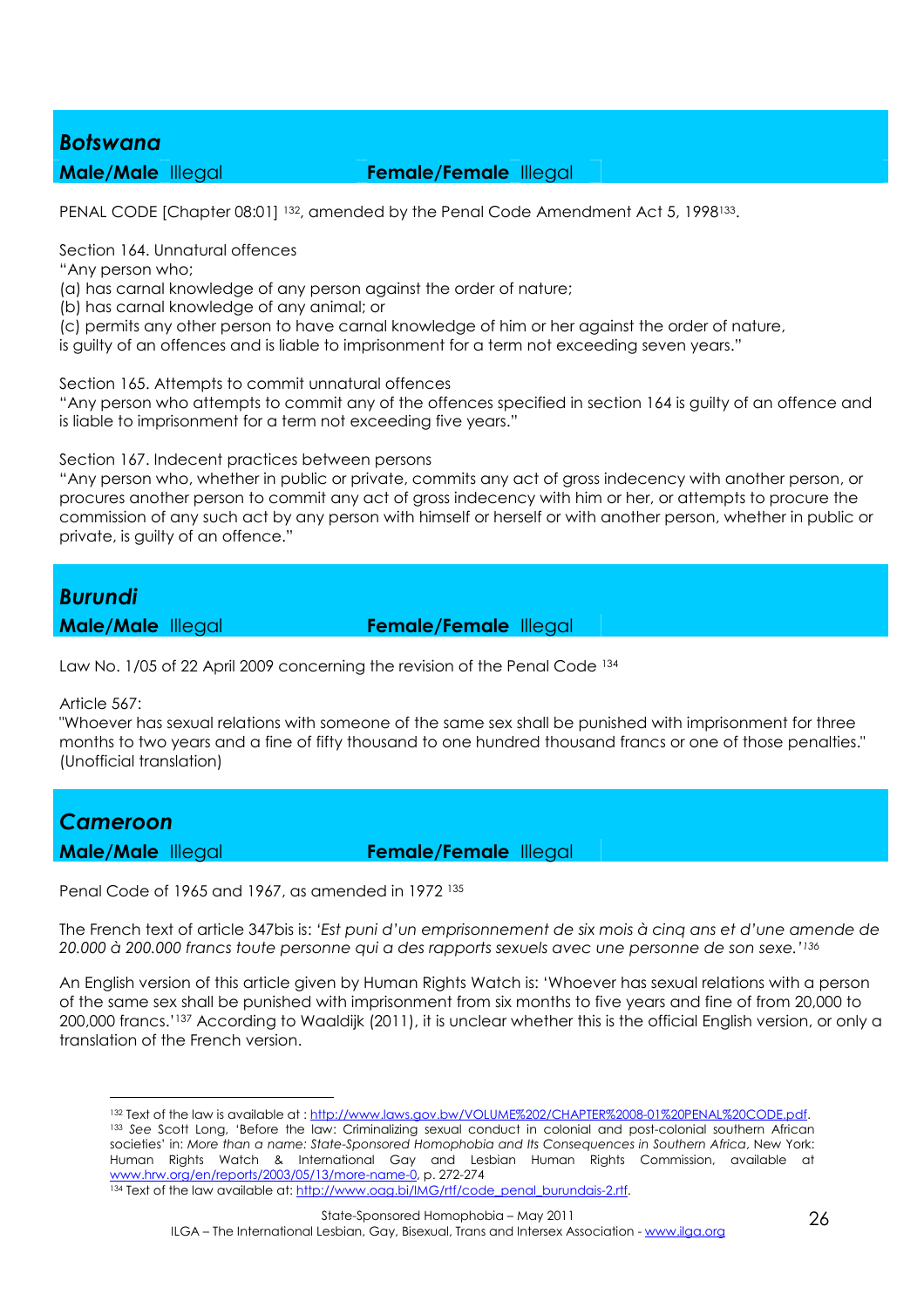#### *Comoros*

#### **Male/Male** Illegal **Female/Female** Illegal

Penal Code of the Federal Islamic Republic of Comoros 138

Article 318. –

"(3) Without prejudice to the more serious penalties provided for in the preceding paragraphs or by articles 320 and 321 of this Code, whoever will have committed an improper or unnatural act with a person of the same sex will be punished by imprisonment of between one and five years and by a fine of 50 000 to 1 000 000 francs. If the act was committed with a minor, the maximum penalty will always be applied."

# *Egypt*

#### **Male/Male** Illegal **Female/Female** Unclear

Sexual relations between consenting adult persons of the same sex in private are not prohibited as such. However, Law 10/1961, aimed at combating prostitution, as well as for example Penal Code article 98w on "Contempt for Religion" and article 278 on "Shameless public acts" have been used to imprison gay men in the recent years.<sup>139</sup>

Law n° 10, 1961 on 'Combating of prostitution, incitement and its encouragement': 140

Article 9 (c) "Anyone who habitually engages in debauchery or prostitution is liable to a penalty of three months to three years imprisonment and/or a fine of LE 25-300".

#### *Eritrea*

<u>.</u>

**Male/Male** Illegal **Female/Female** Illegal

Penal Code of 1957 (Inherited from Ethiopian rule) 141

Art. 600. — Unnatural Carnal Offences.

"(1) Whosoever performs with another person of the same sex an act corresponding to the sexual act, or any other indecent act, is punishable with simple imprisonment.

(2) The provisions of Art. 597 are applicable where an infant or young person is involved."

Art.105.- Simple Imprisonment.

"(1) simple imprisonment is a sentence applicable to offences of a not very serious nature committed by persons who are not a serious danger to society.

It is intended as a measure of safety to the general public and as a punishment to the offender. Subject to any special provision of law and without prejudice to conditional release, simple imprisonment may extend for a period of from ten days to three years; such period shall be fixed by the court. (2) The sentence of simple imprisonment shall be served in such prison or in such section thereof as is appointed for the purpose."

136 Available at: www.glapn.org/sodomylaws/world/cameroon/cameroon.htm

- p. 10, note 9, available at: www.hrw.org/en/reports/2010/11/04/criminalizing-identities-0.
- 138 Text of the law is available at : http://www.comores-droit.com/code/penal.

<sup>139</sup> German Bundestag; Printed Paper 16/3597, p. 8-9.

<sup>140</sup> See Statement of the International Federation of Human Rights Leagues (FIDH) of 2003, available at: http://www.unhchr.ch/Huridocda/Huridoca.nsf/0/fda8c19f8d15755bc1256cf40033b7d9?Opendocument

<sup>135</sup> German Bundestag; Printed Paper 16/3597, p. 9.

http://www.volkerbeck.de/cms/files/16\_3597\_minor\_interpellation.pdf

<sup>137</sup> See Criminalizing Identities – Rights Abuses in Cameroon based on Sexual Orientation and Gender Identity, 2010,

http://www.volkerbeck.de/cms/files/16\_3597\_minor\_interpellation.pdf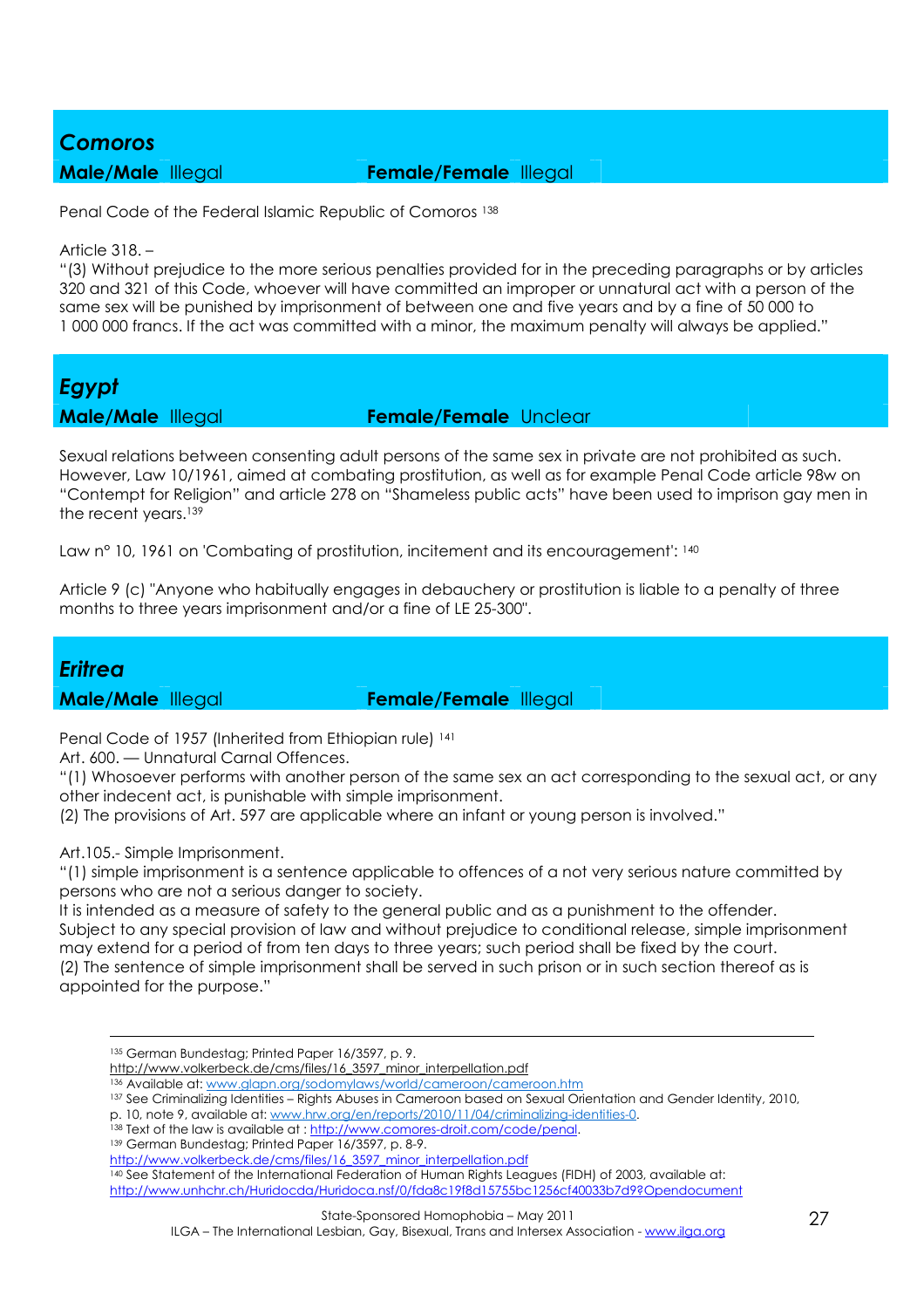### *Ethiopia*

#### **Male/Male** Illegal **Female/Female** Illegal

The Criminal Code of the Federal Democratic Republic of Ethiopia, Proclamation No. 414/2004 <sup>142</sup>

Article 629.- Homosexual and other Indecent Acts.

"Whoever performs with another person of the same sex a homosexual act, or any other indecent act, is punishable with simple imprisonment."

Article 630.- General Aggravation to the Crime.

"(1) The punishment shall be simple imprisonment for not less than one year, or, in grave cases, rigorous imprisonment not exceeding ten years, where the criminal:

a) takes unfair advantage of the material or mental distress of another or of the authority he exercises over another by virtue of his position, office or capacity as guardian, tutor, protector, teacher, master or employer, or by virtue of any other like relationship, to cause such other person to perform or to submit to such an act; or

b) makes a profession of such activities within the meaning of the law (Art. 92).

(2) The punishment shall be rigorous imprisonment from three years to fifteen years, where:

a) the criminal uses violence, intimidation or coercion, trickery or fraud, or takes unfair advantage of the victim's inability to offer resistance or to defend himself or of his feeble-mindedness or unconsciousness; or b) the criminal subjects his victim to acts of cruelty or sadism, or transmits to him a venereal disease with which he knows himself to be infected; or

c) the victim is driven to suicide by distress, shame or despair."

Article 106.- Simple Imprisonment.

"(1) Simple imprisonment is a sentence applicable to crimes of a not very serious nature committed by persons who are not a serious danger to society.

Without prejudice to conditional release, simple imprisonment may extend for a period of from ten days to three years.

However, simple imprisonment may extend up to five years where, owing to the gravity of the crime, it is prescribed in the Special Part of this Code, or where there are concurrent crimes punishable with simple imprisonment, or where the criminal has been punished repeatedly.

The Court shall fix the period of simple imprisonment in its judgment.

(2) The sentence of simple imprisonment shall be served in such prison or in such section thereof as is appointed for the purpose."

### *Gambia*

**Male/Male** Illegal **Female/Female** Illegal

Criminal Code 1965, as amended in 2005 <sup>143</sup> <sup>144</sup>

Article 144: Unnatural offences

"(1) Any person who—

- (a) has carnal knowledge of any person against the order of nature; or
- (b) has carnal knowledge of an animal; or
- (c) permits any person to have carnal knowledge of him or her against the order of nature;

<u>.</u> <sup>141</sup> Text of the law is available at: http://mail.mu.edu.et/~ethiopialaws/criminalcode/criminalcodepage.htm 142 Text of the law is available at: http://www.ilo.org/dyn/natlex/docs/ELECTRONIC/70993/75092/F1429731028/ETH70993.pdf . <sup>143</sup> German Bundestag; Printed Paper 16/3597, p. 10-11. http://www.volkerbeck.de/cms/files/16\_3597\_minor\_interpellation.pdf 144 Text of the code is available at : http://www.ilo.ch/dyn/natlex/docs/SERIAL/75299/78264/F1686462058/GMB75299.pdf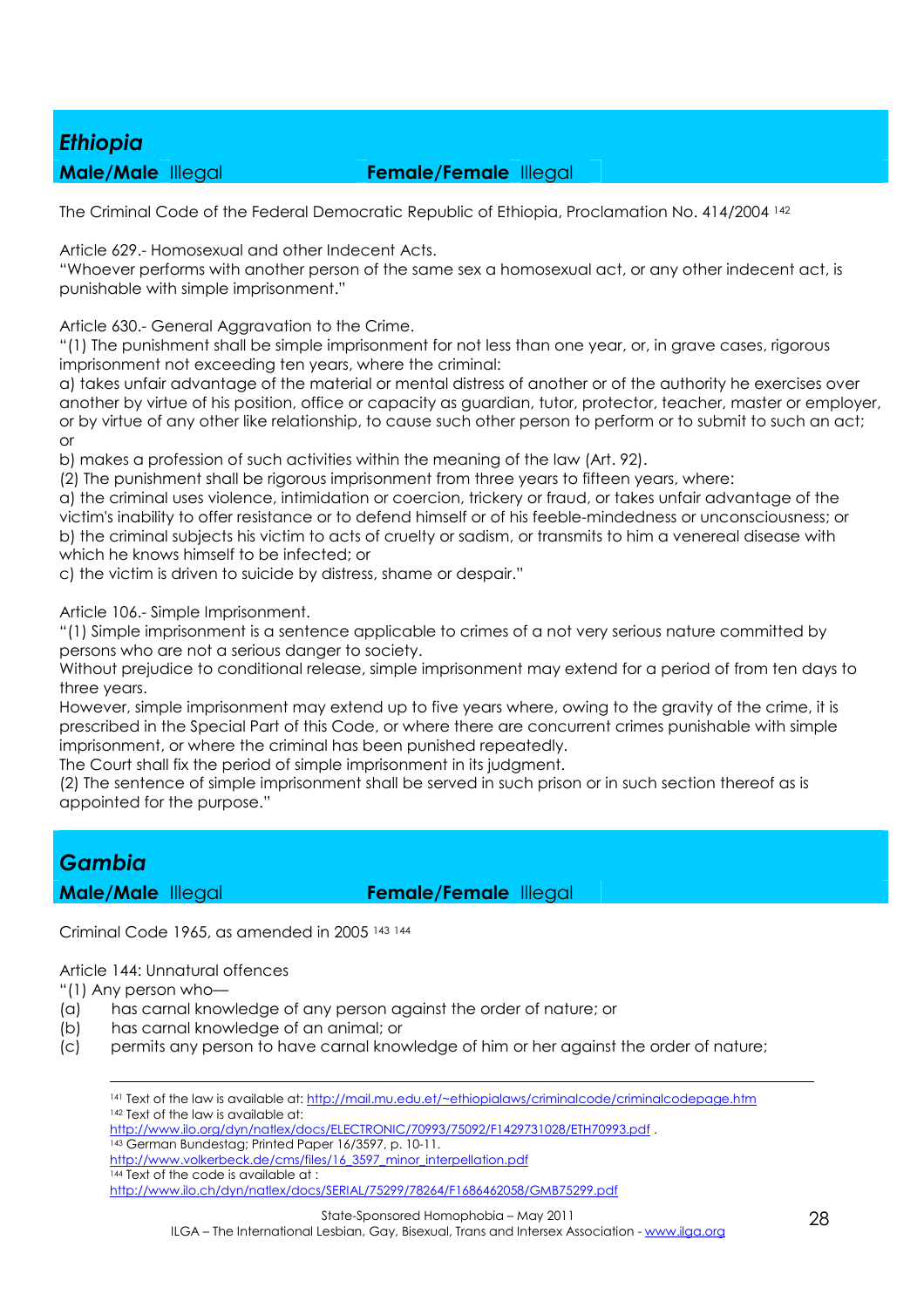is guilty of a felony, and is liable to imprisonment for a term of 14 years.

(2) In this section- "carnal knowledge of any person against the order of nature" includes-

(a) carnal knowledge of the person through the anus or the mouth of the person;

(b) inserting any object or thing into the vulva or the anus of the person for the purpose of simulating sex; and

(c) committing any other homosexual act with the person"

### *Ghana*

**Male/Male** Illegal **Female/Female** Legal

Criminal Code, 1960 (Act 29), as amended to 2003 <sup>145</sup>

Section 104—Unnatural Carnal Knowledge.

"(1) Whoever has unnatural carnal knowledge—

(a) of any person of the age of sixteen years or over without his consent shall be guilty of a first degree felony and shall be liable on conviction to imprisonment for a term of not less than five years and not more than twenty-five years; or

(b) of any person of sixteen years or over with his consent is guilty of a misdemeanour; or

(c) of any animal is guilty of a misdemeanour.

(2) Unnatural carnal knowledge is sexual intercourse with a person in an unnatural manner or with an animal."

#### *Guinea*

**Male/Male** Illegal **Female/Female** Illegal

Penal Code of 1998 <sup>146</sup>

Article 325: "Any indecent act or act against nature committed with an individual of the same sex will be punished by six months to three years of imprisonment and a fine of 100,000 to 1,000,000 Guinean francs. If the act was committed with a minor under 21 years of age, the maximum penalty must be pronounced."

# *Kenya*

**Male/Male** Illegal **Female/Female** Legal

Cap.63 Penal Code <sup>147</sup>

"Section 162. Any person who—

(a) has carnal knowledge of any person against the order of nature; or

(b) has carnal knowledge of an animal; or

is guilty of a felony and is liable to imprisonment for fourteen years:

Provided that, in the case of an offence under paragraph (a), the offender shall be liable to imprisonment for twenty-one years if—

(i) the offence was committed without the consent of the person who was carnally known; or (ii) the offence was committed with that person's consent but the consent was obtained by force or by means of threats or intimidation of some kind, or by fear of bodily harm, or by means of false representations as to the nature of the act."

"Section 163. Any person who attempts to commit any of the offences specified in section 162 is guilty of a felony and is liable to imprisonment for seven years."

 $\overline{a}$ 145 Text of the law is available at : http://www.unhcr.org/cgi-

bin/texis/vtx/home/opendoc.pdf?tbl=RSDLEGAL&id=44bf823a4

<sup>146</sup>Text of the law available at : http://www.unhcr.org/refworld/docid/44a3eb9a4.html.

<sup>147</sup> See article "THE SEXUAL OFFENSES BILL/LAW GAZETTED", available at http://www.gaykenya.com.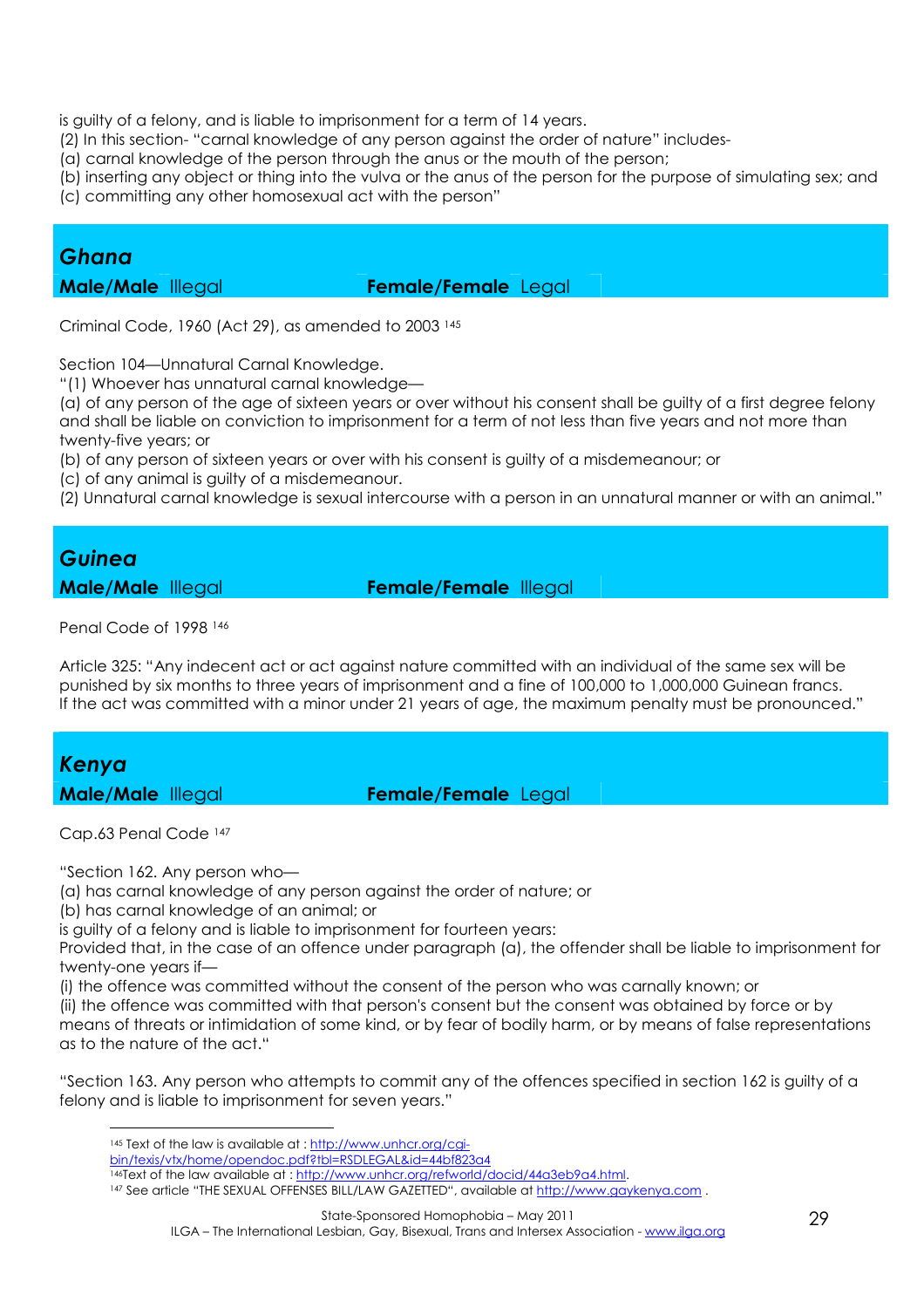"Section 165. Any male person who, whether in public or private, commits any act of gross indecency with another male person, or procures another male person to commit any act of gross indecency with him, or attempts to procure the commission of any such act by any male person with himself or with another male person, whether in public or private, is guilty of a felony and is liable to imprisonment for five years."

(Sections amended by Act No. 5 of 2003)

#### *Lesotho*

**Male/Male** Illegal **Female/Female** Legal

Sodomy is prohibited as a common-law offence. It is defined as "unlawful and intentional sexual relationship through the anus between two human males". <sup>148</sup>

#### *Liberia*

**Male/Male** Illegal **Female/Female** Illegal

New Penal Law, Volume IV, Title 26, Liberian Code of Laws Revised, Approved in 1976 and Published in 1978.<sup>149</sup>

Articles 14.74, 14.79 and 50.7 consider "voluntary sodomy" as a first degree misdemeanor, with a penalty of up to one year imprisonment, with sodomy being defined as "deviate sexual intercourse" between human beings who are not (living as) husband and wife, that consists of contact between penis and anus, mouth and penis, or mouth and vulva.

### *Libya*

**Male/Male** Illegal **Female/Female** Illegal

Penal Code of 1953 150

#### Article 407: Sexual assault/rape

"(1) Any individual who has sexual intercourse with another person using violence, by means of threats or through deception shall be punished with a term of imprisonment of a maximum of ten years.

(2) This punishment shall also be imposed on any individual who has had sexual intercourse with the consent of a person who was not yet 14 years of age or with a person who did not resist on account of mental or physical disability. If the victim was not yet 14 years of age or was over 14 years of age but had not yet reached the age of 18, the maximum term of imprisonment shall be 15 years.

(3) If the offender is a relative of the victim, a guardian, a tutor or a custodian, or if the victim is his servant, or if the victim has a special dependant relationship to the offender, a term of imprisonment of between five and 15 years shall be imposed.

(4) If an individual has sexual intercourse with another person with their consent (outside marriage), the two persons involved shall be punished with a term of imprisonment of five years at most."

#### Article 408: Lewd acts

"(1) Any individual who commits lewd acts with a person in accordance with one of the methods specified in

<sup>149</sup> See Jayweh, F. "Gays and the Laws of Liberia: Do Liberians have Laws to Prohibit Lesbian and Gay's Practices in Liberia?", available at: http://www.concern-liberians.org/chat\_room/view\_post.php?post\_id=779197

<sup>150</sup> See German Bundestag, Printed Paper 16/3597, p. 16. http://www.volkerbeck.de/cms/files/16\_3597\_minor\_interpellation.pdf

 $\overline{a}$ 148 Initial report of Lesotho, CCPR/C/81/Add.14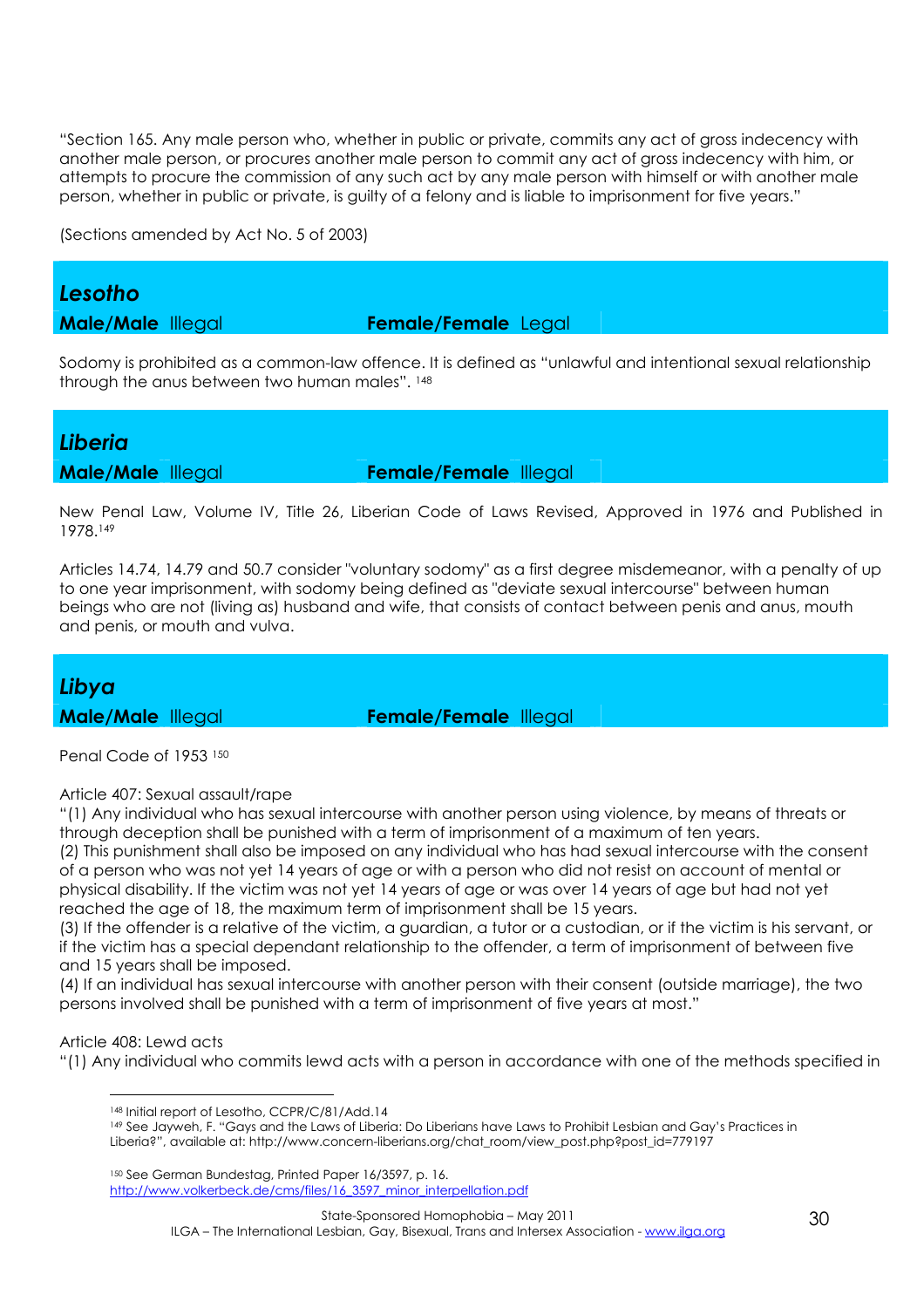the preceding article shall be punished with a period of imprisonment of five years at most.

(2) This punishment shall also be imposed if the act has been committed in agreement with a person who was not yet 14 years of age or with a person who did not resist on account of a mental or physical disability. If the victim was between the ages of 14 and 18, the term of imprisonment shall be at least one year. (3) If the offender belongs to one of the groups of offenders specified in paragraphs (2) and (3) of Article 407, a term of imprisonment of at least seven years shall be imposed.

(4) If an individual commits a lewd act with another person with their agreement (outside marriage), both parties shall be punished with a term of imprisonment."

#### *Malawi*

#### **Male/Male** Illegal **Female/Female** Ilegal

Penal Code Cap. 7:01 Laws of Malawi <sup>151</sup>

Section 153 "Unnatural offences"

"Anyone who –

 $\overline{a}$ 

- (a) has carnal knowledge of any person against the order of nature; or
- (b) has carnal knowledge of any animal; or
- (c) permits a male person to have carnal knowledge of him or her against the order of nature.

Shall be guilty of a felony and shall be liable to imprisonment for fourteen years, with or without corporal punishment."

Section 156 "Indecent practices between males"

"Any male who, whether in public or private, commits any act of gross indecency with another male person, or procures another male person to commit any act of gross indecency with him, or attempts to procure the commission of any such act by any male person with himself or with another male person, whether in public or private, shall be guilty of a felony and shall be liable to imprisonment for five years, with or without corporal punishment."

In December 2010, the Parliament passed a bill amending the Penal Code of Malawi. In late January 2011, President Bingu Wa Mutharika assented to the bill, thus completing its enactment into law. The new Section 137A, captioned "Indecent practices between females," provides that any female person who, whether in public or private, commits "any act of gross indecency with another female" shall be guilty of an offence and liable to a prison term of five years.<sup>152</sup>

<sup>151</sup> Malawi, 2003, Penal Code: Chapter 7:01 of the laws of Malawi. Zomba: Government Printer 152 See ICJ, Sex Between Women Now a Crime in Malawi: New Law Violates Human Rights Obligations of Malawi, available at: http://icj.org/dwn/database/Malawi%20Section%20137A%20Press%20Release.pdf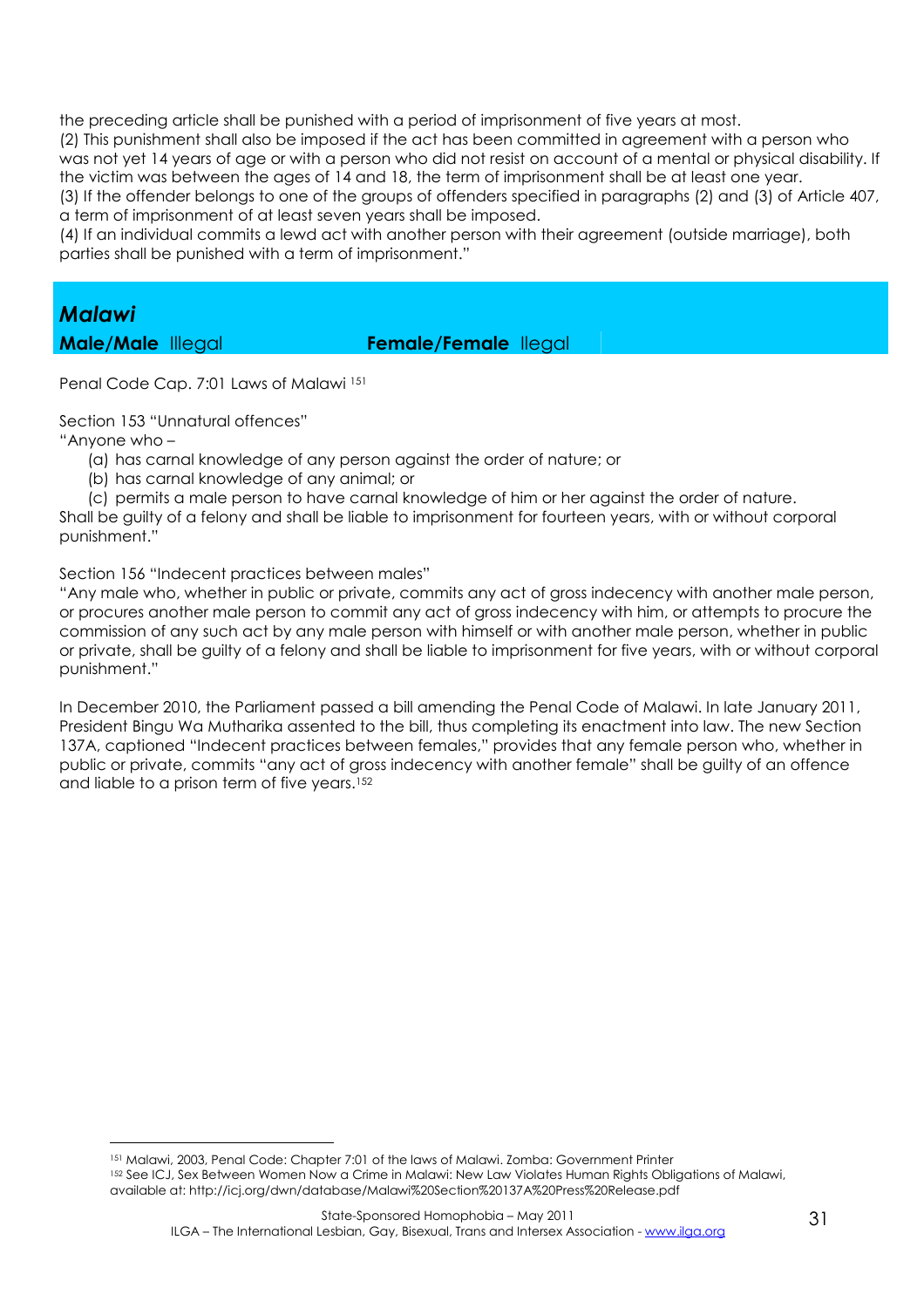# *Mauritania*

#### **Male/Male** Illegal **Female/Female** Illegal

Penal Code of 1984 <sup>153</sup>

"ART. 308. - Any adult Muslim man who commits an impudent act against nature with an individual of his sex will face the penalty of death by public stoning. If it is a question of two women, they will be punished as prescribed in article 306, first paragraph".

"ART. 306(1). - Any person who commits an outrage on public decency and Islamic morals or violates the sacred places or assists in the breach, will be punished by a sentence of between three months to two years imprisonment and a fine of 5,000 to 60,000 UM, if such action is not covered by the crimes of Ghissass or Diya."

(Unofficial translations)

*Mauritius*  **Male/Male** Illegal **Female/Female** Legal

Criminal Code of 1838 <sup>154</sup>

Section 250 Sodomy and bestiality

"(1) Any person who is guilty of the crime of sodomy or bestiality shall be liable to penal servitude for a term not exceeding 5 years."

According to Waaldijk (2011), in 2007 the Sexual Offences Bill<sup>155</sup> was proposed, which would delete the crime of sodomy (see section 24) and set an equal age limit of 16 years for sexual acts (Sections 11 to 14). Nevertheles, it is unclear if this Bill has become law yet.

## *Morocco*

 $\overline{a}$ 

**Male/Male** Illegal **Female/Female** Illegal

Penal Code of November 26, 1962 <sup>156</sup>

Article 489. "Any person who commits lewd or unnatural acts with an individual of the same sex shall be punished with a term of imprisonment of between six months and three years and a fine of 120 to 1,000 dirhams, unless the facts of the case constitute aggravating circumstances."

154 Text of the law is available at : http://www.gov.mu/portal/sites/legaldb/files/criminal.pdf.

<sup>156</sup> German Bundestag; Printed Paper 16/3597, p. 19.

ILGA – The International Lesbian, Gay, Bisexual, Trans and Intersex Association - www.ilga.org

<sup>153</sup> Text of the law is available at : http://www.droit-afrique.com/images/textes/Mauritanie/Mauritanie%20- %20Code%20penal.pdf.

<sup>155</sup> Text of the bill is available at : www.gov.mu/portal/goc/assemblysite/file/bill0607.pdf.

http://www.volkerbeck.de/cms/files/16\_3597\_minor\_interpellation.pdf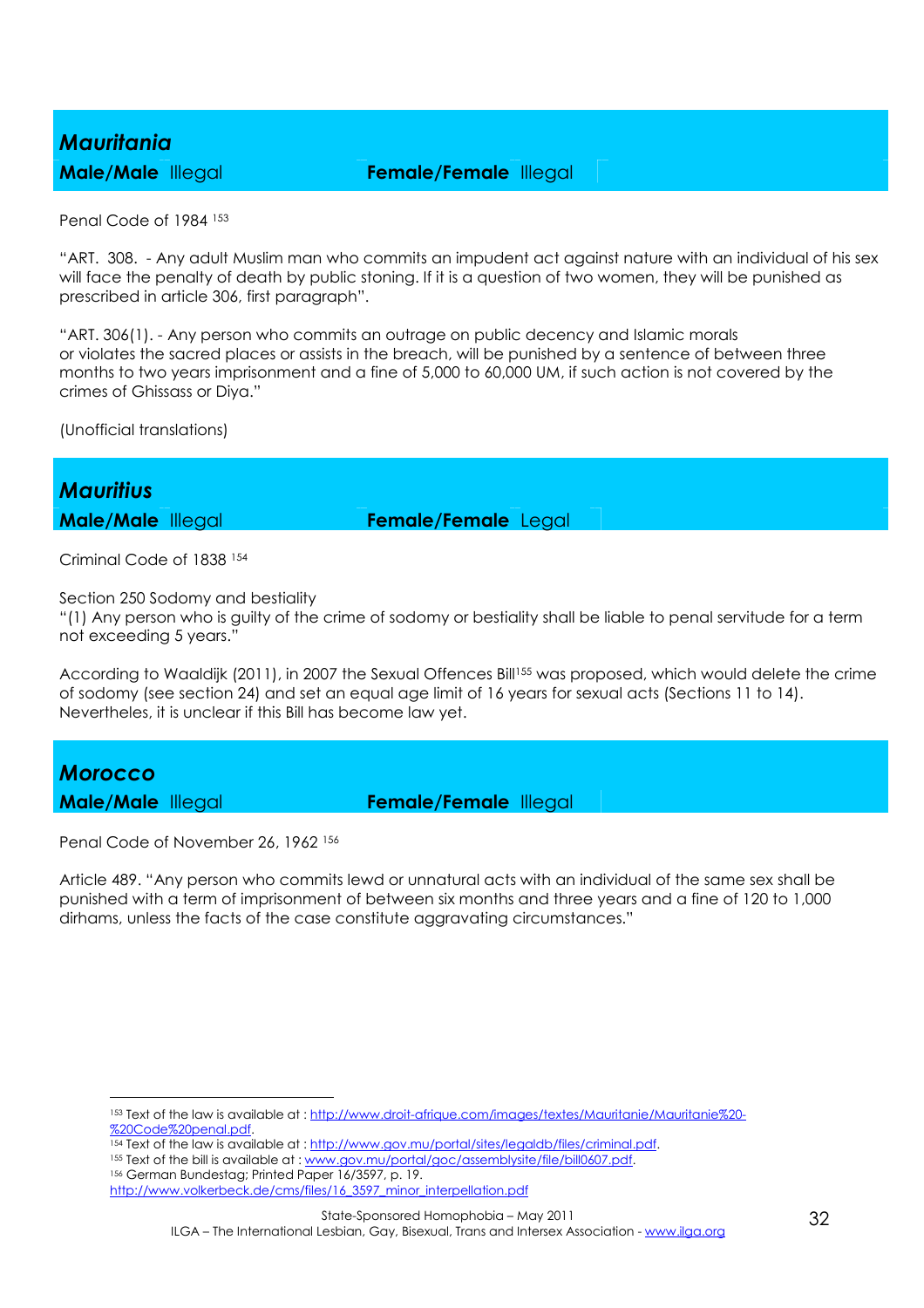#### *Mozambique*

#### **Male/Male** Illegal **Female/Female** Illegal

Penal Code of September 16, 1886, as amended in 1954 (Inherited from the Portuguese colonial era) 157

Articles 70 and 71 impose security measures on people who habitually practice acts against the order of nature. The security measures include: confinement in criminal mental hospitals or labor camps (from 6 months to 3 years), as well as have their freedom restricted (from 2 to 5 years) or the exercise of their profession interrupted (minimum of 10 months and maximum of 10 years), under the supervision of a probation officer.

#### *Namibia*

**Male/Male** Illegal **Female/Female** Legal

Sodomy remains a crime in Nambia according to the Roman-Dutch common-law, which was imposed by the South Africans. Common-law is a legal tradition based mainly on precedent court verdicts, while there is no codified sodomy provision in Namibia.<sup>158</sup>

#### *Nigeria*

**Male/Male** Illegal **Female/Female** Ilegal

Criminal Code Act, Chapter 77, Laws of the Federation of Nigeria 1990 <sup>159</sup>

Section 214. "Any person who-

(1) has carnal knowledge of any person against the order of nature; or

(2) has carnal knowledge of an animal; or

(3) permits a male person to have carnal knowledge of him or her against the order of nature;

is guilty of a felony, and is liable to imprisonment for fourteen years."

Section 215. "Any person who attempts to commit any of the offences defined in the last preceding section is guilty of a felony, and is liable to imprisonment for seven years. The offender cannot be arrested without warrant."

Section 217. "Any male person who, whether in public or private, commits any act of gross indecency with another male person, or procures another male person to commit any act of gross indecency with him, or attempts to procure the commission of any such act by any male person with himself or with another male person, whether in public or private, is guilty of a felony, and is liable to imprisonment for three years. The offender cannot be arrested without warrant."

Note that several Northern Nigerian states have adopted Islamic Sharia laws, criminalising sexual activities between persons of the same sex. The maximum penalty for such acts between men is death penalty, while the maximum penalty for such acts between women is a whipping and/or imprisonment. These laws differ from the federal law, as most of these prohibit also sexual relations between women.<sup>160</sup>

 $\overline{a}$ 

- http://www.portaldogoverno.gov.mz/Legisla/legisSectores/judiciaria/codigo\_penal.pdf.
- <sup>158</sup> Human Rights Watch (2003), p. 265-266.
- <sup>159</sup> Text of the law is available at: http://www.nigeria-law.org/Criminal%20Code%20Act-Tables.htm.
- <sup>160</sup> See Alok Gupta, *This Alien Legacy The Origins of "Sodomy" Laws in British Colonialism*, New York: Human Rights Watch 2008 (available at www.hrw.org/en/reports/2008/12/17/alien-legacy-0, p. 60-61) and 'Sharia Implementation in Northern Nigeria 1999-2006: A Sourcebook' (available at: www.sharia-in-africa.net/pages/publications/shariaimplementation-in-northern-nigeria.php).

<sup>157</sup> Text of the law is available at :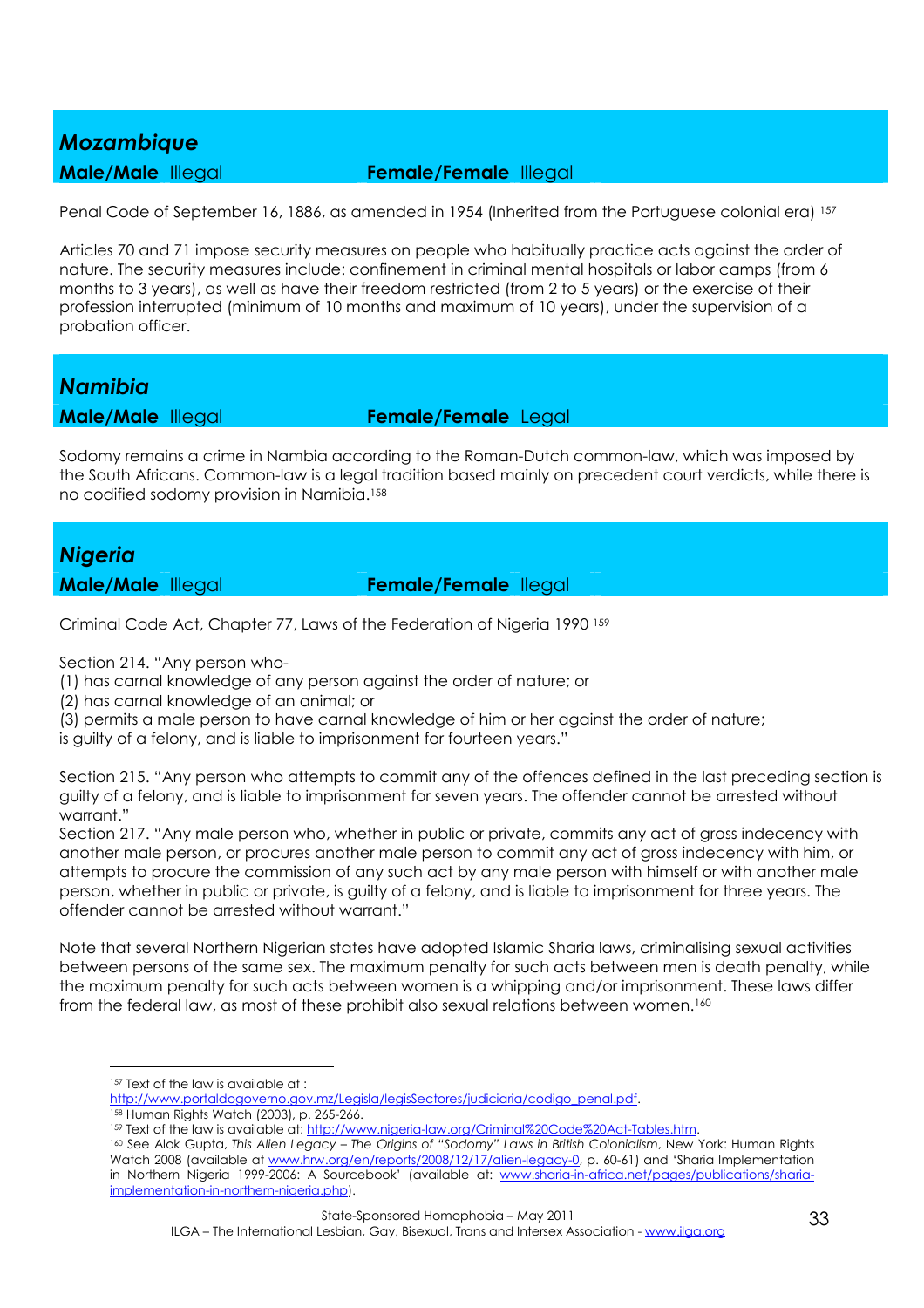The states which have adopted such laws are:<sup>161</sup>

Bauchi (the year 2001), Borno (2000), Gombe (2001), Jigawa (2000), Kaduna (2001), Kano (2000), Katsina (2000), Kebbi (2000), Niger (2000), Sokoto (2000), Yobe (2001) and Zamfara (2000).

According to Waaldijk (2011), both in 2006 and 2009, a legislative proposal has been introduced to further criminalise homosexuality. The 'Same Gender Marriage (Prohibition) Bill' received approval in the House of Representatives of Nigeria in January 2009, and among other things would make it a crime for people of the same sex to live together<sup>162</sup>. Apparently, that bill did not succeed in becoming law.

*São Tomé and Principe* 

**Male/Male** Illegal **Female/Female** Illegal

Penal Code of September 16, 1886, as amended in 1954 (Inherited from the Portuguese colonial era) 163

Articles 70 and 71 ad security measures on people who habitually practice acts against the order of nature, stating such people shall be sent to labor camps.

For text of the law in Portuguese – see Mozambique section.

It should be noted that the country nevertheless signed the 2008 UN Statement against criminalization and persecution on the basis of sexual orientation.<sup>164</sup>



Penal Code of 1965<sup>165</sup>

Article 319: 3. "Without prejudice to the more serious penalties provided for in the preceding paragraphs or by articles 320 and 321 of this Code, whoever will have committed an improper or unnatural act with a person of the same sex will be punished by imprisonment of between one and five years and by a fine of 100,000 to 1,500,000 francs. If the act was committed with a person below the age of 21, the maximum penalty will always be applied."

| Seychelles               |  |
|--------------------------|--|
| <b>Male/Male Illegal</b> |  |

**Female/Female** Legal

Criminal Code of 1955 <sup>166</sup>

Section 151. "Any person who –

a. has carnal knowledge of any person against the order of nature; or

b. has carnal knowledge of an animal; or

c. permits a male person to have carnal knowledge of him or her against the order of nature, is guilty of a felony, and is liable to imprisonment for fourteen years."

<u>.</u> 161 See The Unfizzled Sharia Vector in the Nigerian State, available at: http://www.nigerdeltacongress.com/uarticles/unfizzled\_sharia\_vector\_in\_the\_n.htm . <sup>162</sup>Human Rights Watch (2009), *Nigeria: Reject 'Same Gender' Marriage Ban*. Available at: www.hrw.org/en/news/2009/01/26/nigeria-reject-same-gender-marriage-ban) <sup>163</sup> See São Tomé and Principe: Oil and tourism threaten to treble rate of HIV infect in five years, available at: http://www.irinnews.org. 164 See http://www.amnesty.org/es/library/asset/IOR40/024/2008/en/269de167-d107-11dd-984efdc7ffcd27a6/ior400242008en.pdf. 165 Text of the law is available at: http://www.justice.gouv.sn/droitp/CODE%20PENAL.PDF.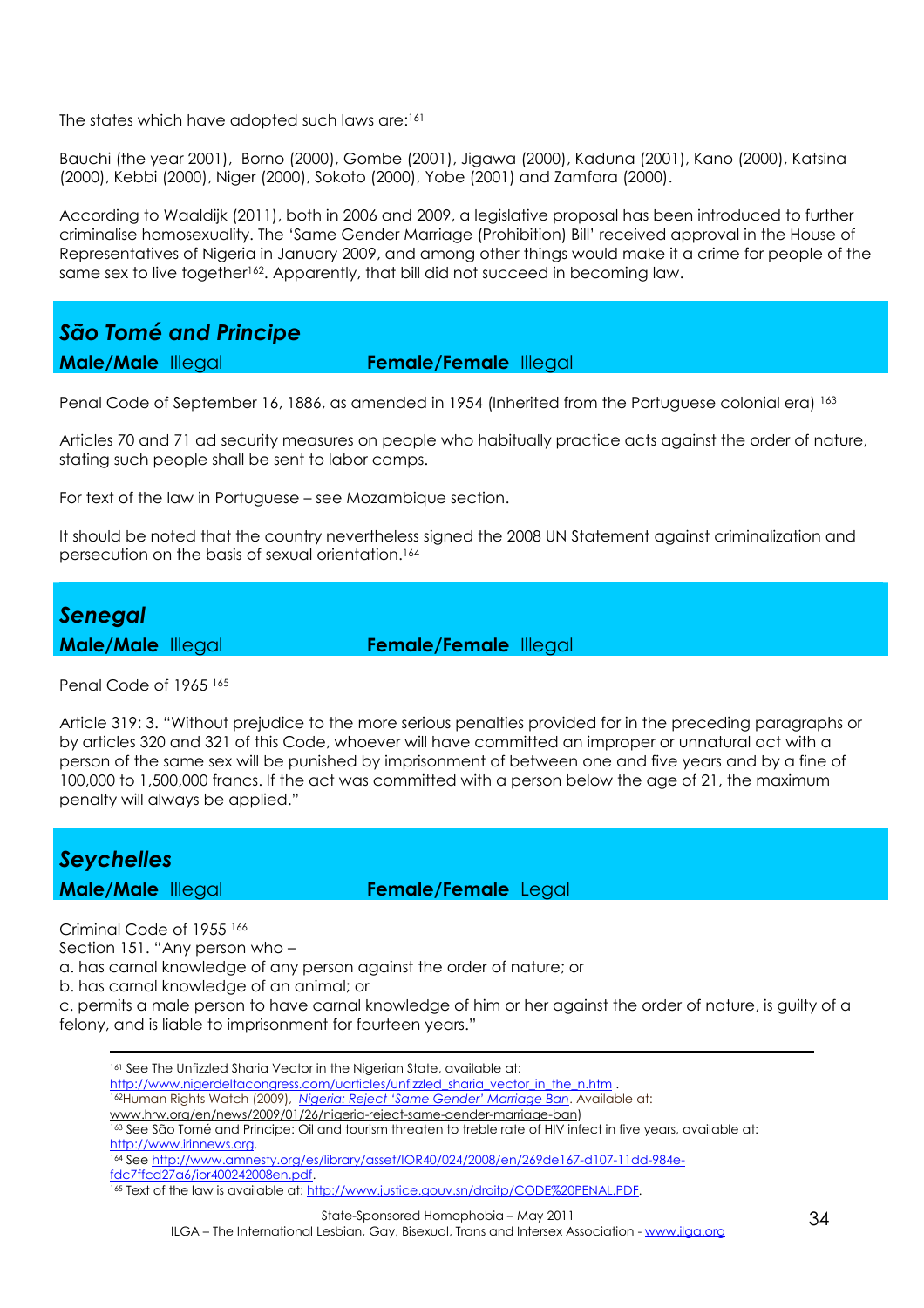## *Sierra Leone*

**Male/Male** Illegal **Female/Female** Legal

Offences against the Person Act 1861 <sup>167</sup>

Section 61 of the above named act, criminalises buggery and bestiality, with a penalty of life imprisonment.

# *Somalia*

**Male/Male** Illegal **Female/Female** Illegal

Penal Code, Decree No. 5/1962 (Effective April 3, 1964) 168

Article 409 Homosexuality "Whoever (a) has carnal intercourse (b) with a person of the same sex shall be punished, where the act does not constitute a more serious crime, with imprisonment from three months to three years. Where a) the act committed b) is an act of lust different from carnal intercourse, the punishment imposed shall be reduced by one-third."

Article 410 Security Measures

"A security measure may be added to a sentence for crimes referred to in Articles 407, 408, and 409."

Somalia has not had a functioning central government since the fall of the dictator Mohamed Siad Barre in 1991, and the enforcement of the national Penal Code can be questioned. In the southern parts Islamic courts rule, having imposed Islamic Sharia law punishing homosexual acts with death penalty or flogging. However, Somaliland in the north has declared itself independent, and it still applies the Penal Code.<sup>169</sup>

*South Sudan* 

**Male/Male** Illegal **Female/Female** Illegal

Penal Code Act 2008 <sup>170</sup>

248. Unnatural Offences.

<u>.</u>

"(1)Whoever, has carnal intercourse against the order of nature with any person and whoever allows any person to have such intercourse with him or her commits an offence, and upon conviction, shall be sentenced to imprisonment for a term not exceeding ten years and may also be liable to a fine."

<sup>166</sup> See Seychelles section on Sexual Offences Laws, Interpol, available at: https://www.interpol.int/Public/Children/SexualAbuse/NationalLaws/

<sup>167</sup> Thompson, Bankole, 1999, The criminal law of Sierra Leone. Lanham: University Press of America.

<sup>168</sup> Ganzglass, Martin R, 1971, The Penal Code of the Somali Democratic Republic. New Brunswick/New Jersey: Rutgers University Press, p. 456-457.

<sup>169</sup> See Somaliland Penal Code, available at: http://www.somalilandlaw.com/Criminal\_Law/body\_criminal\_law.html. 170 Available at: http://www.goss-online.org/magnoliaPublic/en/Laws--Legislation--Policies/mainColumnParagraphs/0/content\_files/file12/15.pdf.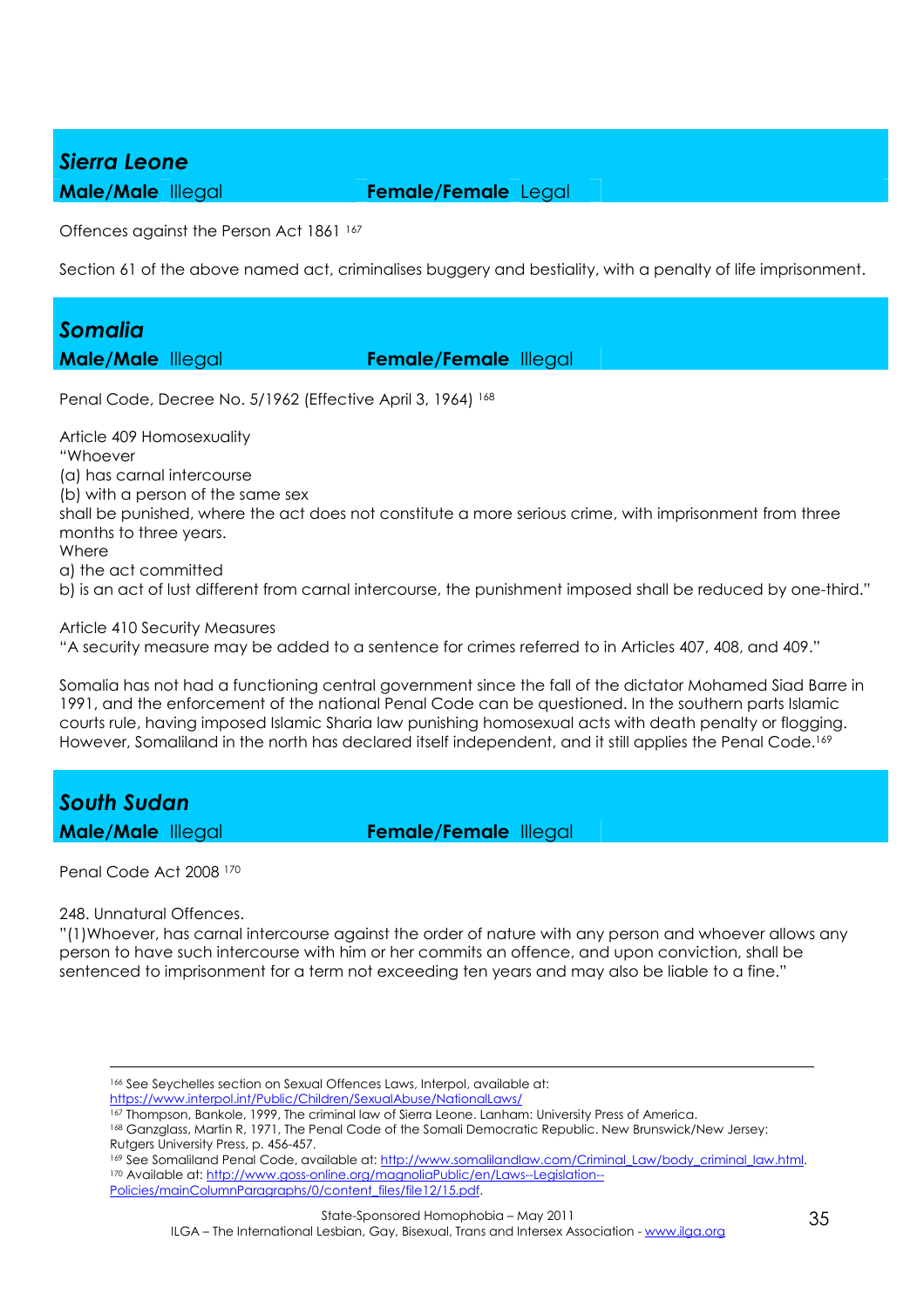#### *Sudan*

#### **Male/Male** Illegal **Female/Female** Illegal

The Penal Code 1991 (Act No. 8 1991) <sup>171</sup>

Section 148 Sodomy.

"(1) Any man who inserts his penis or its equivalent into a woman's or a man's anus or permitted another man to insert his penis or its equivalent in his anus is said to have committed Sodomy.

(2) (a) Whoever commits Sodomy shall be punished with flogging one hundred lashes and he shall also be liable to five years imprisonment.

(b) If the offender is convicted for the second time he shall be punished with flogging one hundred lashes and imprisonment for a term which may not exceed five years.

(c) If the offender is convicted for the third time he shall be punished with death or life imprisonment."

#### Section 151. Indecent Acts

"Whoever commits an act of gross indecency upon the person of another person or any sexual act which does not amount to Zina or Sodomy shall be punished with not more than forty lashes and shall also be liable for imprisonment for a term which may not exceed one year or fine."

In 2003 the south parts of Sudan (also known as New Sudan) gained some autonomy, and adopted its own Penal Code the same year. As the federal Penal Code, this Penal Code criminalises sodomy, however with a milder punishment, according to the following section:

Section 318. Unnatural Offences: "Whoever has carnal intercourse against the order of nature with any person and whoever allows any person to have such intercourse with him commits an offence and shall on conviction, be punished with imprisonment for a term not exceeding ten years and may also be liable to fine; and if such intercourse is done without consent he shall be punished with imprisonment for a term not exceeding fourteen years and may also be liable to fine; provided that a consent given by a person below the age of eighteen years to such intercourse shall not be deemed to be a consent within the meaning of this section.

Explanation: Penetration is sufficient to constitute the carnal knowledge necessary to the offence described in this section." 172

# *Swaziland*

 $\overline{a}$ 

**Male/Male** Illegal **Female/Female** Legal

"Sodomy - it is sexual intercourse per anus between two human males" - is prohibited as a common law offence.<sup>173</sup>

In 2005, the Government planned to include prohibitions of all male homosexual acts and lesbian acts in its revision of the Sexual Offences laws. The proposed penalties are imprisonment for a minimum period of two years, or a minimum fine of E5 000. It has, however, not been adopted as of publication of this report. 174

Moreover, the 2010 Human Rights Report of the U.S. Department of State revealed that "gays and lesbians who were open about their sexual orientation and relationships faced censure and exclusion from the chiefdom-based patronage system, which could result in eviction from one's home".<sup>175</sup>

<sup>171</sup> Text of the law is available at: http://www.ecoi.net/ (Choose "Sudan" and then "National laws")

<sup>172</sup> See the Penal Code of New Sudan, available at: http://www.unhcr.org/refworld/docid/469e1f0a2.html. 173 See Swaziland section on Sexual Offences Laws, Interpol.

https://www.interpol.int/Public/Children/SexualAbuse/NationalLaws/

<sup>174</sup> See Swaziland Government warns homosexuals or sodomy are liable to imprisonment, available at: http://www.africanveil.org/Swaziland.htm.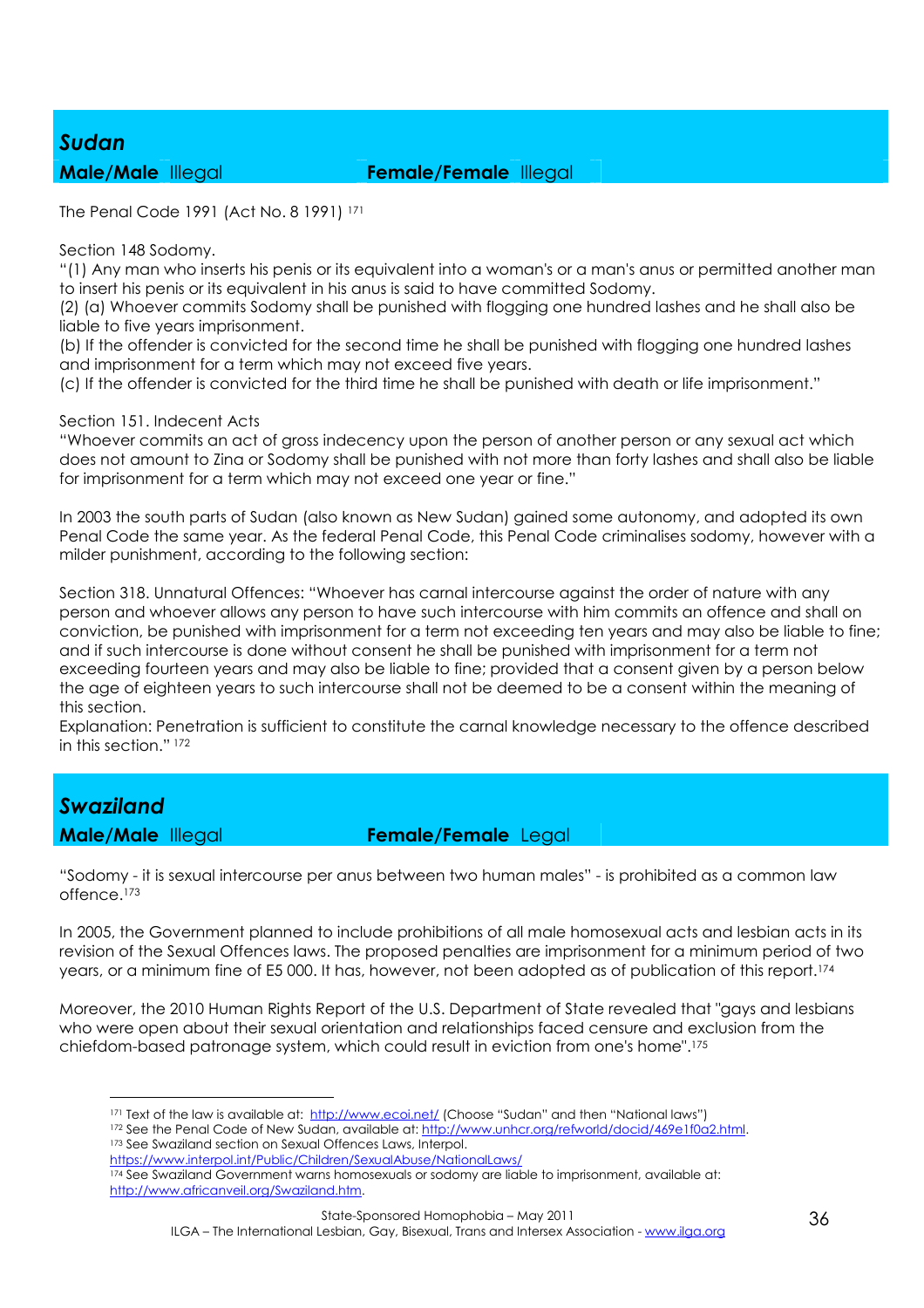#### *Tanzania*

#### **Male/Male** Illegal **Female/Female** Illegal

Penal Code of 1945 (As amended by the Sexual Offences Special Provisions Act, 1998) 176 177

Section 154. Unnatural of offences

"(1) Any person who-

(a) has carnal knowledge of any person against the order of nature; or

(b) has carnal knowledge of an animal; or

(c) permits a male person to have carnal knowledge of him or her against the order of nature commits an offence, and is liable to imprisonment for life and in any case to imprisonment for a term of not less than thirty years.

(2) where the offence under subsection (1) of this section is committed to a child under the age of ten years the offender shall be sentenced to life imprisonment."

Section 155. Attempt to commit unnatural offences

"Any person who attempts to commit any of the offences specified under section 154 commits an offences and shall on conviction be sentenced to imprisonment for a term not less than twenty years."

#### Section 138A. Gross indecency

"Any person who, in public or private commits, or is a party to the commission of, or procures or attempts to procure the commission by any person of, any act of gross indecency with another person, is guilty of an offence and liable on conviction to imprisonment for a term not less than one year and not exceeding five years or to a fine not less than one hundred thousand and not exceeding three hundred thousand shillings; save that where the offence is committed by a person of eighteen years of age or more in respect of any person under eighteen years of age, a pupil of a primary school or a student of secondary school the offender shall be liable On Conviction to imprisonment for a term not less than ten years, with corporal punishment, and shall also be ordered to pay compensation Of all amount determined by the court to the person in respect of whom the offence was committed or any injuries caused to that person".

#### *Togo*

**Male/Male** Illegal **Female/Female** Illegal

Penal Code of 13 August 1980 178

Article 88 – "Impudent acts or crimes against the nature with an individual of the same sex are punished with imprisonment from one to three years and 100,000-500,000 franc in fine." (Unofficial translation)

## *Tunisia*

-

**Male/Male** Illegal **Female/Female** Illegal

Penal Code of 1913 (as modified) 179

Article 230. "The sodomy, that is not covered by any of the other previous articles, is punished with imprisonment for three years". (Unofficial translation)

<sup>175</sup> See page 27. Available at: http://paei.state.gov/documents/organization/160146.pdf

<sup>176</sup> Text of the law is available at: http://www.imolin.org/doc/amlid/Tanzania\_Penal%20Code\_part1.pdf.

<sup>177</sup> Text of the law is available at: http://www.parliament.go.tz/Polis/PAMS/Docs/4-1998.pdf.

<sup>178</sup> Text of the law is available at: http://www.togoforum.com/Societe/DS/DROIT/codepen.htm).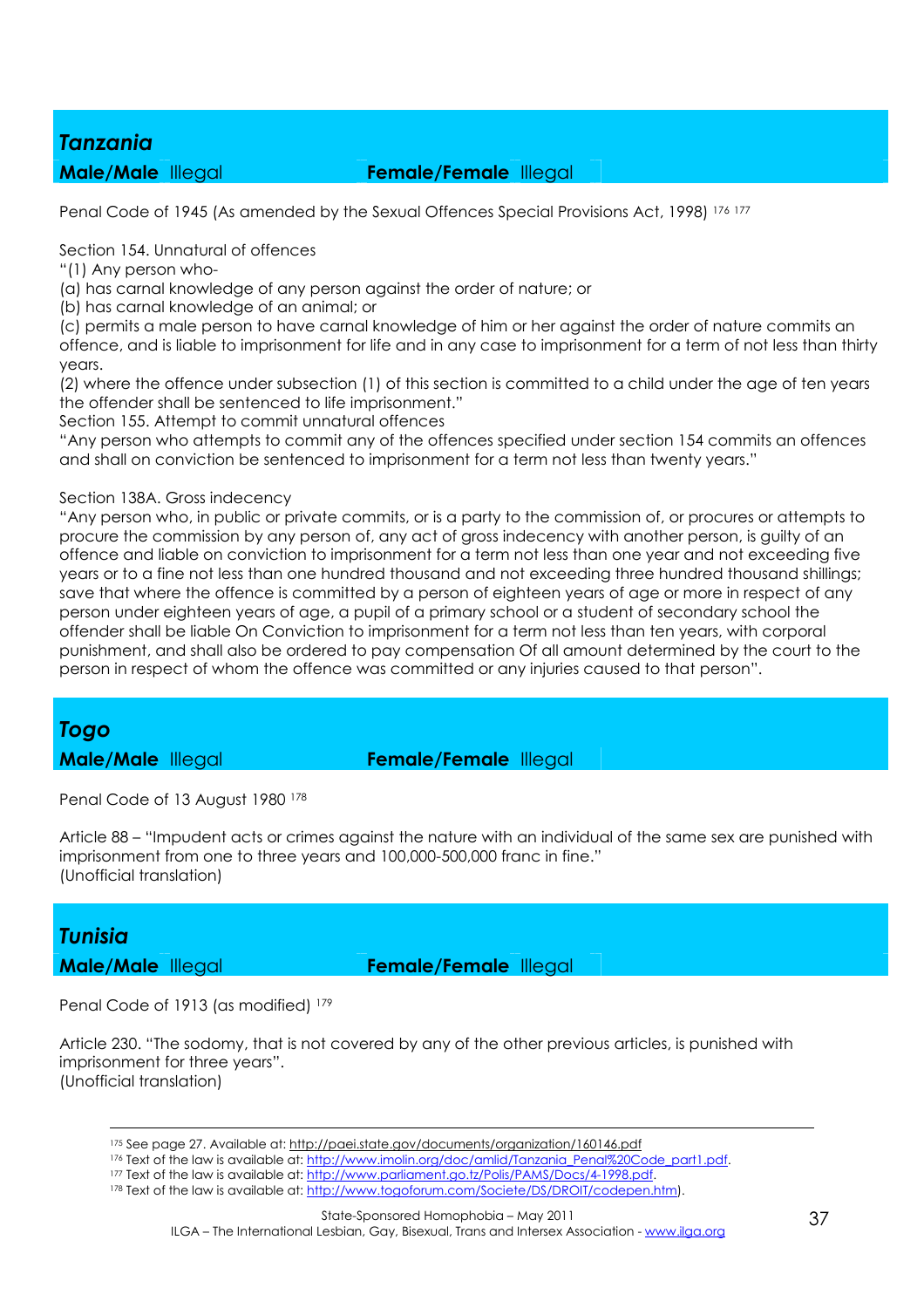## *Uganda*

#### **Male/Male** Illegal **Female/Female** Illegal

The Penal Code Act of 1950 (Chapter 120) (as amended) 180

Section 145. Unnatural offences.

"Any person who—

(a) has carnal knowledge of any person against the order of nature;

(b) has carnal knowledge of an animal; or

(c) permits a male person to have carnal knowledge of him or her against the order of nature, commits an offence and is liable to imprisonment for life."

Section 146. Attempt to commit unnatural offences.

"Any person who attempts to commit any of the offences specified in section145 commits a felony and is liable to imprisonment for seven years."

Section 148. Indecent practices.

"Any person who, whether in public or in private, commits any act of gross indecency with another person or procures another person to commit any act of gross indecency with him or her or attempts to procure the commission of any such act by any person with himself or herself or with another person, whether in public or in private, commits an offence and is liable to imprisonment for seven years."

The Constitution (Amendment) Act, 2005<sup>181</sup>

Article 31. Rights of the family.

"(2a) Marriage between persons of the same sex is prohibited."

According to Waaldijk (2011), in 2009 the 'Anti Homosexuality Bill' was proposed to greatly intensify the criminalisation of homosexuality.182 Nevertheless, strong national and international opposition have (so far) stopped the bill from becoming law.

# *Zambia*

**Male/Male** Illegal **Female/Female** Legal

The Penal Code Act, 1995 Edition 183

Section 155. "Any person who-

(a) has carnal knowledge of any person against the order of nature; or

(b) has carnal knowledge of an animal; or

(c) permits a male person to have carnal knowledge of him or her against the order of nature; is guilty of a felony and is liable to imprisonment for fourteen years.

(As amended by No. 26 of 1933) Unnatural offences"

Section 156. "Any person who attempts to commit any of the offences specified in the last preceding section is guilty of a felony and is liable to imprisonment for seven years. (As amended by No. 26 of 1933) Attempt to commit unnatural offences"

<u>.</u> <sup>179</sup> Text of the law is available at: http://www.jurisitetunisie.com/tunisie/codes/cp/menu.html.

180 Text of the law is available at: www.ulii.org/ug/legis/consol\_act/pca195087

181 Text of the law is available at:

182 The text of the bill is available at: www.iglhrc.org/binary-data/ATTACHMENT/file/000/000/445-1.pdf.

www.ugandaonlinelawlibrary.com/files/constitution/Constitutional\_Amendment\_Act,\_2005.pdf

<sup>183</sup> Text of the law is available at: http://www.hurid.org.zm/downloads/Zambian\_Laws/volume7.pdf.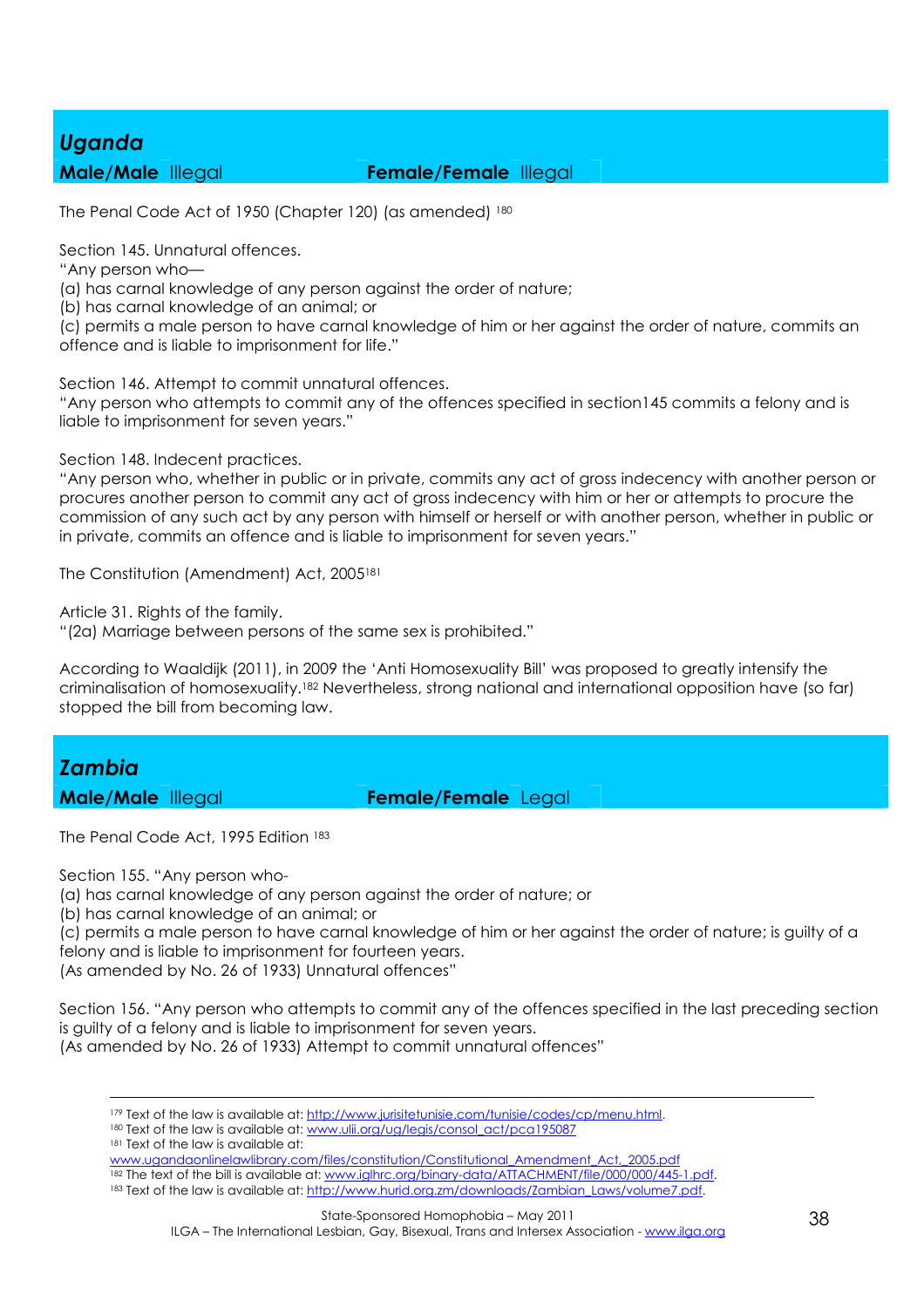Section 158. "Any male person who, whether in public or private, commits any act of gross indecency with another male person, or procures another male person to commit any act of gross indecency with him, or attempts to procure the commission of any such act by any male person with himself or with another male person, whether in public or private, is guilty of a felony and is liable to imprisonment for five years. (As amended by No. 26 of 1933) Indecent practices between males"

#### *Zimbabwe*

**Male/Male** Illegal **Female/Female** Legal

Criminal Law (Codification and Reform) Act (Effective July 8, 2006) <sup>184</sup>

Section 73. Sodomy

"(1) Any male person who, with the consent of another male person, knowingly performs with that other person anal sexual intercourse, or any act involving physical contact other than anal sexual intercourse that would be regarded by a reasonable person to be an indecent act, shall be guilty of sodomy and liable to a fine up to or exceeding level fourteen or imprisonment for a period not exceeding one year or both. (2) Subject to subsection (3), both parties to the performance of an act referred to in subsection (1) may be charged with and convicted of sodomy.

(3) For the avoidance of doubt it is declared that the competent charge against a male person who performs anal sexual intercourse with or commits an indecent act upon a young male person— (a) who is below the age of twelve years, shall be aggravated indecent assault or indecent assault, as the

case may be; or

 $\overline{a}$ 

(b) who is of or above the age of twelve years but below the age of sixteen years and without the consent of such young male person, shall be aggravated indecent assault or indecent assault, as the case may be; or (c) who is of or above the age of twelve years but below the age of sixteen years and with the consent of such young male person, shall be performing an indecent act with a young person."

<sup>184</sup> Text of the law is available at: http://www.kubatana.net/docs/legisl/criminal\_law\_code\_050603.pdf.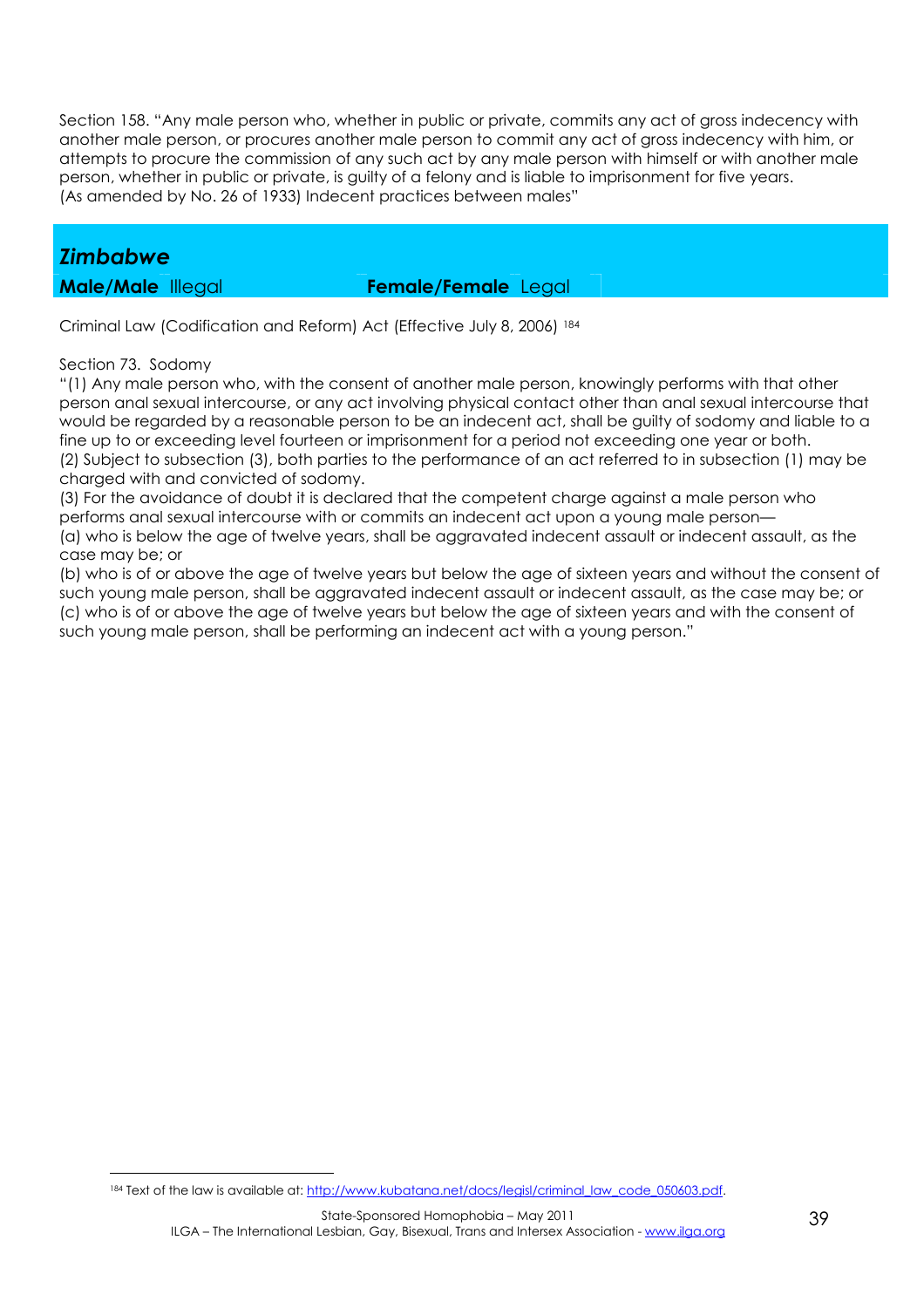#### **Half of Asian countries still criminalize homosexuality**

Over the past year we have seen a more coordinated effort made by LGBT organizations in Asia to work together to empower and educate the regional LGBT community and to work towards an ASIA free of 'State Sponsored Homophobia' this tremendous work by activists and organizations has been achieved in spite of the growing opposition by governments and fundamentalist religious groups.

An LGBT network was created within ASEAN (Association of South East Nations) and this network has been tasked to working towards the inclusion sexual orientation and gender identity as part of its human rights declaration. We also see governments in Asia, namely India and Nepal taking a positive stand for the rights of their LGBT citizens. We see LGBT organization in ASIA working together combining their resources in compiling reports for the UN UPR.

These positive steps in Asia, has come at a time where the lGBT community in ASIA most needs this positive affirmation. As we see a growing wave of intolerance, homophobic attacks and clamp downs from governments, some LGBT organizations have had their work cut out for them this past year.

We Have seen a number of countries including China and Indonesia restrict web access to Gay or Lesbian Sites including the ILGA website making it more difficult for LGBT organisations in those countries to operate. We have also seen a rise in public attacks on the LGBT movement, the Coalition of Malaysian Malays organized an Anti gay rally in Kuala Lumpur Malaysia in April 2012 which attracted a following of thousands.

Taiwan, one of Asia's more 'Gay Friendly' countries reported shocking statistics earlier this year, GSRAT (Gender/Sexuality Rights Association Taiwan) conducted a survey of 2785 Gay men which reveled that 29 percent had contemplated suicide with 18 percent having attempted in taking their own life. This coupled with fears from other countries in Asia like Sri Lanka, (that have extremely high rates of suicide), where LGBT activists believe that the reason for the high rate of suicide is largely due to people struggling with their sexuality has raised great concerns over the health and wellbeing of the LGBT citizens of Asia.

For the first time since the 1990's Singapore has reported that the number of Gay and Bisexual men diagnosed with HIV in Singapore has overtaken that of heterosexual men fuelling the fear that LGBT organizations in other Asian countries have had regarding the effect of Criminalization of Homosexuality and its impact on the LGBT community with respect to the access of medication and counseling.

We recognize the growing importance of a continuous, coordinated and well planned effort to safe guard our rights as human beings, and to guarantee the health and wellbeing of Asia's LGBT community.

There is a lot of work to be done in Asia for us to achieve our dreams, for we dream of a world free of homophobia and hate, a world where ALL people regardless of sexual orientation or gender identity can live together harmoniously and a world where we can truly celebrate our diversity.

#### **Poedjiati Tan & Sahran Abeysundara**

#### **ILGA-Asia Board members Asia's Representatives to the ILGA World Board**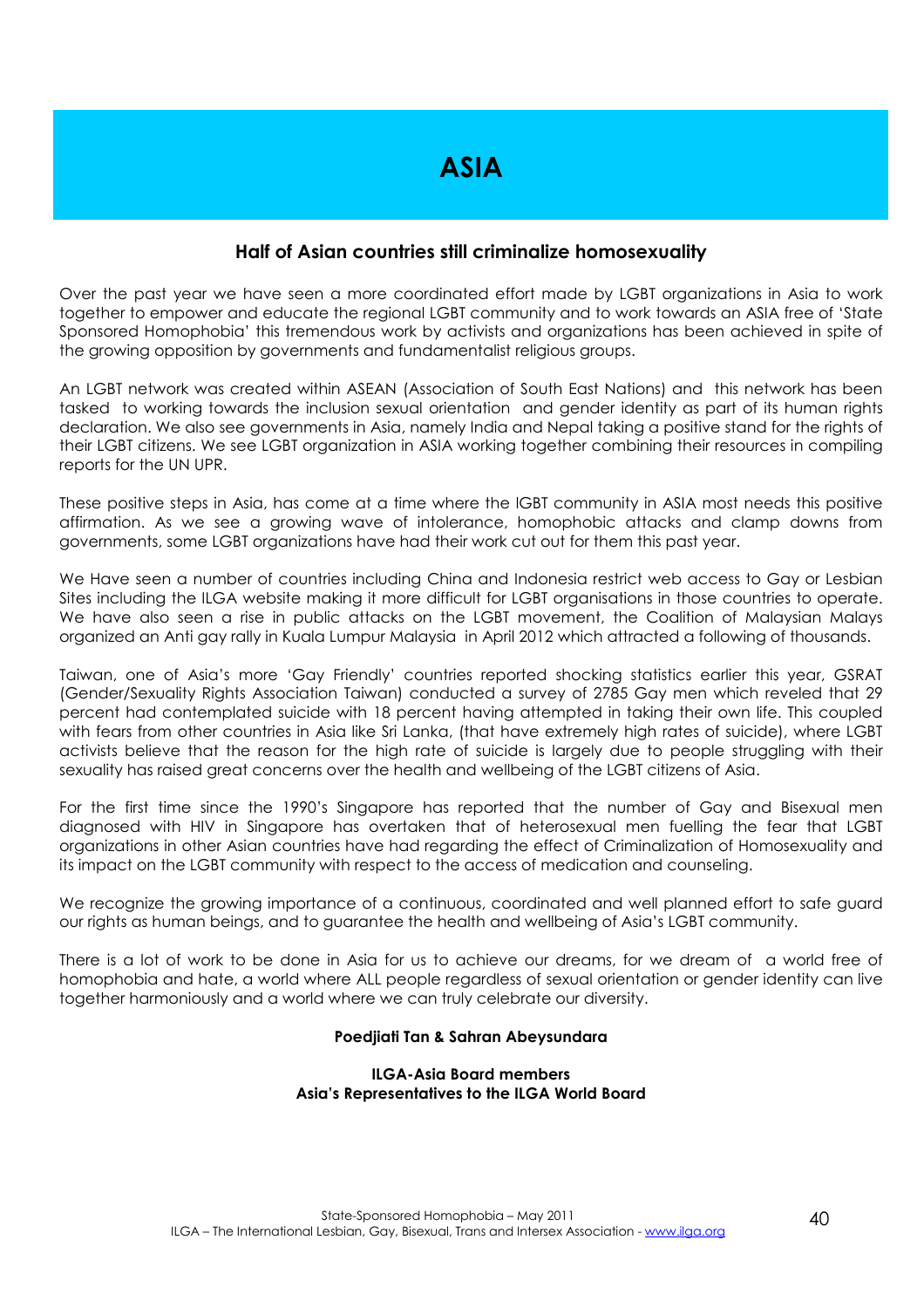# *Afghanistan*

**Male/Male** Illegal **Female/Female** Illegal

Penal Code, 1976 <sup>185</sup>

CHAPTER EIGHT: Adultery, Pederasty, and Violations of Honour

Article 427:

"(1) A person who commits adultery or pederasty shall be sentenced to long imprisonment.

(2) In one of the following cases commitment of the acts, specified above, is considered to be aggravating conditions:

a. In the case where the person against whom the crime has been committed is not yet eighteen years old. b. …"

In Afghan legal terminology "pederasty" appears to refer to intercourse between males regardless of age. The fact that paedophilia or sexual relations with persons under the age of consent falls under subsection 2(a) of article 427 indicates that this is the case. Terming sexual acts between adult men "pederasty" has previously not been uncommon; this occurred for example in the translations of the Criminal Codes of Albania (1977) and Latvia (1933), and in the old Russian legal tradition a "pederast" usually referred to a male who had anal intercourse with another male, regardless of age.<sup>186</sup>

Islamic Sharia law, criminalising homosexual acts with a maximum of death penalty, is applied together with the codified Penal law. However, no known cases of death sentences have been handed out for homosexual acts after the end of Taliban rule.

### *Bangladesh*

**Male/Male** Illegal **Female/Female** Legal

Penal Code, 1860 (Act XLV of 1860) <sup>187</sup>

Section 377 "Unnatural Offences"

"Whoever voluntary has carnal intercourse against the order of nature with man, woman, or animal, shall be punished with imprisonment for life, or imprisonment of either description for a term which may extend to 10 years, and shall also be liable to fine.

Explanation: Penetration is sufficient to constitute the carnal intercourse necessary to the offence described in this section."

# *Bhutan*

**Male/Male** Illegal **Female/Female** Illegal

Penal Code 2004 <sup>188</sup>

Chapter 14: Sexual Offences

Unnatural sex

 $\overline{a}$ 

Section 213. "A defendant shall be guilty of the offence of unnatural sex, if the defendant engages in sodomy or any other sexual conduct that is against the order of nature."Grading of unnatural sex Section 214. "The offence of unnatural sex shall be a petty misdemeanor."

<sup>185</sup> Text of the law is available at: http://aceproject.org/ero-en/regions/asia/AF/Penal%20Code%20Eng.pdf/view.

<sup>186</sup> Healey, Dan, 2001, Homosexual Desire in Revolutionary Russia. Chicago: Chicago University Press, p. 272.

<sup>187</sup> Text of the law is available at; http://bdlaws.minlaw.gov.bd/sections\_detail.php?id=11&sections\_id=3233.

<sup>188</sup> Text of the law is available at: http://www.judiciary.gov.bt/html/act/PENAL%20CODE.pdf.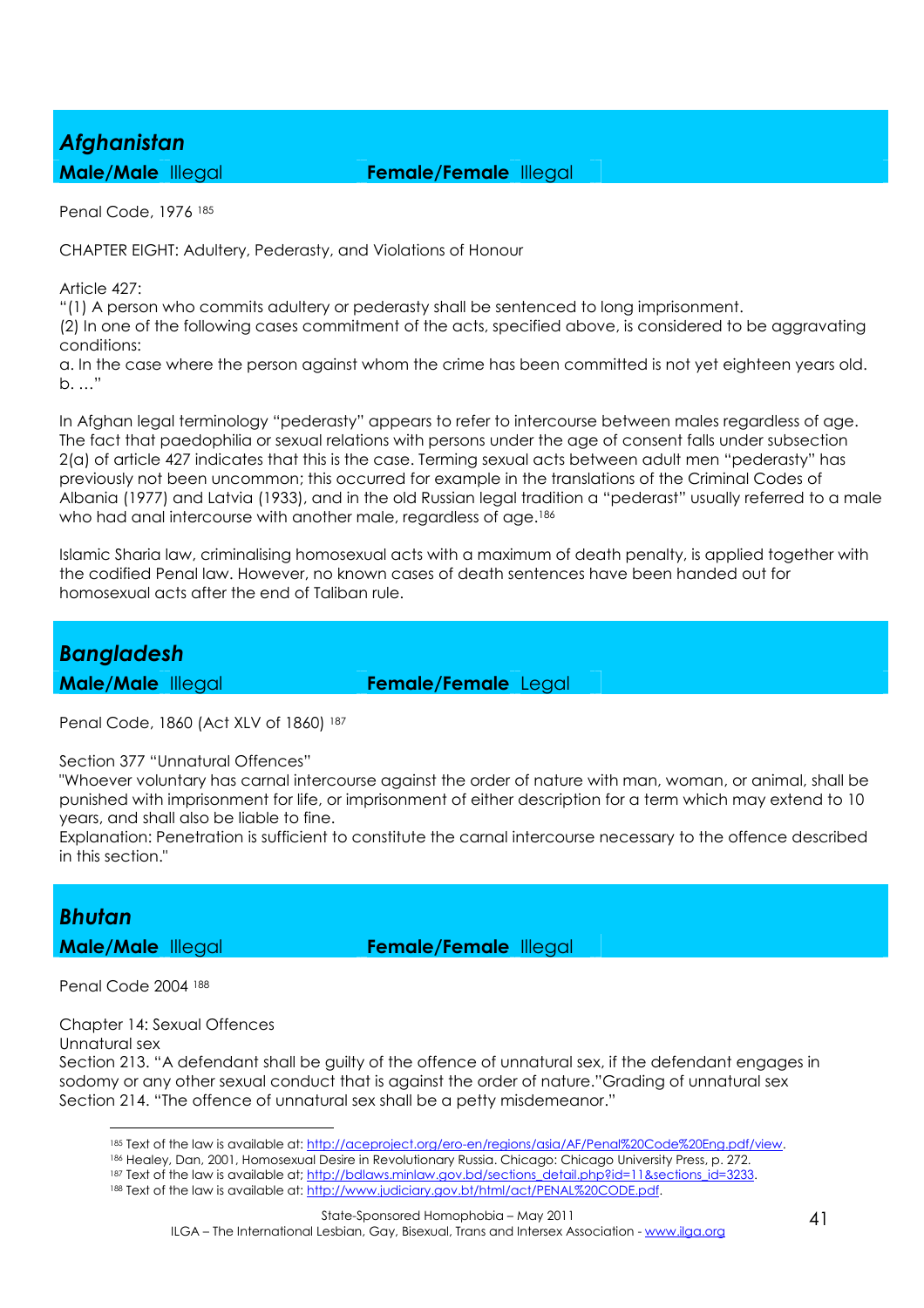#### Chapter 2: Classes of crime

Section 3. "For the purpose of this Penal Code, the classes of crimes shall be as follows:

(c) A crime shall be petty misdemeanor, if it is so designated in this Penal Code or other laws and provides for a maximum term of imprisonment of less than one year and a minimum term of one month for the convicted defendant."

#### *Brunei*

**Male/Male** Illegal **Female/Female** Legal

PENAL CODE, CHAPTER 22, revised edition 2001<sup>189</sup>

Unnatural offences.

Section 377. "Whoever voluntarily has carnal intercourse against the order of nature with any man, woman, or animal, shall be punished with imprisonment for a term which may extend to 10 years, and shall also be liable to fine. [S 12/97]

Explanation: Penetration is sufficient to constitute the carnal intercourse necessary to the offence described in this section."

### *Gaza - Occupied Palestinian Territory*  **Male/Male** Illegal **Female/Female** Legal

The British Mandate Criminal Code Ordinance, No. 74 of 1936 is in force in Gaza.<sup>190</sup>

Section 152(2) of the Code criminalizes sexual acts between men with a penalty of up to 10 years.<sup>191</sup>

This Code was in force also in Jordan till 1951 and in Israel till 1977, before they adopted their own Penal Codes. Note that in the West Bank (including East Jerusalem), however, the Jordanian Penal Code of 1951, largely modified in 1960 is in force, having no prohibition on sexual acts between persons of the same sex.

### *India*

 $\overline{a}$ 

#### **Male/Male** Illegal **Female/Female** Legal

In most of India, the Indian Penal Code is applicable. In 2009, Section 377 of the Indian Penal Code was given a more limited interpretation, lifting the ban on same-sex sexual activity among consenting adult men. However, in the Indian state of Jammu and Kashmir, the Indian Penal Code is not applicable, but rather the Ranbir Penal Code (adapted from the Indian Penal Code) is applicable. Since the judgment of the Delhi High Court applies only where the Indian Penal Code is applicable, it does not change comparable provisions in Jammu and Kashmir. Therefore, Section 377 of the Ranbir Penal Code remains in effect, prohibiting same-sex sexual activity. If Section 377 of the Indian Penal Code is struck down by the Supreme Court (as it was in the case Jankar Singh v State), then the pari materia provision in the Ranbir Penal Code will be automatically struck down as well.

189 Text of the law is available at: http://www.agc.gov.bn/images/LOB/PDF/Cap22.pdf.

<sup>190</sup> Text of the law is available at: http://www.unhcr.org/refworld/pdfid/4d384ae32.pdf.

<sup>191</sup> Human Rights and Legal Position of Palestinian "Collaborators". Supreme Court of Israel. Schmitt/Sofer, 1992, p. 137-138.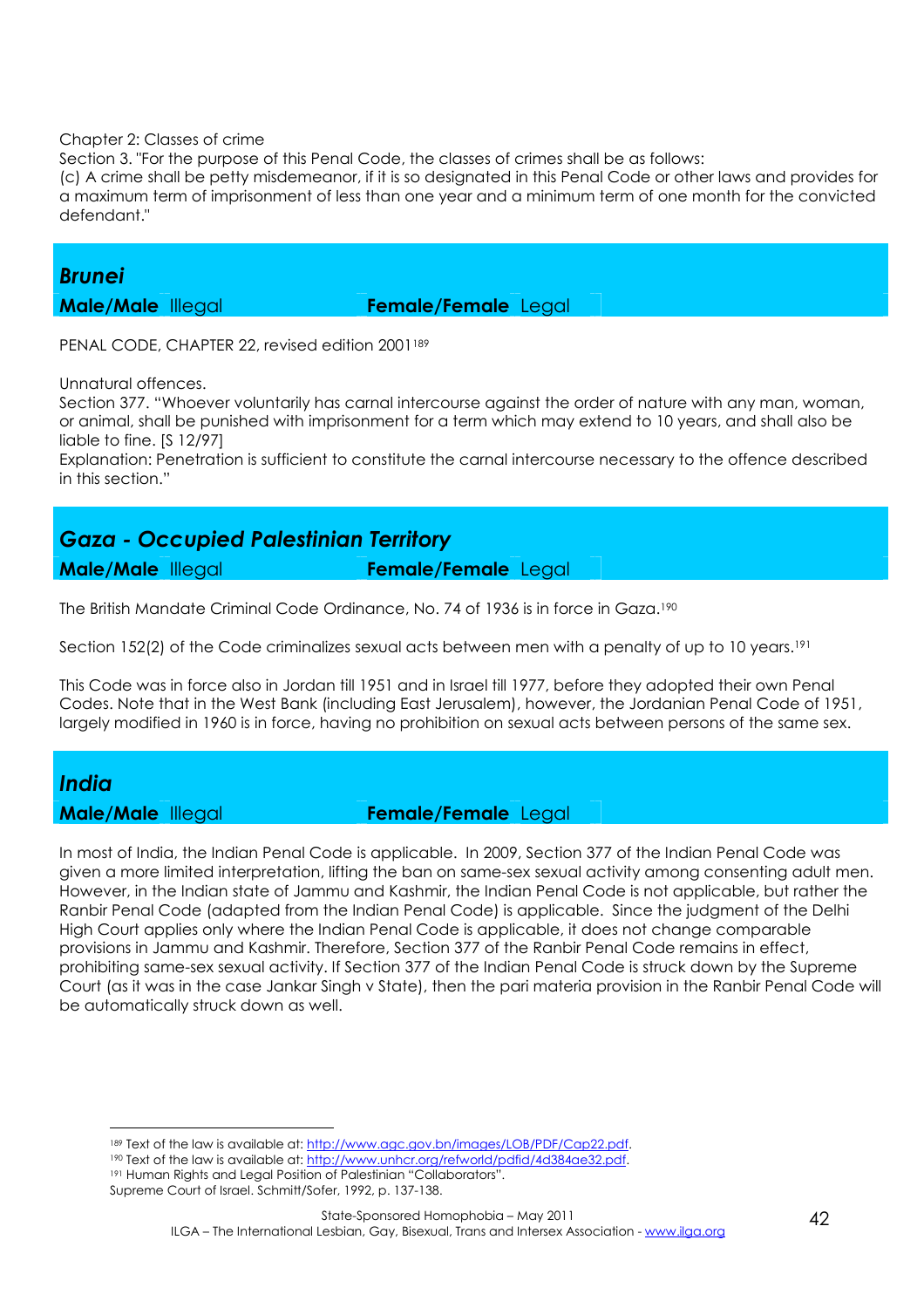#### *Indonesia*

#### **Male/Male** Legal **Female/Female** Legal

Same-sex relations are not prohibited according to the national Penal Code. The only provision to deal with such relations is article 292 which prohibits sexual acts between persons of the same sex, if committed with a person under the legal age.192 However, in 2002 the national parliament gave the Aceh province the right to adopt Islamic Sharia laws. Such laws do apply to Muslims only. Moreover, for example the city of Palembang in South Sumatra has introduced jail time and hefty fines for same-sex relations.<sup>193</sup>

#### *Iran*

**Male/Male** Illegal **Female/Female** Illegal

Islamic Penal Code of Iran of 1991

"Part 2: Punishment for Sodomy

Chapter 1: Definition of Sodomy

Article 108: Sodomy is sexual intercourse with a male.

Article 109: In case of sodomy both the active and the passive persons will be condemned to its punishment. Article 110: Punishment for sodomy is killing; the Sharia judge decides on how to carry out the killing.

Article 111: Sodomy involves killing if both the active and passive persons are mature, of sound mind and have free will.

Article 112: If a mature man of sound mind commits sexual intercourse with an immature person, the doer will be killed and the passive one will be subject to Ta'azir of 74 lashes if not under duress.

Article 113: If an immature person commits sexual intercourse with another immature person, both of them will be subject to Ta'azir of 74 lashes unless one of them was under duress."

Chapter 2: Ways of proving sodomy in court

"Article 114: By confessing after four lashes to having committed sodomy, punishment is established against the one making the confession.

Article 115: A confession made before receiving four lashes (to having committed sodomy) does not involve punishment of "Had" but the confessor will be subject to Ta'azir (lesser punishments).

Article 116: A confession is valid only if the confessor is mature, of sound mind, has will and intention.

Article 117: Sodomy is proved by the testimony of four righteous men who might have observed it.

Article 118: If less than four righteous men testify, sodomy is not proved and the witnesses shall be condemned to punishment for Qazf (malicious accusation).

Article 119: Testimony of women alone or together with a man does not prove sodomy.

Article 120: The Shariajudge may act according to his own knowledge which is derived through customary methods.

Article 121: Punishment for Tafhiz (the rubbing of the thighs or buttocks) and the like committed by two men without entry, shall be hundred lashes for each of them.

Article 122: If Tafhizand the like are repeated three lashes without entry and punishment is enforced after each time, the punishment for the fourth time would be death.

Article 123: If two men not related by blood stand naked under one cover without any necessity, both of them will be subject to Ta'azir of up to 99 lashes.

Article 124: If someone kisses another with lust, he will be subject to Ta'azir of 60 lashes.

Article 125: If the one committing Tafhiz and the like or a homosexual man, repents before the giving of

 $\overline{a}$ 

193 See Special Report: Indonesia - Exchanging Pluralism For An Islamist State, available at: http://www.westernresistance.com/blog/archives/002313.html.

<sup>192</sup> Text of the law is available at:

http://www.unhcr.org/refworld/country,,,LEGISLATION,TMP,4562d8cf2,3ffbcee24,0.html.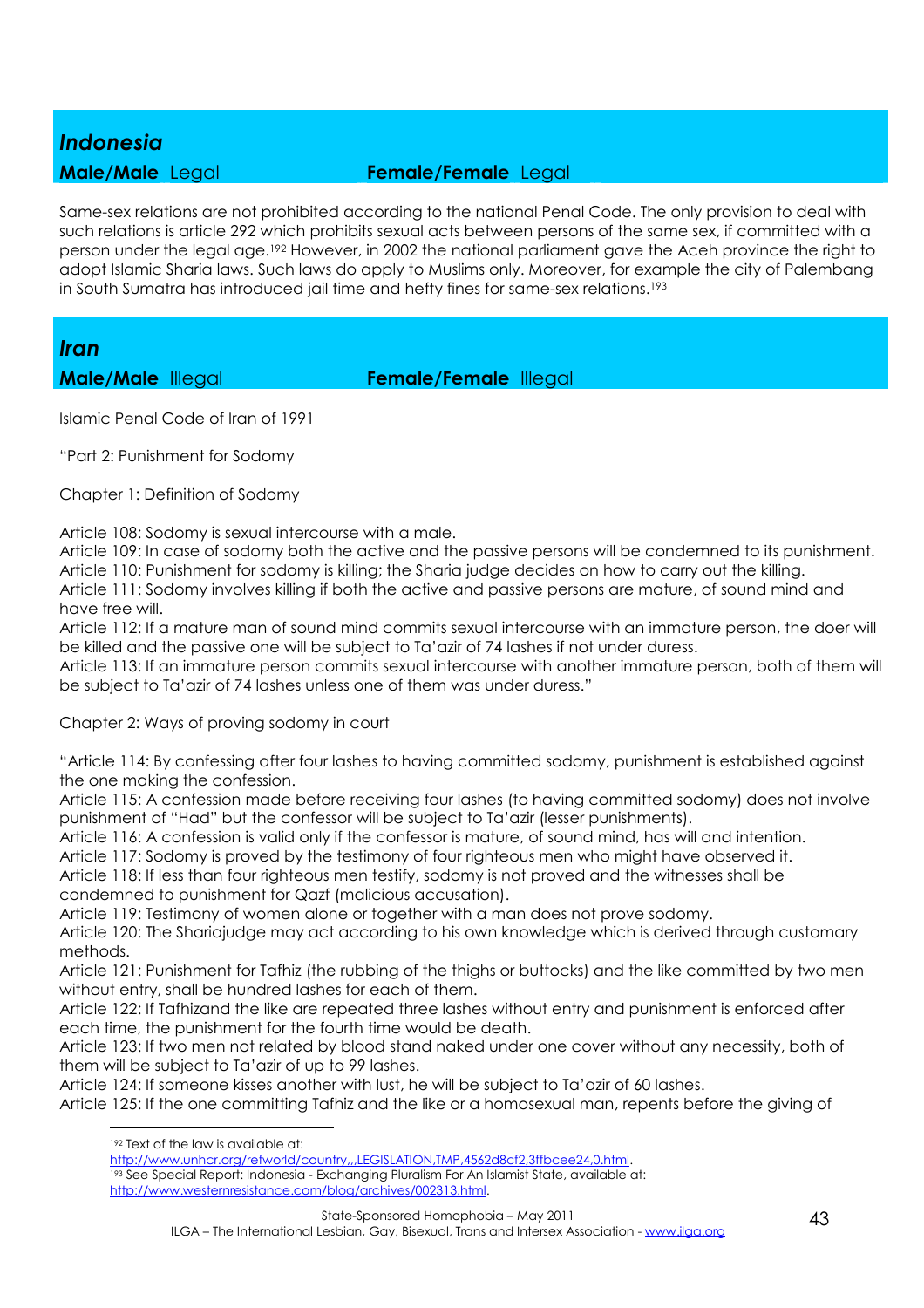testimony by the witnesses, his punishment will be quashed; if he repents after the giving of testimony, the punishment will not be quashed.

Article 126: If sodomy or Tafhizis proved by confession and thereafter he repents the Shariajudge may request the leader (Valie Amr) to pardon him."

Part 3: Lesbianism

"Article 127: Mosaheqeh (lesbianism) is homosexuality of women by genitals.

Article 128: The ways of proving lesbianism in court are the same by which the homosexuality (of men) is proved.

Article 129: Punishment for lesbianism is hundred (100) lashes for each party.

Article 130: Punishment for lesbianism will be established vis-a -vis someone who is mature, of sound mind, has free will and intention.

Note: In the punishment for lesbianism there will be no distinction between the doer and the subject as well as a Muslim or non-Muslim.

Article 131: If the act of lesbianism is repeated three lashes and punishment is enforced each time, death sentence will be issued the fourth time.

Article 132: If a lesbian repents before the giving of testimony by the witnesses, the punishment will be quashed; if she does so after the giving of testimony, the punishment will not be quashed.

Article 133: If the act of lesbianism is proved by the confession of the doer and she repents accordingly, the Sharia judge may request the leader (ValieAmr) to pardon her.

Article 134: If two women not related by consanguinity stand naked under one cover without necessity, they will be punished to less than hundred (100) lashes (Ta'azir). In case of its repetition as well as the repetition of punishment, hundred (100) lashes will be hit the third time."

#### *Iraq*

**Male/Male** Unclear **Female/Female** Unclear

After the American invasion in 2003 the Penal Code of 1969 was reinstated in Iraq. This code does not prohibit same-sex relations.194 However, various reports have shown that self-proclaimed Sharia judges have sentenced people to death for committing homosexual acts and that militias frequently have kidnapped, threatened and killed LGBT people. For example in August 2009, Human Rights Watch published a report documenting a wide-reaching campaign of extrajudicial executions, kidnappings, and torture of gay men that began in Iraq in the beginning of 2009. <sup>195</sup> <sup>196</sup> <sup>197</sup> <sup>198</sup>

#### *Kuwait*

 $\overline{a}$ 

**Male/Male** Illegal **Female/Female** Legal

Penal Code, Law No. 16 of June 2, 1960, as amended in 1976 199

Article 193. "Consensual intercourse between men of full age (from the age of 21) shall be punishable with a term of imprisonment of up to seven years."

Such relations with a man under 21 years of age are criminalised by article 192.

<sup>198</sup> See They want us exterminated - Murder, Torture, Sexual Orientation and Gender in Iraq, available at: http://www.hrw.org/node/85050.

http://www.volkerbeck.de/cms/files/16\_3597\_minor\_interpellation.pdf

ILGA – The International Lesbian, Gay, Bisexual, Trans and Intersex Association - www.ilga.org

<sup>194</sup> Text of the law is available at: http://www.ictj.org/static/MENA/Iraq/iraq.penalcode.1969.eng.pdf.

<sup>195</sup> See Death squads targeting gays in Iraq, available at: http://www.advocate.com/.

<sup>196</sup> See Iraqi LGBT, available at: http://iraqilgbtuk.blogspot.com/.

<sup>197</sup> See UNAMI Human Rights report 1 November – 31 December 2006, available at:

http://www.uniraq.org/FileLib/misc/HR%20Report%20Nov%20Dec%202006%20EN.pdf.

<sup>199</sup> German Bundestag; Printed Paper 16/3597, p. 15.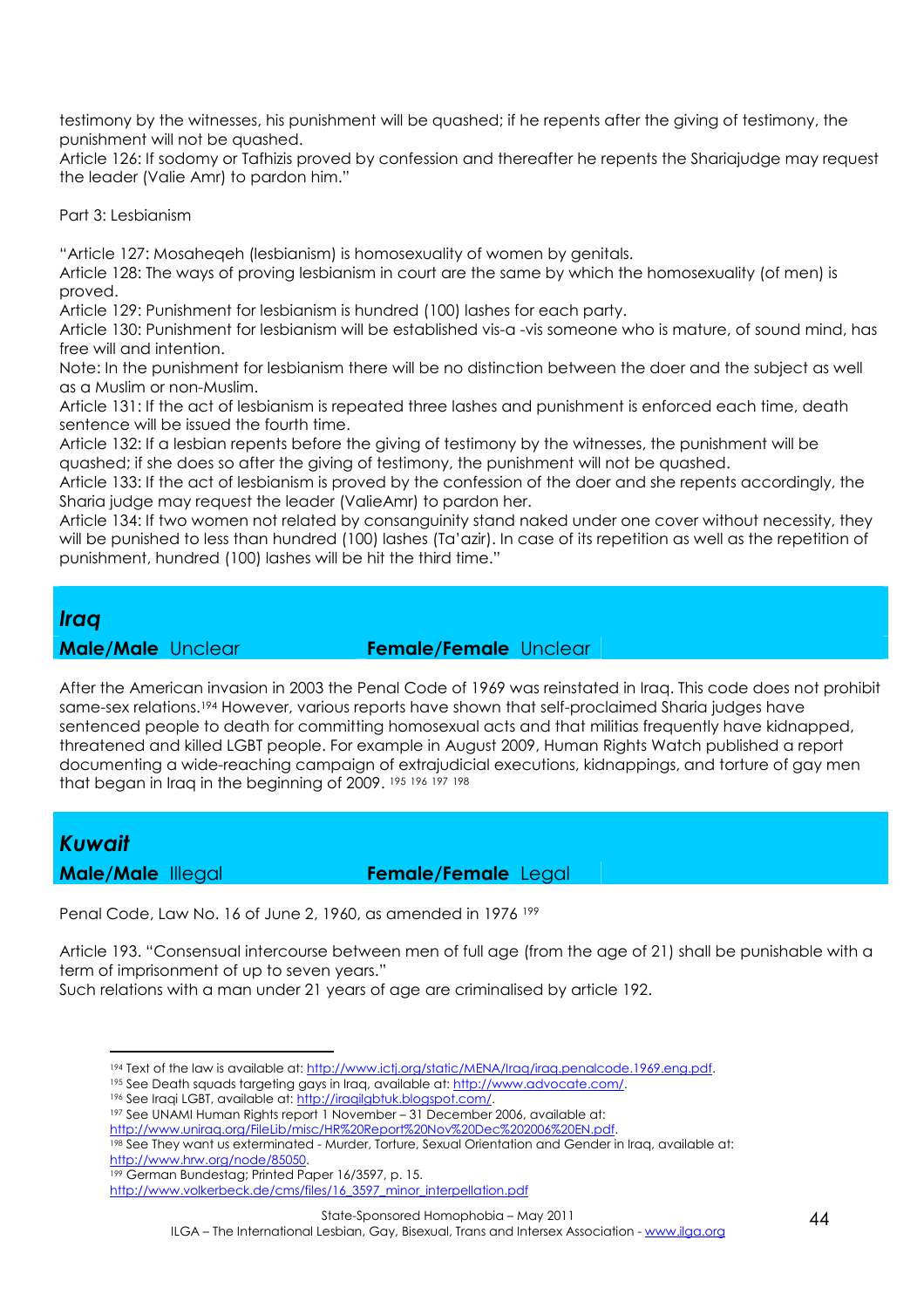#### *Lebanon*

**Male/Male** Illegal **Female/Female** Illegal

Penal Code of 1943 <sup>200</sup>

Article 534. "Any sexual intercourse against nature is punished with up to one year of imprisonment".

# *Malaysia*

**Male/Male** Illegal **Female/Female** Illegal

Penal Code (Consolidated version 1998) <sup>201</sup>

Unnatural Offences

Section 377A. Carnal intercourse against the order of nature.

"Any person who has sexual connection with another person by the introduction of the penis into the anus or mouth of the other person is said to commit carnal intercourse against the order of nature. *Explanation*

Penetration is sufficient to constitute the sexual connection necessary to the offence described in this section."

Section 377B. Punishment for committing carnal intercourse against the order of nature. "Whoever voluntarily commits carnal intercourse against the order of nature shall be punished with imprisonment for a term which may extend to twenty years, and shall also be liable to whipping."

Section 377C. Committing carnal intercourse against the order of nature without consent, etc. "Whoever voluntarily commits carnal intercourse against the order of nature on another person without the consent, or against the will, of the other person, or by putting other person in fear of death or hurt to the person or any other person, shall be punished with imprisonment for a term of not less than five years and not more than twenty years, and shall also be liable to whipping."

Section 377D. Outrages on decency.

 $\overline{a}$ 

"Any person who, in public or private, commits, or abets the commission of, or procures or attempts to procure the commission by any person of, any act of gross indecency with another person, shall be punished with imprisonment for a term which may extend to two years."

Moreover, several states in Malaysia have instated Islamic Sharia laws, applying to male and female muslims, criminalising homosexual and lesbian acts with up to three years imprisonment and whipping.202 The Sharia Penal law in the Malaysian state of Syriah prescribes penalties for sodomy (Liwat) and lesbian relations (Musahaqat) with fines of RM5,000.00, three years imprisonment and 6 lashes of the whip. All these penalties can be combined.<sup>203</sup>

<sup>201</sup> Text of the law is available at: http://www.agc.gov.my/Akta/Vol.%2012/Act%20574.pdf.

<sup>202</sup> Convictions for sodomy follow unfair trials, available at:

<sup>200</sup> Available at: http://www.bekhsoos.com/web/2010/04/new-publication-provides-analysis-on-article-534/.

http://web.amnesty.org/library/Index/ENGASA280281998?open&of=ENG-347.

<sup>&</sup>lt;sup>203</sup> Jabatan Agama Islam Pulau Pinang, available at: http://jaipp.penang.gov.my/jaipp/enakmen.htm.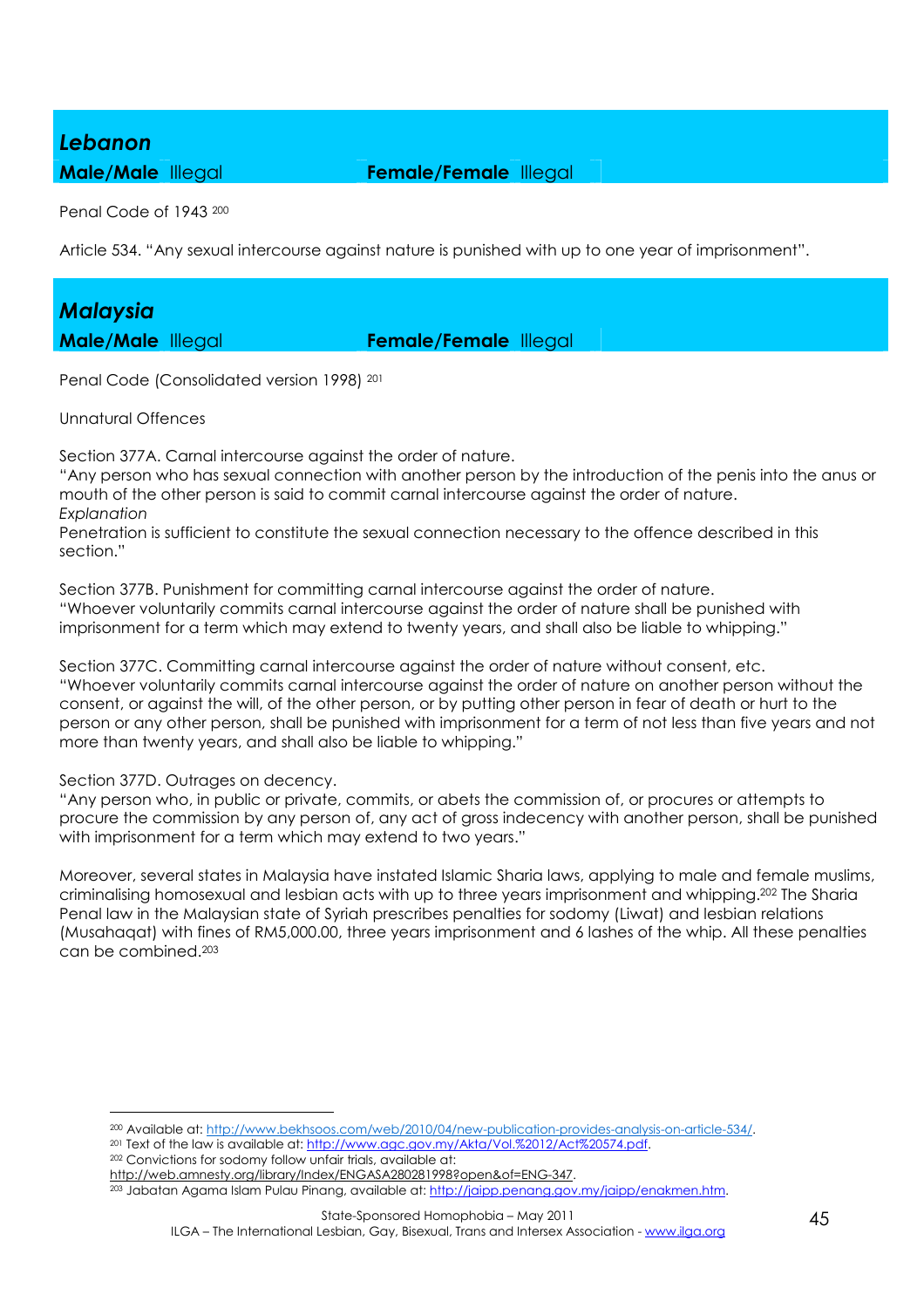#### *Maldives*

#### **Male/Male** Illegal **Female/Female** Illegal

The Penal Code of Maldives does not regulate sexual conduct.204 It is instead regulated by uncodified Muslim Sharia law, which criminalises homosexual acts between both men and between women. For men the punishment is banishment for nine months to one year or a whipping of 10 to 30 strokes, while the punishment for women is house arrest for nine months to one year.205 There have been reports of women being sentenced to a whipping as well for lesbian acts. <sup>206</sup>

#### *Myanmar*

**Male/Male** Illegal **Female/Female** Illegal

Penal Code, Act 45/1860, Revised Edition <sup>207</sup>

#### Section 377

"Whoever voluntarily has carnal intercourse against the order of nature with any man, woman or animals shall be punished with transportation for life, or with imprisonment of either description for a term which may extend to 10 years, and shall be liable to fine."

"Transportation" probably means detention in an isolated penal colony. The United Kingdom used to sentence convicted criminals to "transportation for life": from England, it meant "to the 13 colonies" until the American Revolution (USA) made this no longer possible, from 1788, it meant "to Australia".

The Law Commission of India, 39th Report (July 1968) <sup>208</sup>, p. 4, para. 9, states:

(The Indian Penal Code of 1860)'... s. 377 effected at least one improvement, even though it probably inspired no celebrations at the time. From at least 1 January 1862, it repealed (at least impliedly) the death penalty for "buggery" that existed in some parts of India, and substituted a maximum penalty of "transportation for life" to the Andaman Islands, which was replaced by "imprisonment for life" in 1955.'

## *Oman*

**Male/Male** Illegal **Female/Female** Illegal

Omani Penal Code of 1974 <sup>209</sup>

Article 33

"The following are deemed as disgracing crimes:

I. All felonies punishable by a coercive sentence.

II. All misdemeanours stated hereafter:

1.Bribery; 2.Embezzlement; 3.False testimony; 4.Perjury; 5.Forgery and use, with knowledge, of forged items; 6.Incitement to prostitution; 7.Homosexual and lesbian intercourses; 8.Drug trafficking; 9.Theft; 10.Rape and assault; 11.Fraud; 12.Flash Cheque; 13.Breach of trust; 14.Counterfeit; 15.Trespass."

Homosexual and Lesbian Intercourses

 $\overline{a}$ <sup>204</sup> Text of the law is available at: http://www.agoffice.gov.mv/pdf/sublawe/PC1.pdf.

<sup>205</sup> Country Reports on Human Rights Practices 2005 - Maldives, US Department of State, available at: http://www.state.gov/j/drl/rls/hrrpt/2005/61708.htm

<sup>206</sup> Amnesty International - 2003 Report on Republic of Maldives, available at: http://web.amnesty.org/library/Index/ENGASA290022003.

<sup>&</sup>lt;sup>207</sup> Text of the law is available at: http://www.blc-burma.org/html/Myanmar%20Penal%20Code/mpc.html. <sup>208</sup> http://lawcommissionofindia.nic.in/1-50/Report39.pdf.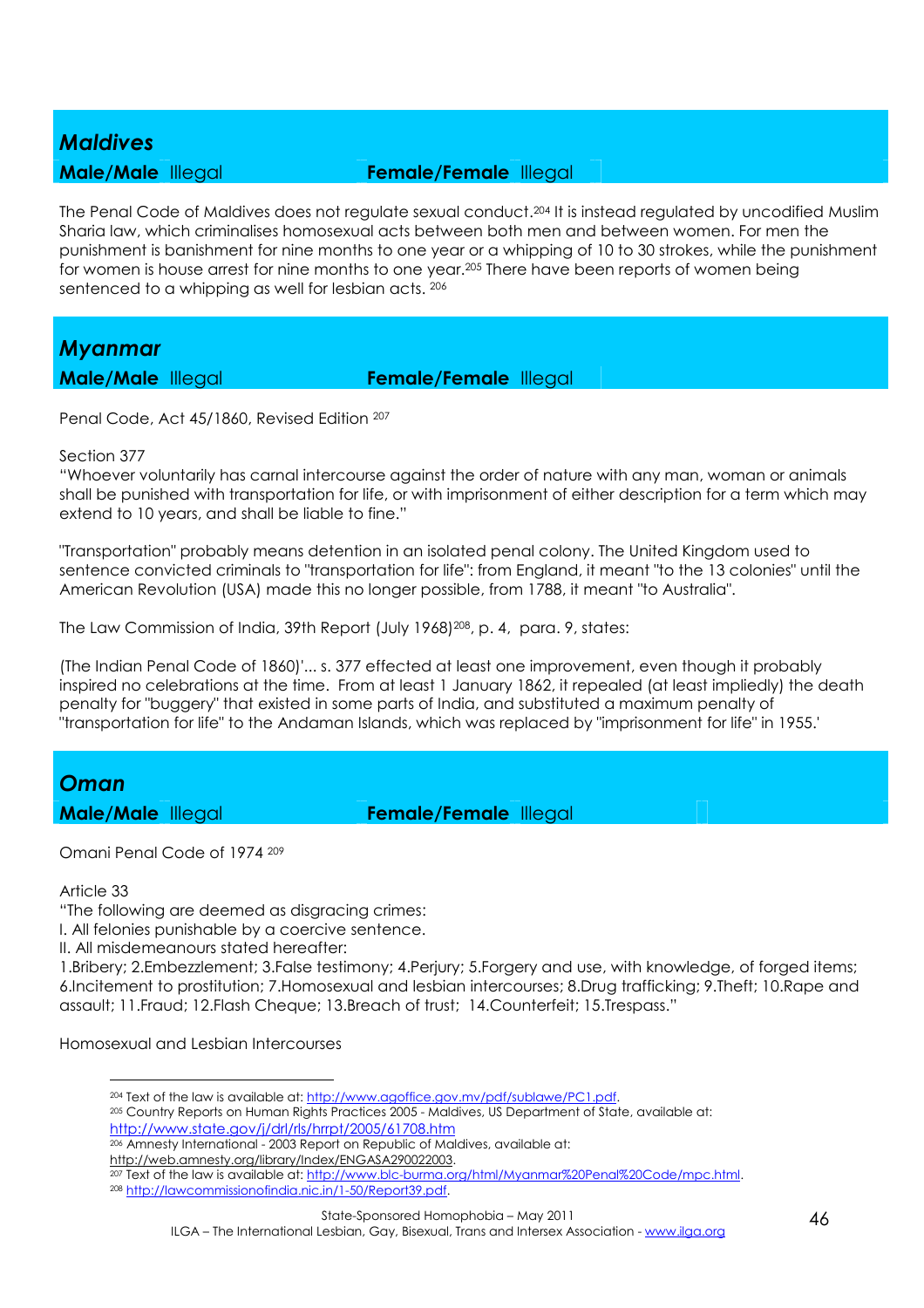#### Article 223

"Anyone who commits erotic acts with a person of the same sex shall be sentenced to imprisonment from six months to three years. The suspects of homosexual or lesbian intercourse shall be prosecuted without a prior complaint, if the act results in a public scandal. The suspects of lesbian intercourse among ascendants, descendants or sisters shall only be prosecuted upon a complaint from a relative or a relative by marriage forth-degree removed."

### *Pakistan*

**Male/Male** Illegal **Female/Female** Legal

Penal Code (Act XLV of 1860) <sup>210</sup>

#### Section 377 'Unnatural offences'

"Whoever voluntarily has carnal intercourse against the order of nature with any man, woman or animal, shall be punished with imprisonment for life, or with imprisonment of either description for a term which shall not be less than two years nor more than ten years, and shall also be liable to a fine."

Explanation: Penetration is sufficient to constitute the carnal intercourse necessary to the offence described in this section.

#### *Qatar*

**Male/Male** Illegal **Female/Female** Illegal

The Penal Code (Act No. 11 of 2004) <sup>211</sup>

Sexual acts with a female over the age of 16 are prohibited by article 281, while sexual acts with a male are prohibited by article 284. The penalty is up to seven years imprisonment for both female and male acts.

Along with the civil Penal Code also Islamic Sharia law is in force in Qatar, although only applicable to Muslims. The offence of "Zina" makes any sexual act by a married person outside of marriage punishable by death, while sexual acts by non-married persons are punish by flogging – both offences no matter if they were heterosexual or homosexual.<sup>212</sup>

#### *Saudi-Arabia*

<u>.</u>

**Male/Male** Illegal **Female/Female** Illegal

There is no codified Penal Law in Saudi-Arabia. Instead, the country applies strict Islamic Sharia law. According to the interpretation sodomy is criminalised. For a married man the penalty is death by stoning, while the penalty for an unmarried man is 100 blows of the whip as well as banishment for a year. For a non-Muslim, who commits sodomy with a Muslim, the penalty is death by stoning. Moreover are all sexual relations outside of marriage illegal in Saudi-Arabia according to the Sharia law, including sexual relations between women. <sup>213</sup>

- https://www.unodc.org/tldb/showDocument.do?documentUid=6409&country=OMA&language=ENG.
- <sup>210</sup> Text of the law is available at: http://www.pakistani.org/pakistan/legislation/1860/actXLVof1860.html.

- https://www.interpol.int/Public/Children/SexualAbuse/NationalLaws/
- <sup>212</sup> See Love, hate and the law: decriminalizing homosexuality, available at:

bb9d43f3e059/pol300032008eng.html.

<sup>209</sup> Text of the law is available at:

<sup>211</sup> See Qatar section on Sexual Offences Laws, Interpol.

http://www.amnesty.org/en/library/asset/POL30/003/2008/en/d77d0d58-4cd3-11dd-bca2-

<sup>213</sup> Schmitt, Arno and Sofer, Jehoeda, 1992, Sexuality and Eroticism Among Males in Moslem Societies. Binghamton: Harrington Park Press, p. 141.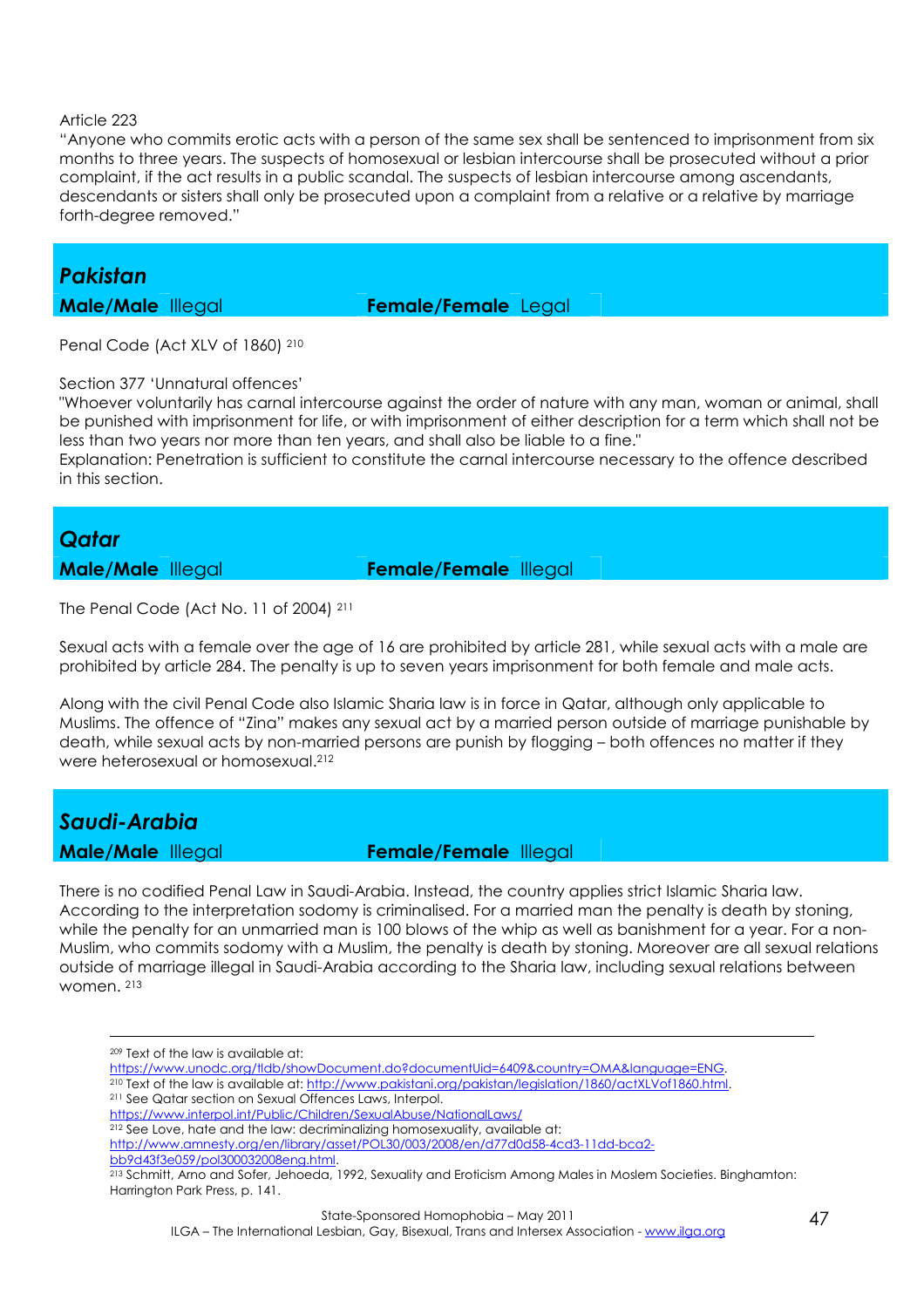#### *Singapore*

#### **Male/Male** Illegal **Female/Female** Legal

Penal Code (Chapter 22), Revised Edition 2007 <sup>214</sup>

#### Outrages on decency.

Section 377A. "Any male person who, in public or private, commits, or abets the commission of, or procures or attempts to procure the commission by any male person of, any act of gross indecency with another male person, shall be punished with imprisonment for a term which may extend to 2 years."

Section 377 criminalising "carnal knowledge against the order of nature" has been repealed by the Penal Code (Amendment) Act 2007, No. 51, which came into force on 1 February 2008.

# *Sri Lanka*

**Male/Male** Illegal **Female/Female** Illegal

Penal Code of 1883 No 2 (Cap. 19) <sup>215</sup>

Article 365 – "Voluntarily carnal intercourse with man, woman or animal against the order of nature imprisonment for a term which may extend ten years."

#### Article 365A (as introduced by the "Penal Code (Amendment) Act, No. 22 of 1995")<sup>216</sup>

"Any person who, in public or private, commits, or is a party to the commission of, or procures or attempts to procure the commission by any person of any act of gross indecency with another person, shall be guilty of an offence and shall be punished with imprisonment of either description for a term which may extend to two years or with a fine, or with both and where the offence is committed by a person over eighteen (18) years of age in respect of any person under sixteen (16) years of age shall be punished worth rigorous imprisonment for a term not less than 10 years and not exceeding 20 years and with a fine and shall also be ordered to pay compensation of amount determined by court to the person in respect of whom the offence was committed for the injuries caused to such a person."

# *Syria*

**Male/Male** Illegal **Female/Female** Illegal

Penal Code of 1949 <sup>217</sup>

 $\overline{a}$ 

Article 520. "Any unnatural sexual intercourse shall be punished with a term of imprisonment of up to three years."

<sup>215</sup> Available at: http://www.idpsrilanka.lk/html/Children/Domestic/1883%20No%202%20Penal%20code.pdf.

<sup>216</sup> See Sri Lanka section on Sexual Offences Laws, Interpol. https://www.interpol.int/Public/Children/SexualAbuse/NationalLaws/ <sup>217</sup> German Bundestag. Printed Paper 16/3597, p. 27.

<sup>214</sup> Text of the law is available at: http://statutes.agc.gov.sg/non\_version/cgi-bin/cgi\_retrieve.pl?actno=REVED-224.

http://www.volkerbeck.de/cms/files/16\_3597\_minor\_interpellation.pdf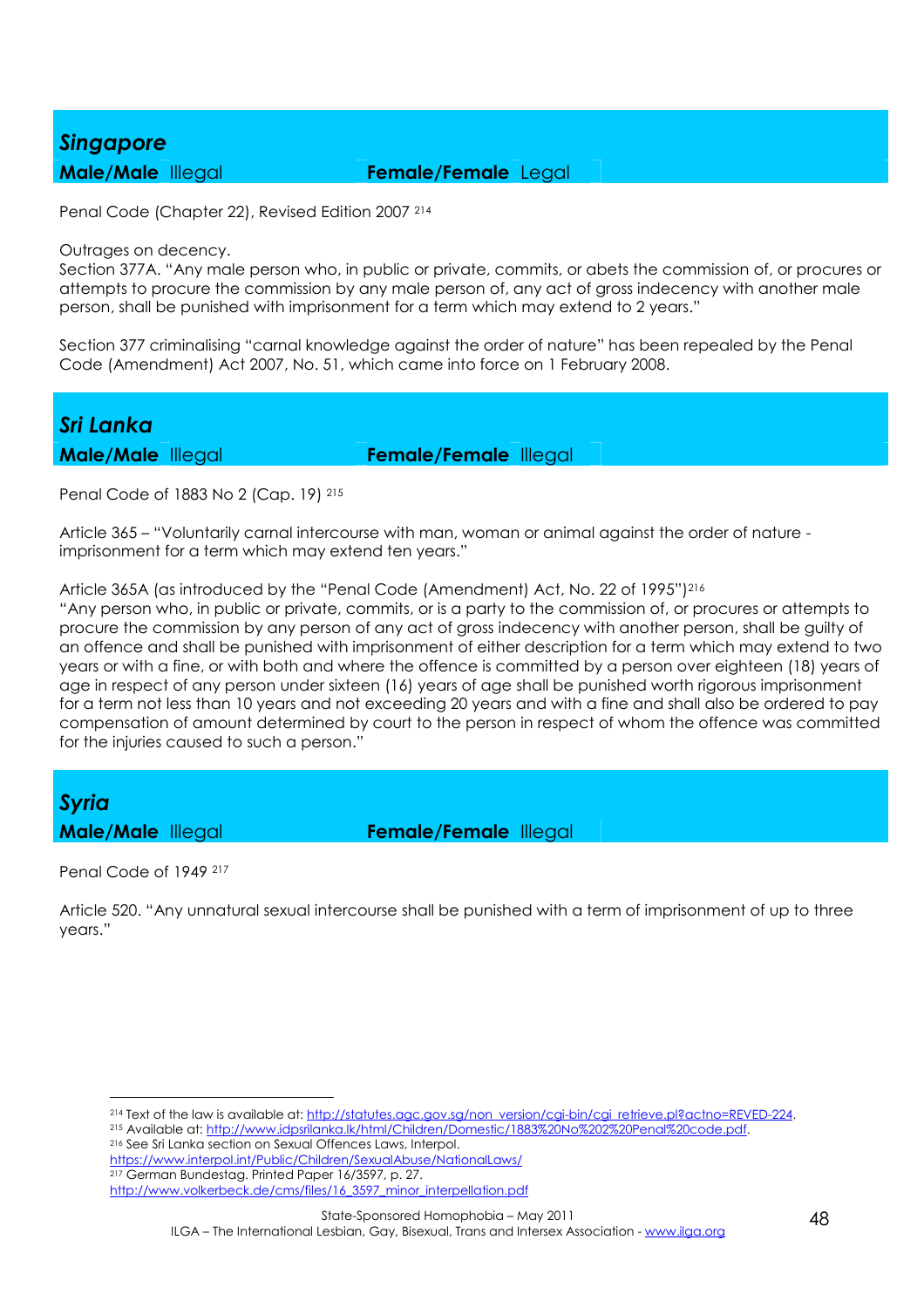#### *Turkmenistan*

**Male/Male** Illegal **Female/Female** Legal

Criminal Code of 1997 (Effective January 1, 1998) <sup>218</sup>

Article 135. Sodomy

"(1) Sodomy, that is the sexual relations of the man with the man, is punished by imprisonment for the term of up to two years."

(Unofficial translation)

# *United Arab Emirates*

**Male/Male** Illegal **Female/Female** Illegal

All sexual acts outside of heterosexual marriage are banned in the United Arab Emirates.219 However, whether sodomy is punished with death penalty remains in dispute. The Arabic text of article 354 is ambiguously phrased and can be translated in different ways. Some sources indicate that the article punishes rape of a woman or forced sodomy with a man, while others indicate that it punishes rape on women and sodomy between men.

The semi-official translation used by attorneys in the Emirates states that "any individual who forcibly compels a woman to carnal copulation or a man to sodomy" is punished by death.220 In a German parliamentary report the article has been translated as follows: "Irrespective of the provisions of the Act on Delinquent and Vagrant Juveniles, any person who forcibly engages in sexual intercourse with a woman, or a homosexual act with a homosexual, shall be punished with the death penalty. Coercion shall be recognised if the condemned person was fourteen years of age at the time of the commission of the offence."221 Sofer, on the other hand, means that the article can be translated differently; "Whoever commits rape on a female or sodomy with a male".222 Amnesty International, finally, considers article 354 to apply to rape only, and not to consensual same-sex acts. However, the organization states that the "Zina" provision according to Sharia law, punishing sexual acts by married persons outside of marriage by death, could possible apply in the UAE, although it is not aware of any such death sentences for consensual same-sex conduct.<sup>223</sup>

Apart from federal law, consensual sodomy is criminalised in the emirates of Dubai and Abu Dhabi. Article 80 of the Dubai Penal Code punishes sodomy with a penalty of up to 14 years imprisonment, while article 177 of the Abu Dhabi Penal Code punishes such acts with a penalty of up to ten years imprisonment.<sup>224</sup>

https://www.interpol.int/Public/Children/SexualAbuse/NationalLaws/

 $\overline{a}$ <sup>218</sup> Criminal Code of the Republic of Turkmenistan.

<sup>219</sup> See United Arab Eminates section on Sexual Offences Laws, Interpol.

<sup>220</sup> Schmitt, Arno and Sofer, Jehoeda, 1992, Sexuality and Eroticism Among Males in Moslem Societies. Binghamton: Harrington Park Press, p. 144.

<sup>221</sup> German Bundestag; Printed Paper 16/3597, p. 29.

http://www.volkerbeck.de/cms/files/16\_3597\_minor\_interpellation.pdf

<sup>222</sup> Schmitt, Arno and Sofer, Jehoeda, 1992, Sexuality and Eroticism Among Males in Moslem Societies. Binghamton: Harrington Park Press, p. 144.

<sup>223</sup> Love, hate and the law: decriminalizing homosexuality.

<sup>224</sup> Schmitt, Arno and Sofer, Jehoeda, 1992, Sexuality and Eroticism Among Males in Moslem Societies. Binghamton: Harrington Park Press, p. 145.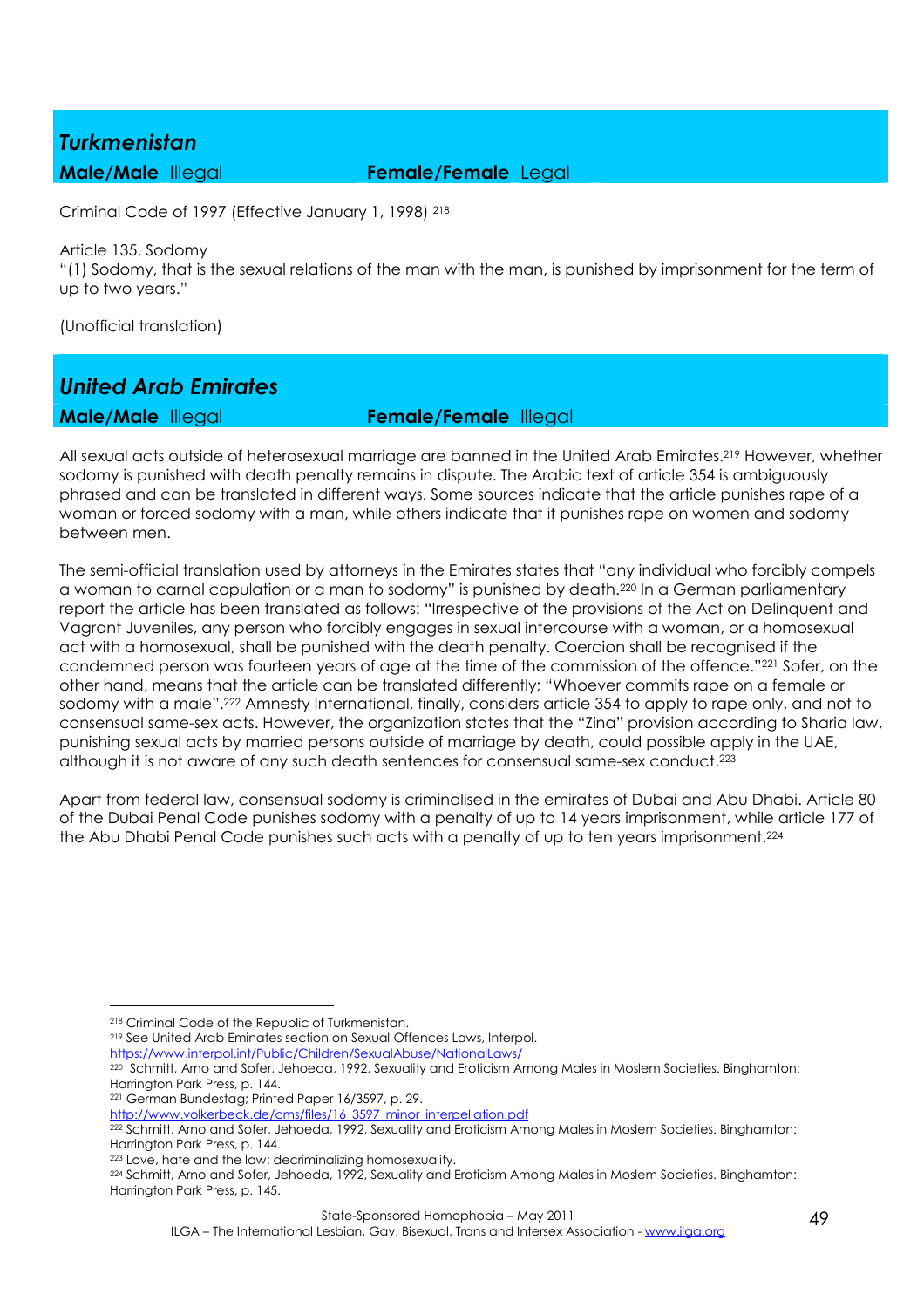#### *Uzbekistan*

**Male/Male** Illegal **Female/Female** Legal

Criminal Code of 1994 <sup>225</sup>

Article 120. Besoqolbozlik\* (Homosexual Intercourse) "Besoqolbozlik, that is, voluntary sexual intercourse of two male individuals – shall be punished with imprisonment up to three years."

#### *Yemen*

**Male/Male** Illegal **Female/Female** Illegal

Penal Code 1994 <sup>226</sup>

 $\overline{a}$ 

Article 264. "Homosexuality between men is defined as penetration into the anus. Unmarried men shall be punished with 100 lashes of the whip or a maximum of one year of imprisonment, married men with death by stoning."

Article 268. "Homosexuality between women is defined as sexual stimulation by rubbing. The penalty for premeditated commission shall be up to three years of imprisonment; where the offence has been committed under duress, the perpetrator shall be punishable with up to seven years detention."

<sup>225</sup> Text of the law is available at: http://www.legislationline.org/documents/id/8931. <sup>226</sup> German Bundestag; Printed Paper 16/3597, p. 31. http://www.volkerbeck.de/cms/files/16\_3597\_minor\_interpellation.pdf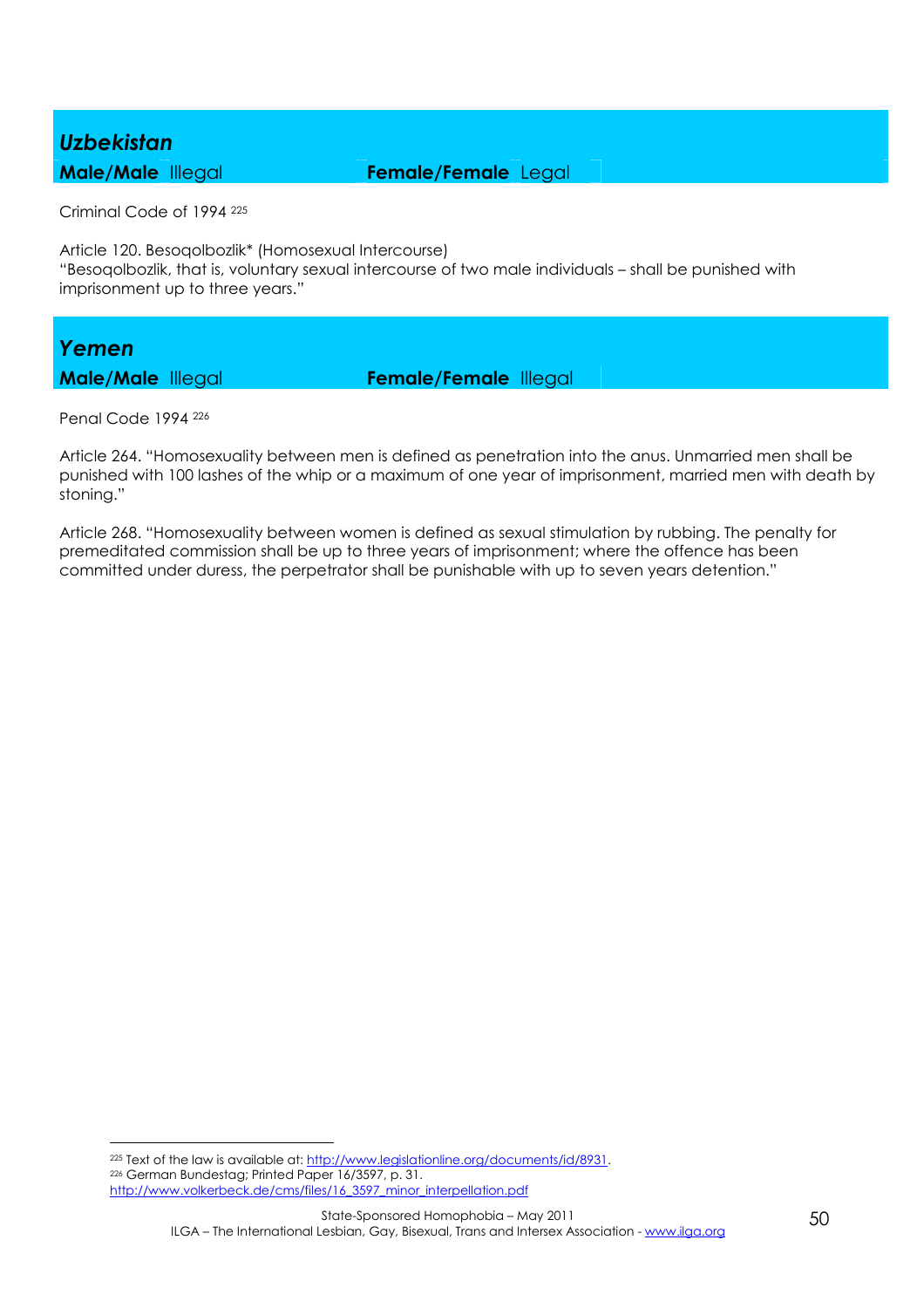### **EUROPE**

#### **Progress and backlash**

The only territory in Europe where consensual sexual acts between adults (men only) are still criminalized is Northern Cyprus, making Europe a region that stands out in this report. It does not mean, however, that LGBT people in Europe live their lives free from discrimination.

The situation in Europe varies from country to country. In some countries violations of human rights are statesponsored while some countries provide, or claim to provide, legal equality for LGBT people. But even legal regulations may sometimes not be implemented fully due to homophobic attitudes in state institutions. In many cases LGBT persons hesitate to report violence due to lack of confidence in police and other authorities.

Recent years have seen several attempts – some of which successful – to enact laws that hinder dissemination of information on issues related to sexual orientation and gender identities. As a result, any public expression and information related to LGBT issues can be targeted by police action, and possibly result in penalties of fines and/or prison. Such laws have already come into force in several regions in Russia under the guise of "protecting minors from propaganda" and are on the Parliamentary agendas in other countries such as Lithuania and Hungary.

In many countries, freedom of expression is repeatedly breached when Pride marches are either banned or interrupted by counter-demonstrators without interference from authorities. Despite being in violation of international agreements signed by the respective host countries, these bans are still upheld.

However, all is not bleak. The Council of Europe has increased its attention to human rights violations faced by LGBT people, has published several reports and provided recommendations to its member states. Although not legally binding, the recommendations are still useful tools for advocacy and other efforts to improve the situation for LGBT people across Europe.

ILGA-Europe, regularly publishes in-depth information on the European situation, including an overview of legislation related to sexual orientation and gender identity, and strategies used in different European countries and cities to challenge any discriminatory governments and their agendas.

#### **Please visit ilga-europe.org for more information about the European region.**

**Maria Sjödin & Ruth Baldacchino** 

#### **European Representatives to the ILGA World Board**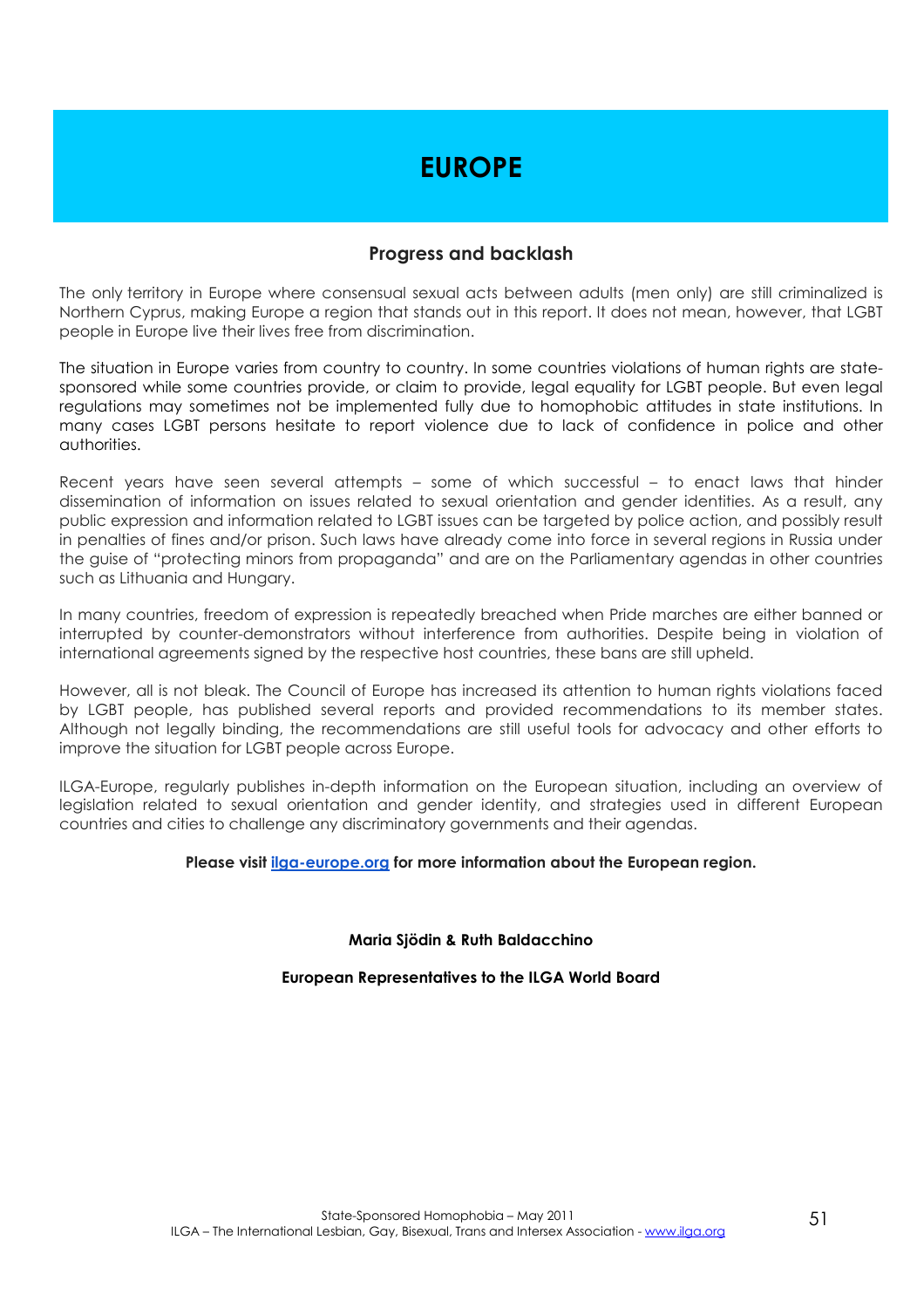### *Turkish Republic of Northern Cyprus (unrecognised state)*  **Male/Male** Illegal **Female/Female** Legal

Criminal Code, Chapter 154

Article 171. "Whoever –

(a) has sexual intercourse against the order of nature with any person, or

(b) allows sexual intercourse against the order of nature with a male, commits a heavy crime and is punished with up to five years imprisonment."

Article 173. "Whoever attempts to commit one of the crimes mentioned above in art. 171, commits a heavy crime and is punished with up to three years imprisonment."

There are plans to repeal these articles, but such a reform has not occurred as of publication of this report.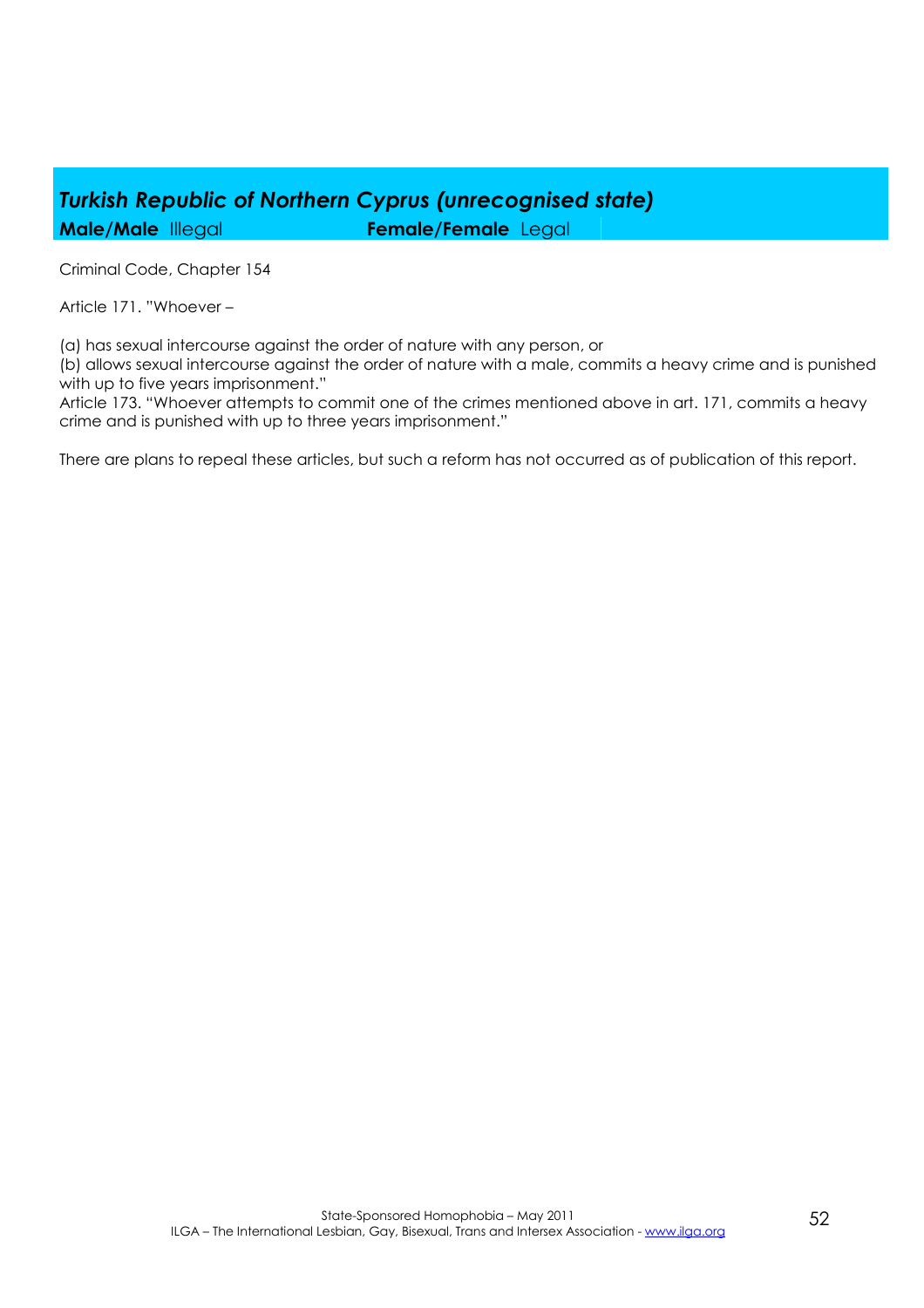### **LATIN AMERICA AND THE CARIBBEAN**

#### **Regarding actions in favor of the rights of the LGBTI community**

The principles of "equality" and "non-discrimination" have been recognized and enshrined in International Human Rights Treaties. Likewise, in Latin America and The Caribbean we have international regulations of relevance, such as:

- Resolution AG / RES 2435 (XXXVIII-O/08), "Human Rights, Sexual Orientation and Gender Identity", agreed by the 34 countries of the Americas. This recognizes the serious human rights violations faced by people because of their sexual orientation and gender identity and points out the importance of the adoption of the Yogyakarta Principles;
- ECOSOC General Comment on non-discrimination E/C.12/GC/20 which states inter alia, the prohibition of discrimination based on sexual orientation and gender identity, recognition of the Yogyakarta Principles by a UN Treaty body and the right to protection against direct and indirect discrimination based on reasons of identity;
- OAS Resolution AG / RES. 2504 (XXXIX-O/09) "Human Rights, Sexual Orientation and Gender Identity" which confirms the recognition of violence, condemns acts of violence and human rights violations committed against individuals based on sexual orientation and gender identity;
- OAS Declaration "Human rights, sexual orientation and gender identity," which reiterated the freedom and equal rights for all persons, without distinction. The Declaration condemns violence and human rights violations based on the sexual orientation of individuals and urges the States to investigate cases of discrimination and ensure that those responsible are subject to appropriate legal consequences;
- Declaration of Human Rights Council United Nations (2011). It calls upon States to put an end to violence, criminal sanctions and violations of human rights of lesbian, trans, gay, bisexual, intersex people.

Despite these agreements, which reflect the States' commitment to provide conditions of fairness and equality for the exercise of citizenship, they seem to be not enough to stop the violence that has plagued this year the Latin American and Caribbean's LTGBI community. The death of eleven lesbians in LAC for reasons of sexual orientation, of trans people, among them well-known human rights activists such as Agnes Torres, the murder of the young Daniel Zamudio in Chile – product of cultural conditions that resulted in violencedraws attention to a institutional level that is not consistent with the willingness expressed by the signatory states.

This situation - product of the homophobia of the church, conservative fundamentalism, the failure to consider the social demands of the lesbian trans, gay, bisexual, intersex movements, among others – emphasizes the lack of legislations to repeal the existing repressive norms. This also facilitates the adverse effects of some sectors that still suggest pathologizing homosexuality, assumed as a medical concept – sustaining the reproduction of stigma and discrimination as variable structural violence affecting nonheterosexual community in our continent.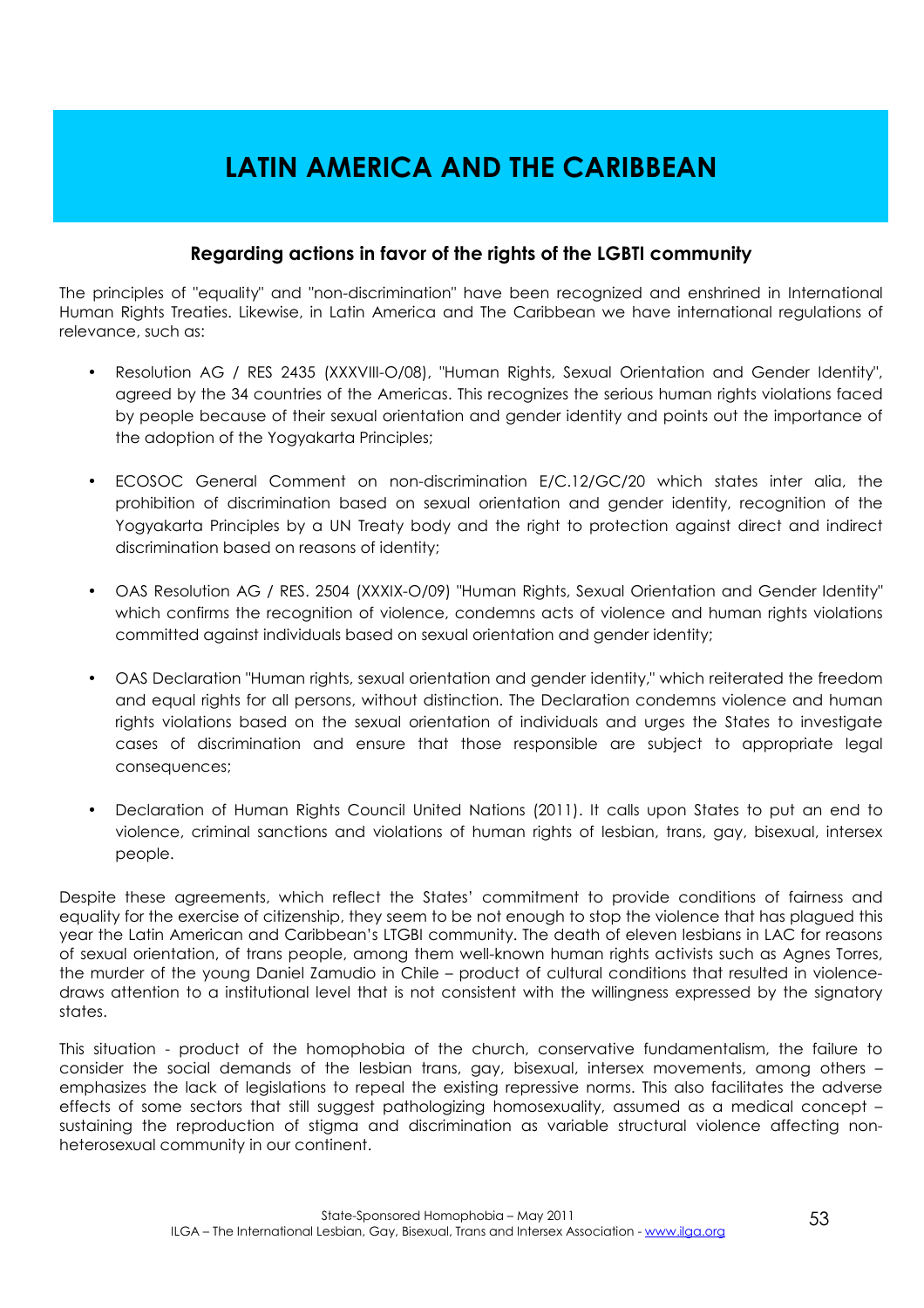In the scenario described, oppression leads to escape exits through the alert of the Latin American and Caribbean sexual diversity/dissidence movement. This active resistance is maintained in a constant battle that has promoted- together with the institutional LTGB227- major legal changes in countries of the region. In this sense, we have observed in 2011 and in the first months of 2012, legal enactments sensitive to some of the collective demands of the non heterosexual community. Among these we can include the following, which are transformed into new debates:

- Adoption on May 9 of the Law on gender identity in Argentina. Based on the axes of depathologization, dejudicialization, decriminalization and destigmatization it is an example of the construction of such regulations in various countries of LAC, which usually take on explicitly and implicitly a medical nature that prevails with regard to freedom of choice. Argentina's law recognizes, based on Yogyakarta Principles, that it will be possible to correct the name, sex and image without medical or psychological pre-requisite or depending of treatment or intervention. It also ensures full access to health care, including surgery and hormone treatments, without a judicial or administrative authorization, without requiring diagnosis, to be included within the mandatory medical program for free, both in public hospitals as well as social works or private medical companies;
- The incipient work that promotes and enforce the development and implementation of public policies that specifically address non-heterosexual identities. Both ILGA LAC, as well as other member organizations, have done important work in the field of education, health and labor rights. We emphasize at this point the self-managed work of ILGA-LAC lesbian activists which led to the publication of a health report on lesbian and bisexual women in eleven countries in the region. This work, which allows the comparison of different geographical and political contexts, gathers the knowledge and perceptions of lesbian activists in the region on various issues associated with this topic;
- The ruling of the Inter-American Court of Human Rights regarding the case of lesbian Karen Atala against Chile. The ruling in favour of Atala, who lost custody of her daughters for living with her lesbian partner, is a precedent claiming that sexual orientation and / or gender identity of a person are categories which no state can discriminate. In Chile, where rights of this lesbian were violated, the death of Daniel Zamudio on 9 May triggered, after long years of struggle by civil society, the enactment of the Act which provides for measures against discrimination;
- The ruling of the Constitutional Court of Colombia guaranteeing pension rights of the partner of a homosexual priest. The case facilitates the development of analysis between historically variables tension between sexuality / religion also served to establish that same-sex couples in this country are indeed a family. This case becomes a precedent that will mark, no doubt, the pulse of the debates taking place in this regard, destabilizing ecclesiastical logic that links the reproduction of homophobia and oppressive regulation of the freedom of choice.

The above mentioned cases show the continuous mobilization of activism in LAC. It is s diverse activism, with different logics of intervention, different strategies and scenarios to transform inequality and inequity which have been key elements in such processes. In this scenario, the fragment LTGBI movement of sexual diversity / dissidence has played an important role, we wish to underline, working with legal institutions at the country and regional levels. In this respect, we emphasize that although the work has been hard at the international level, its impact will not solve the inconsistency among adherence, discourse and practice of signatory states of the international declarations on non-discrimination. It does not result in, among others, possibilities of access to justice in local and international dimension. Also, we observe a participation of under-represented voices that foresees long ways to go, such as for example, the specificity of the violence affecting lesbians or transvestites or the discriminatory impact on variables such as race, gender and class.

 $\overline{a}$ 

 $2^{27}$ It is important to underline that this is just an edge of practice that aims to transform the scenes of violence. The lesbofeminism has been a source of libertarian theory and practice in this regard; so has the transvestite movement which has made visible and which has tackled some variables of the violence that affect them. It is not the purpose of this foreword to develop a characterization of the different fragments of what we call a movement of sexual diversity / dissent, though we consider it necessary to state the differences between them.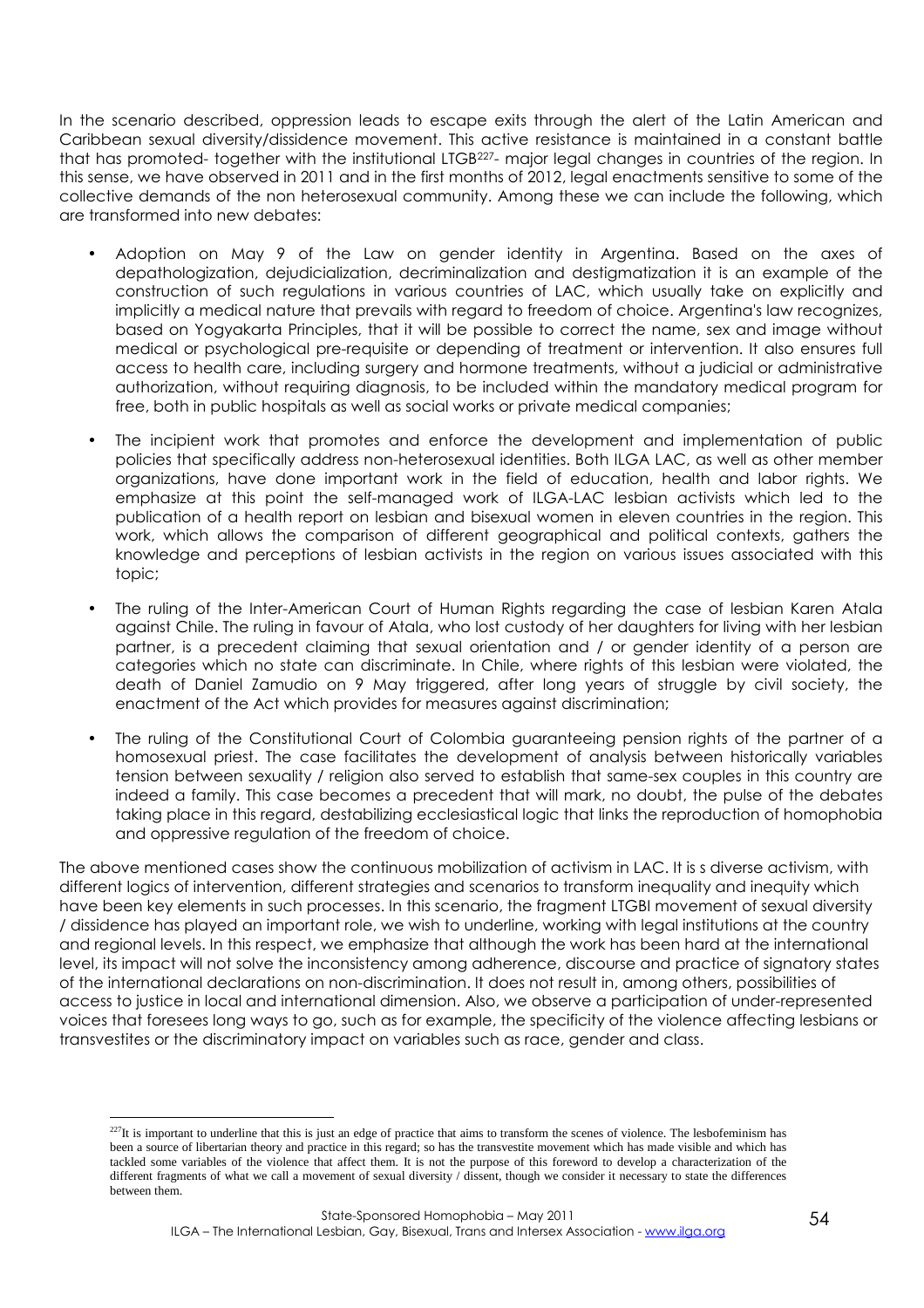In this sense, it is worth emphasizing the undervalued role of these identities in the spheres for eradicating stigma and discrimination. This highlights the need to generate policy proposals that do not favor the reproduction of hegemony, at the same time acknowledging that there are underlying conflicts based on the experience of sexuality and gender representation in this community. Therefore, we affirm that sexuality, gender, in the movement of sexual diversity is not neutral and generates exclusions that we must be able to overcome.

In this way, we also note with concern how violence in Central America, reported on a permanent basis, continues to develop in full view of international standards bodies. Only in Honduras from September 2008 to February 2012, the Red Lesbian Cattrachas reported seventy-one deaths which have affected the community known as LTGBI. At the moment of writing the present report, in the same country Erick Martinez Alex Avila was killed, he was a journalist, activist of the lesbian, gay, bisexual and transgender people community and deputy candidate in Honduras. The Caribbean, on the other hand, remains the scene of profound legal discrimination that enhances the violence affecting lesbian, trans, gay, bisexual, intersex people. In this sub-region, there are eleven countries which still pursue and imprison non-heterosexual persons.

Bearing this in mind, there is a need to generate conditions at regional level in order to legislate on hate crimes in each country of LAC, defined as *"all those crimes or attempted crimes motivated by prejudice toward and against the victim because of color, sex, sexual orientation, gender, gender identity, origin, ethnicity, marital status, birth, physical or mental discapacity, social status, religion, age, religious or political beliefs"* that should be established promptly, so that each case of "lesbotransgaybiinterphobia" are banned and that behaviors which diminish people based on the exacerbation of the difference are eradicated. We are aware that the character acquired by ILGA's ECOSOC status will be a facilitator for this and other processes and will use it responsibly.

The compilation of State-Sponsored homo-, lesbo-, bi- and transphobia laws achieved through this report, acts as an encouragement to continue the struggle of sexual diversity and dissidence in Latin America. In the framework of legal progress we wish to underline the positive development carried out by Argentina, Colombia, Brazil and we encourage the Central American, Caribbean and all those States where the enforcement of rights is being hindered, to create conditions that give effect to the commitments made in this field. This process becomes a relevant guide on the issues that should engage activists and decision makers and promotes an understanding that the latter should meet the demands of civil society. Thus, the following points are unavoidable to manage greater equality and social equity:

- Strengthen actions that promote and oblige concrete institutional frameworks with their own resources and participation of lesbian, transgender, bisexual, gay, intersex people in charge of developing strategies and public policies to eradicate stigma and discrimination based on sexual orientation and gender identity;
- Regulation on the definition of hate crimes;
- Ensure the Secular State in Latin America, agreeing on the eradication of hate speech promoted by sections of the Church and fundamentalist groups in the region.
- It should also generate actions that facilitate the shutting down of clinics that cure homosexuality. These precepts based on pathologizing of homosexuality should be prohibited, as they apply torture mechanisms to lesbians, transvestites, gay, bisexual, intersex people;
- Pay special attention to the specificity of violence that affects every non heterosexual identity, considering the intersecting variables of oppression in the areas described by the economic, social and cultural rights;
- Stop the violence affecting the community in Central America and the Caribbean;
- Facilitate access and improve the mechanisms for civil society participation in decision-making of international normative bodies, thus anticipating discussions on full citizenship and allowing such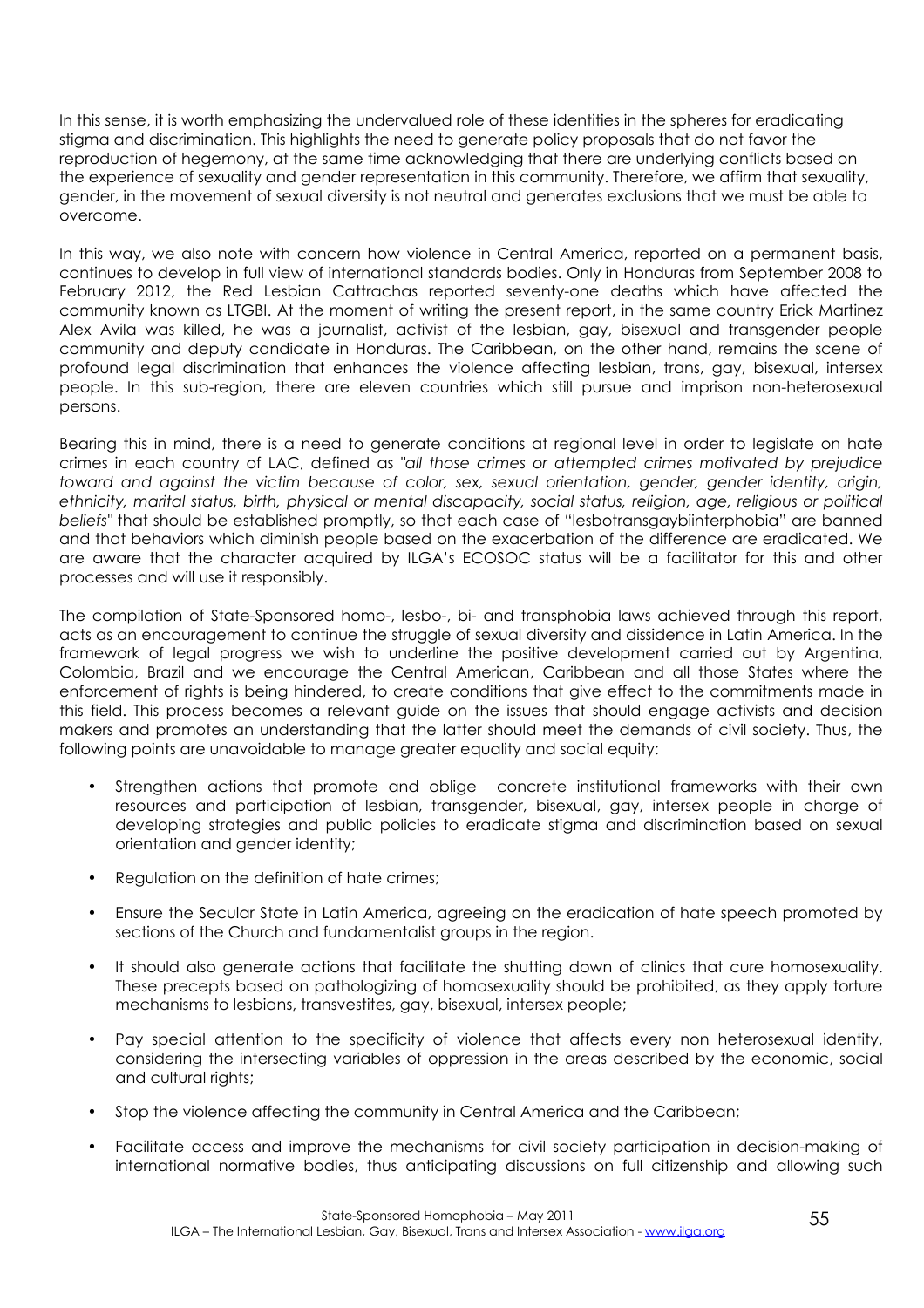concept to destabilize universalist and liberal tensions that generate exclusion.

The present report accounts for a clear path to address each Latin American country in the fight against violence affecting those who are different from the imposed norm. A change in this reality is urgent to advance the cultural transformation. This is a tiny step, as we know that the eradication of violence is not only based on legal reforms. It is a tiny step, we repeat, that must lead to other levels of reflection and actions that radically challenge the asymmetrical relations of power as well as political and economic scenarios in which they develop. That is why it is so important.

#### **Toli Hernandez, Pedro Paradiso Sottile, Amaranta Gomez**

**ILGA-LAC Board members Representatives for Latin America and the Caribbean to the ILGA World Board**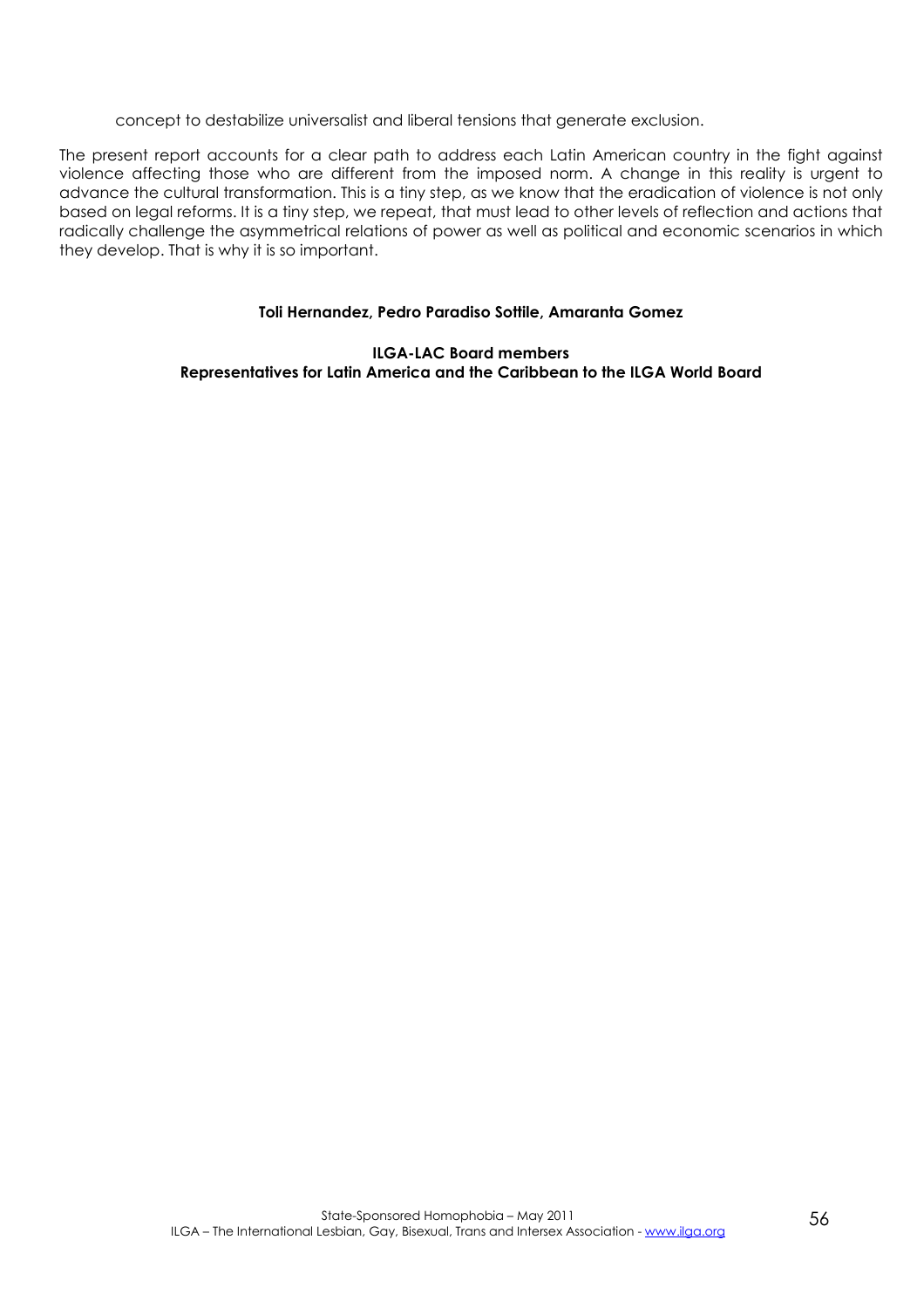### *Antigua and Barbuda*

**Male/Male** Illegal **Female/Female** Illegal

Sexual Offences Act of 1995 (Act No. 9) <sup>228</sup>

Buggery

Article 12.

"(1) A person who commits buggery is guilty of an offence and is liable on conviction to imprisonment -

(a) for life, if committed by an adult on a minor;

(b) for fifteen years, if committed by an adult on another adult;

(c) for five years, if committed by a minor.

(2) In this section "buggery" means sexual intercourse per anum by a male person with a male person or by a male person with a female person."

Serious indecency

Article 15. "(1) A person who commits an act of serious indecency on or towards another is guilty of an offence and is liable on conviction to imprisonment -

(a) for ten years, if committed on or towards a minor under sixteen years of age;

(b) for five years, if committed on or towards a person sixteen years of age or more,

(2) Subsection (1) does not apply to an act of serious indecency committed in private between -

(a) a husband and his wife; or

(b) a male person and a female person each of whom is sixteen years of age or more;

(3) An act of "serious indecency" is an act, other than sexual intercourse (whether natural or unnatural), by a person involving the use of genital organ for the purpose of arousing or gratifying sexual desire."

#### *Barbados*

**Male/Male** Illegal **Female/Female** Illegal

Sexual Offences Act 1992, Chapter 154 <sup>229</sup>

**Buggery** 

Section 9. "Any person who commits buggery is guilty of an offence and is liable on conviction on indictment to imprisonment for life."

Serious indecency

Section 12. "(1) A person who commits an act of serious indecency on or towards another or incites another to commit that act with the person or with another person is guilty of an offence and, if committed on or towards a person 16 years of age or more or if the person incited is of 16 years of age or more, is liable on conviction to imprisonment for a term of 10 years.

(2) A person who commits an act of serious indecency with or towards a child under the age of 16 or incites the child under that age to such an act with him or another, is guilty of an offence and is liable on conviction to imprisonment for a term of 15 years.

(3) An act of "serious indecency" is an act, whether natural or unnatural by a person involving the use of the genital organs for the purpose of arousing or gratifying sexual desire."

 $\overline{a}$ <sup>228</sup> Text of the law is available at: http://www.laws.gov.ag/acts/1995/a1995-9.pdf.

<sup>229</sup> Text of the law is available at: http://www.caricomlaw.org/docs/Sexual%20Offences.pdf.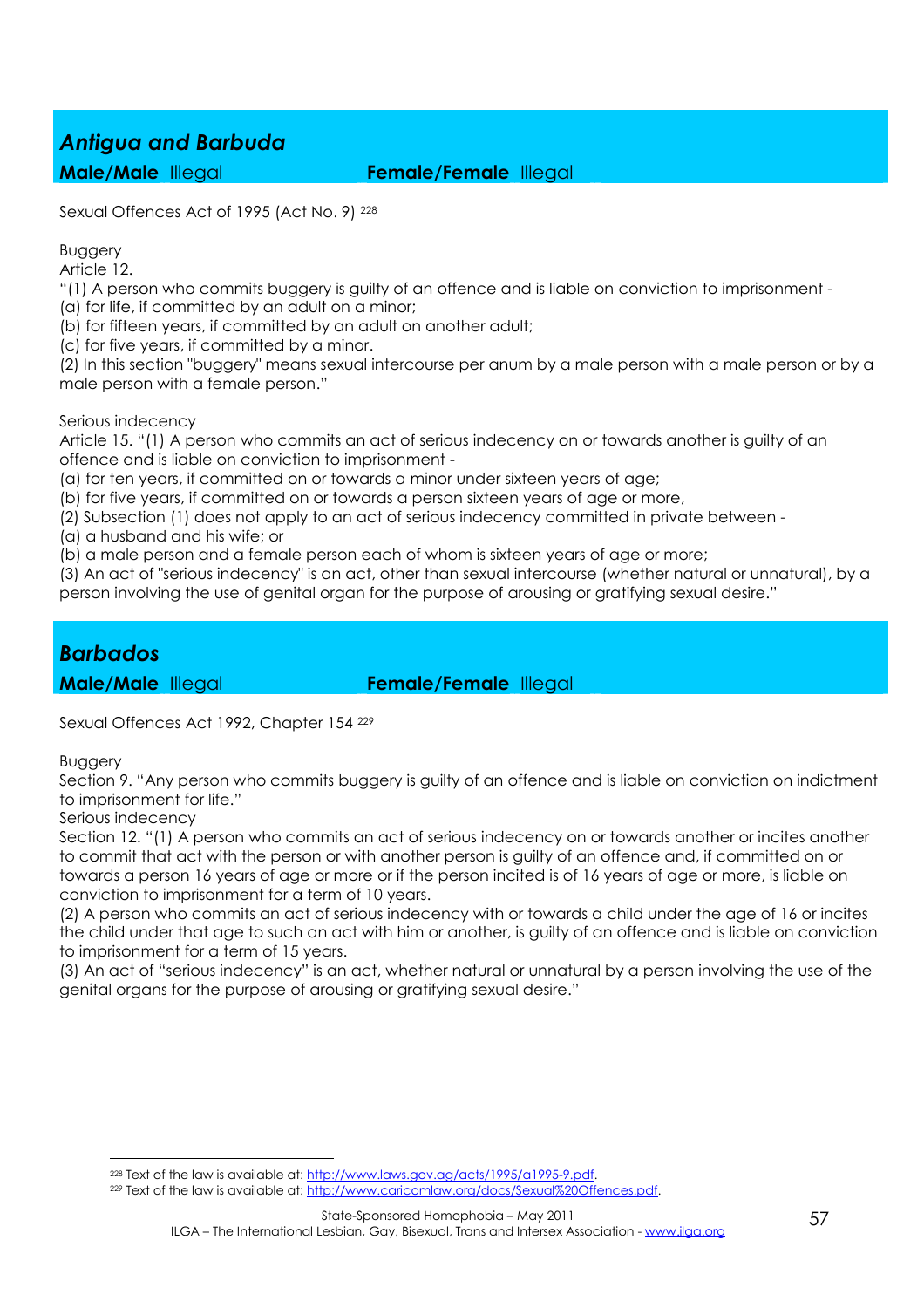#### *Belize*

**Male/Male** Illegal **Female/Female** Illegal

Criminal Code [CAP. 101] (REVISED EDITION 2003) <sup>230</sup>

Unnatural Crime

Section 53.

"Every person who has carnal intercourse against the order of nature with any person or animal shall be liable to imprisonment for ten years."

### *Dominica*

**Male/Male** Illegal **Female/Female** Illegal

Sexual Offences Act 1998 231

Section 14. Gross Indecency

"(1) Any person who commits an act of gross indecency with another person is guilty of an offence and liable on conviction to imprisonment for five years.

(2) Subsection (1) does not apply to an act of gross indecency committed in private between an adult male person and an adult female person, both of whom consent.

(3) For the purposes of subsection (2) –

- (a) an act shall be deemed not to have been committed in private if it is committed in a public place; and
- (b) a person shall be deemed not to consent to the commission of such an act if –
- (i) the consent is extorted by force, threats or fear of bodily harm or is obtained by false and fraudulent representations as to the nature of the act;
- (ii) the consent is induced by the application or administration of any drug, matter or thing with intent to intoxicate or stupefy the person; or
- (iii) that person is, and the other party to the act knows or has good reason to believe that the person is suffering from a mental disorder.

(4) In this section "gross indecency" is an act other than sexual intercourse (whether natural or unnatural) by a person involving the use of genital organs for the purpose of arousing or gratifying sexual desire."

Section 16 Buggery

 $\overline{a}$ 

"(1) A person who commits buggery is guilty of an offence and liable on conviction to imprisonment for –

- (a) twenty-five years, if committed by an adult on a minor;
- (b) ten years, if committed by an adult on another adult; or
- (c) five years, if committed by a minor;

and, if the Court thinks it fit, the Court may order that the convicted person be admitted to a psychiatric hospital for treatment.

(2) Any person who attempts to commit the offence of buggery, or is guilty of an assault with the intent to commit the same is guilty of an offence and liable to imprisonment for four years and, if the Court thinks it fit, the Court may order that the convicted person be admitted to the psychiatric hospital for treatment. (3) In this section "buggery" means sexual intercourse per anum by a male person with a male person or by a male person with a female person."

<sup>&</sup>lt;sup>230</sup> Text of the law is available at: http://www.belizelaw.org/lawadmin/PDF%20files/cap101.pdf.

<sup>231</sup> Text of the law is available at: http://www.dominica.gov.dm/laws/1998/act1-1998.pdf.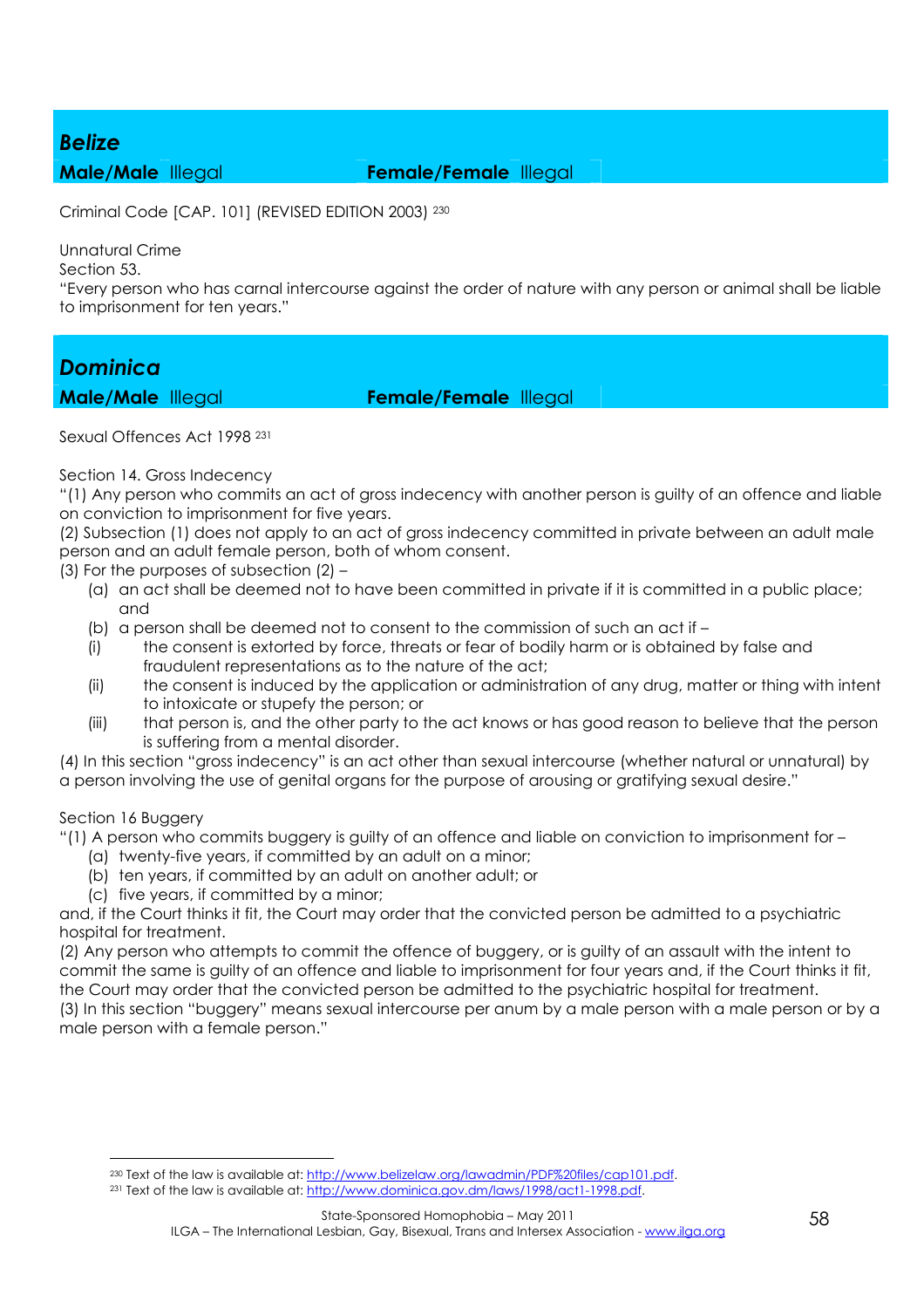#### *Grenada*

#### **Male/Male** Illegal **Female/Female** Legal

Criminal Code as amended to 1990 <sup>232</sup>

Article 435. "If any two persons are guilty of unnatural connexion [sic], or if any person is guilty of an unnatural connexion with any animal, every such person shall be liable to imprisonment for ten years".

# *Guyana*

**Male/Male** Illegal **Female/Female** Legal

Criminal Law (Offences) Act <sup>233</sup>

Section 352 - Committing acts of gross indecency with male person:

"Any male person, who in public or private, commits, or is a party to the commission, or procures or attempts to procure the commission, by any male person, of an act of gross indecency with any other male person shall be guilty of misdemeanour and liable to imprisonment for two years."

Section 353 - Attempt to commit unnatural offences:

"Everyone who -

(a) attempts to commit buggery; or

(b) assaults any person with the intention to commit buggery; or

(c) being a male, indecently assaults any other male person,

shall be guilty of felony and liable to imprisonment for ten years."

Section 354 – Buggery:

"Everyone who commits buggery, either with a human being or with any other living creature, shall be guilty of felony and liable to imprisonment for life."

# *Jamaica*

**Male/Male** Illegal **Female/Female** Legal

The Offences Against the Person Act <sup>234</sup>

#### Article 76 (Unnatural Crime)

"Whosoever shall be convicted of the abominable crime of buggery [anal intercourse] committed either with mankind or with any animal, shall be liable to be imprisoned and kept to hard labour for a term not exceeding ten years."

#### Article 77 (Attempt)

 $\overline{a}$ 

"Whosoever shall attempt to commit the said abominable crime, or shall be guilty of any assault with intent to commit the same, or of any indecent assault upon any male person, shall be guilty of a misdemeanour, and being convicted thereof shall be liable to be imprisoned for a term not exceeding seven years, with or without hard labour."

Article 78 (Proof of Carnal Knowledge)

"Whenever upon the trial of any offence punishable under this Act, it may be necessary to prove carnal

<sup>232</sup> See LGBT Shadow Grenada, available at:

http://www2.ohchr.org/english/bodies/hrc/docs/ngos/LGBTShadow\_Grenada\_annex.pdf. <sup>233</sup> Text of the law is available at: http://www.oas.org/juridico/MLA/en/guy/en\_guy-int-text-cl\_act.pdf. 234 Text of the law is available at: http://www.moj.gov.jm/laws/statutes/Offences%20Against%20the%20Person%20Act.pdf.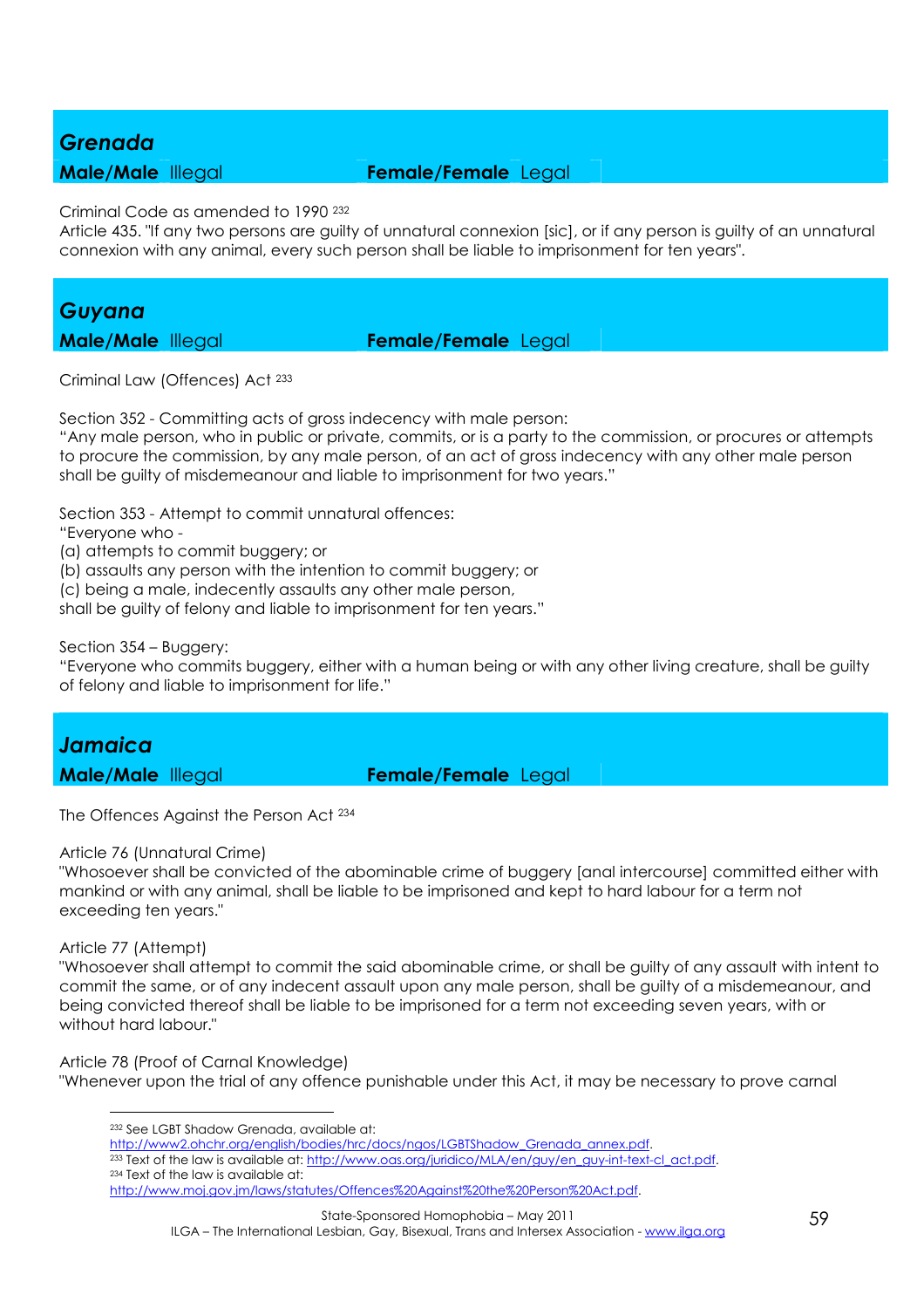knowledge, it shall not be necessary to prove the actual emission of seed in order to constitute a carnal knowledge, but the carnal knowledge shall be deemed complete upon proof of penetration only."

#### Article 79 (Outrages on Decency)

"Any male person who, in public or private, commits, or is a party to the commission of, or procures or attempts to procure the commission by any male person of, any act of gross indecency with another male person, shall be guilty of a misdemeanor, and being convicted thereof shall be liable at the discretion of the court to be imprisoned for a term not exceeding 2 years, with or without hard labour."

*Saint Kitts and Nevis* 

**Male/Male** Illegal **Female/Female** Legal

Offences against the Person Act <sup>235</sup>

Section 56

"The abominable crime of buggery" - up to 10 years imprisonment, with or without hard labour. Section 57

"Whosoever attempts to commit the said abominable crime, or is guilty of any assault with intent to commit the same, or of any indecent assault upon any male person, is guilty of misdemeanour, and being convicted thereof shall be liable to be imprisoned for any term not exceeding four (4) years with or without hard labour."

#### *Saint Lucia*

**Male/Male** Illegal **Female/Female** Illegal

Criminal Code, No. 9 of 2004 (Effective January 1, 2005) <sup>236</sup>

Gross Indecency

Section 132.— "(1) Any person who commits an act of gross indecency with another person commits an offence and is liable on conviction on indictment to imprisonment for ten years or on summary conviction to five years.

(2) Subsection (1) does not apply to an act of gross indecency committed in private between an adult male person and an adult female person, both of whom consent.

(3) For the purposes of subsection (2) —

(*a*) an act shall be deemed not to have been committed in private if it is committed in a public place; and (*b*) a person shall be deemed not to consent to the commission of

such an act if —

(i) the consent is extorted by force, threats or fear of bodily harm or is obtained by false and fraudulent representations as to the nature of the act;

(ii) the consent is induced by the application or administration of any drug, matter or thing with intent to intoxicate or stupefy the person; or

(iii) that person is, and the other party to the act knows or has good reason to believe that the person is suffering from a mental disorder.

(4) In this section "gross indecency" is an act other than sexual intercourse (whether natural or unnatural) by a person involving the use of the genital organs for the purpose of arousing or gratifying sexual desire."

#### Buggery

 $\overline{a}$ 

Section 133.— "(1) A person who commits buggery commits an offence and is liable on conviction on indictment to imprisonment for —

(*a*) life, if committed with force and without the consent of the other person;

(*b*) ten years, in any other case.

<sup>235</sup> Available at: http://www.interpol.int/Public/Children/SexualAbuse/NationalLaws/csaStKittsNevis.pdf.

<sup>236</sup> Text of the law is available at: http://www.rslpf.com/site/criminal%20code%202004.pdf.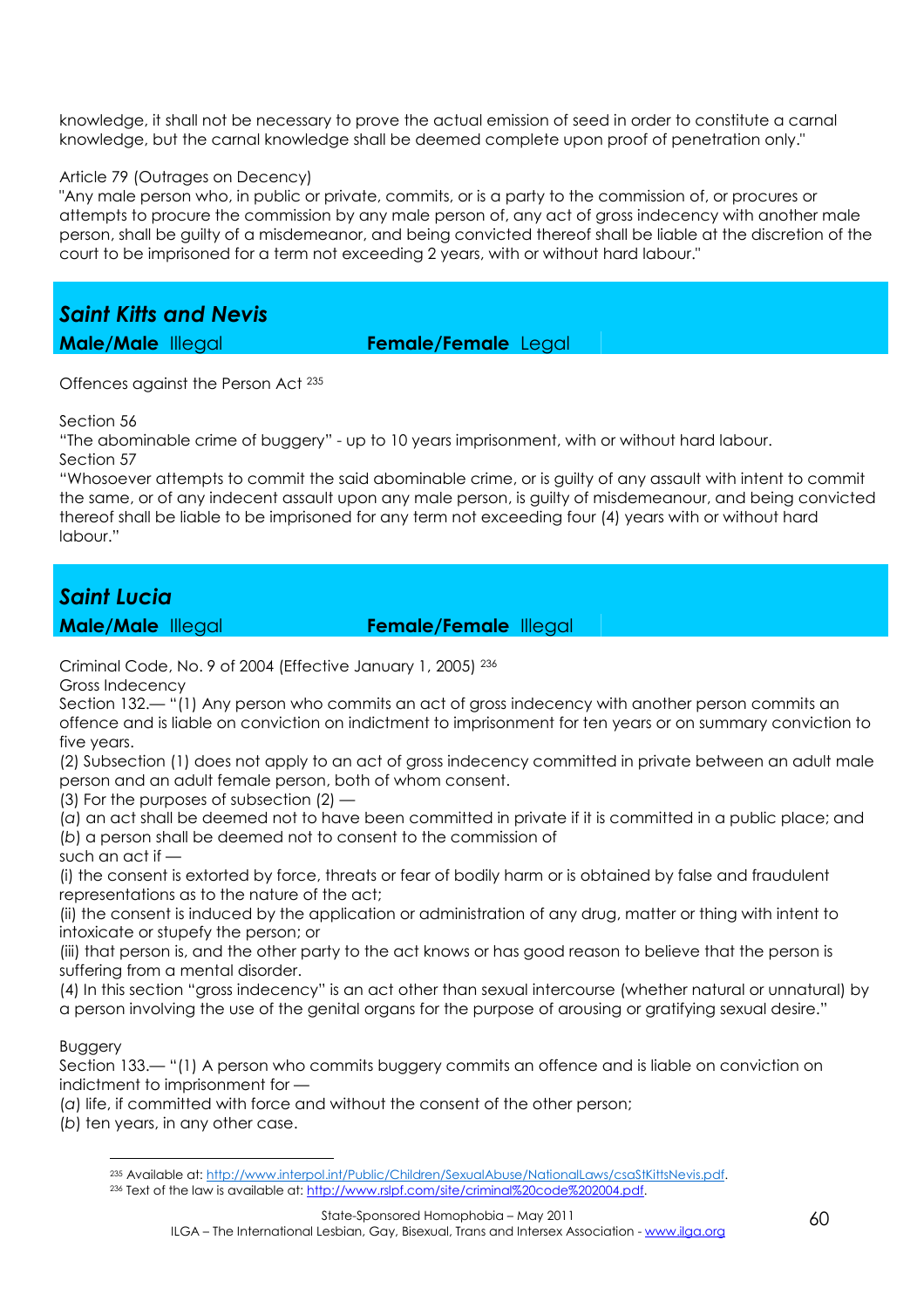(2) Any person who attempts to commit buggery, or commits an assault with intent to commit buggery, commits an offence and is liable to imprisonment for five years.

(3) In this section "buggery" means sexual intercourse per anus by a male person with another male person."

### *Saint Vincent and the Grenadines*

**Male/Male** Illegal **Female/Female** Illegal

Criminal Code, 1990 Edition <sup>237</sup> Section 146 "Any person who —

(a) commits buggery with any other person;

(b) commits buggery with an animal; or

(c) permits any person to commit buggery with him or her;

is guilty of an offence and liable to imprisonment for ten years."

Section 148

"Any person, who in public or private, commits an act of gross indecency with another person of the same sex, or procures or attempts to procure another person of the same sex to commit an act of gross indecency with him or her, is guilty of an offence and liable to imprisonment for five years."

### *Trinidad and Tobago*

**Male/Male** Illegal **Female/Female** Illegal

Sexual Offences Act 1986, Consolidated Version 2000 <sup>238</sup>

Section 13. "(1) A person who commits buggery is guilty of an offence and is liable on conviction to imprisonment—

- (a) if committed by an adult on a minor, for life;
- (b) if committed by an adult on another adult, for twenty-five years;
- (c) if committed by a minor, for five years.

(2) In this section "buggery" means sexual inter-course through the anus by a male person with a male person or by a male person with a female person."

Section 16. "(1) A person who commits an act of serious indecency on or towards another is guilty of an offence and is liable on conviction to imprisonment—

(a) if committed on or towards a minor under sixteen years of age for ten years for a first offence and to imprisonment for fifteen years for a subsequent offence;

(b) if committed on or towards a person sixteen years of age or more for five years.

(2) Subsection (1) does not apply to an act of serious indecency committed in private between—

(a) a husband and his wife; or

 $\overline{a}$ 

(b) a male person and a female person each of whom is sixteen years of age or more, both of whom consent to the commission of the act.

(3) An act of "serious indecency" is an act, other than sexual intercourse (whether natural or unnatural), by a person involving the use of the genital organ for the purpose of arousing or gratifying sexual desire."

<sup>237</sup> Criminal Code of Saint Vincent and the Grenadines.

<sup>238</sup> Text of the law is available at:, http://www.unhcr.org/refworld/country,,,,TTO,4562d94e2,4b20f03423,0.html.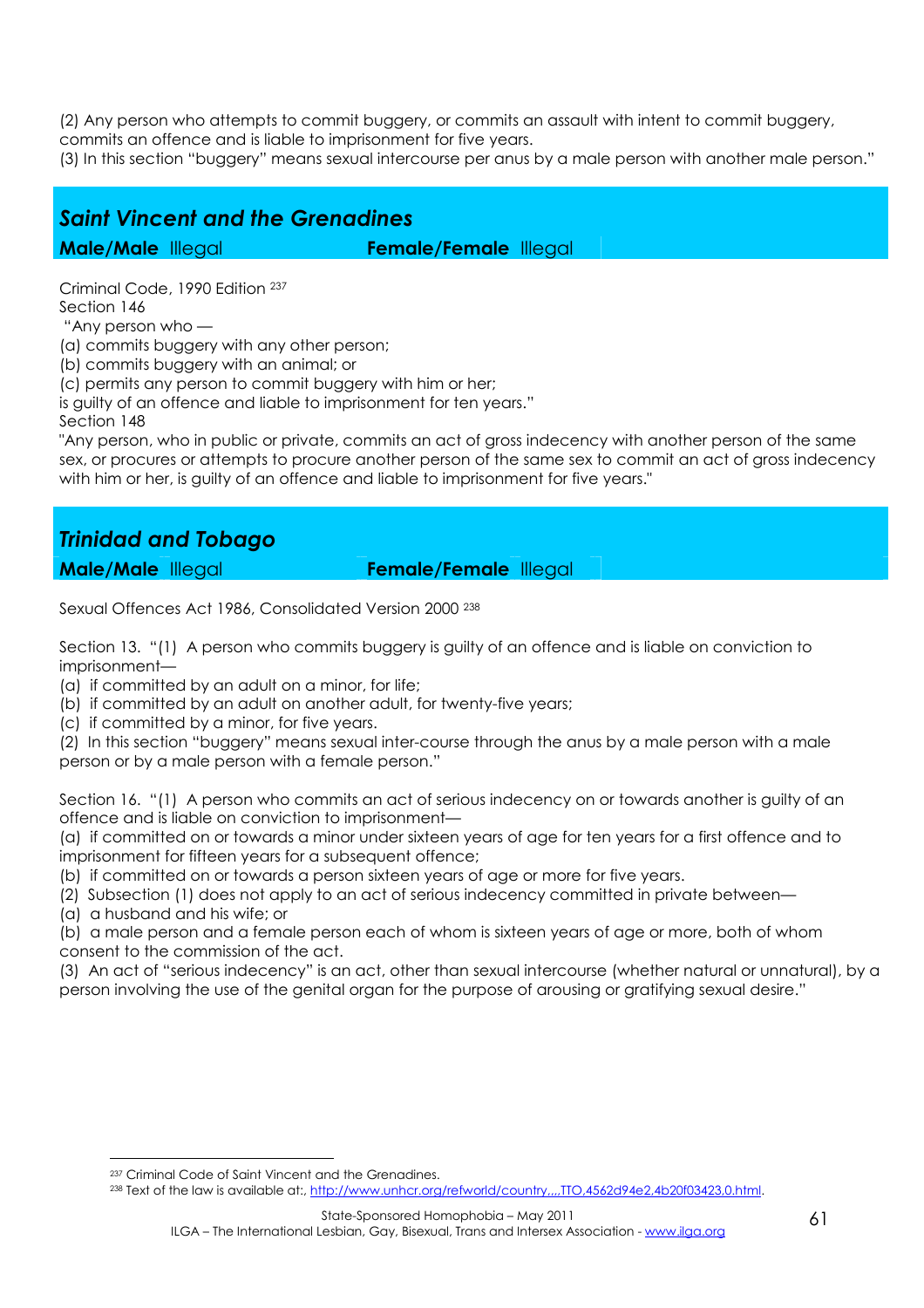### **OCEANIA**

#### **Different stages in the reform of homophobic laws**

The region described as ANZAPI (Australia, New Zealand and the Pacific Islands) has a mixed cultural history. The region is based on the former South Pacific Forum, now Pacific Islands Forum, and is a basis for collective LGBTI organizing, underdeveloped, with many member states being engaged in local or other regional fora. Notwithstanding which, activism in individual countries has been extensive and achieved significant gains. Indigenous history of most member countries reflects a culture in stark contrast to the current homophobic law regime, that is the legacy of colonialist laws and often incorporates a traditional recognition and acceptance of diverse gender, sex and sexuality.

Whilst our history as former European countries is the main source of homophobic laws in our region, our region's members have managed to deal with this institutionalized homophobia in different ways. However, despite having a similar seed for homophobic sentiment, the islands in this region are at different stages in the reform of homophobic laws. Australia and New Zealand are dealing with adoption and surrogacy issues, as well as relationships recognition, such as civil unions and same-sex marriage. In comparison, the Pacific Islands are dealing with issues such as decriminalization. This does not mean that the problem of homophobia can be readily delineated. Australia was the first country to ban same-sex marriage on a national basis and it certainly is the only country in the ANZAPI region that has enacted an anti-gay law this century.

The factors most prevalent in keeping colonial laws in the contemporary legal system are either an absence of effective advocacy networks and opportunities and/or the promotion of their retention by right-wing elements of established religions. These areas of society make powerful lobby groups and often coerce governments to retain laws that would otherwise have been repealed many years ago. It has been attributed as one of the reasons for Australia's recent enactment of the same-sex marriage ban and could also explain the retention of sanctions against homosexuality by some of the Pacific Island countries. In spite of this the region has made significant advancements towards equality for LGBTI people. Australia, despite having a same-sex marriage prohibition, has made significant reforms towards relationship recognition, the most recent being to equalize relationship recognition at the federal level, providing equal treatment at law in a range of contexts from aged care to superannuation. New Zealand (Aotearoa) has a civil union scheme which has been argued to provide all the substantive rights of marriage to LGBTI people. Fiji has legalized homosexual sexual activity.

There is a significant push by members for the ANZAPI region to develop and implement the regional structures that will enable the region to both better communicate and also to implement procedures to ensure decisions are made by representative and elected regional structures, ultimately enabling the tackling of homophobia and transphobia at a grass-roots level. Recent strengthening of the regional networks and dialogue has underscored the importance of recognizing specific cultural perspectives and distinctions and ensuring these are reflected in advocacy efforts. Nonetheless it remains the case that the more coordinated representation ILGA is able to develop across the region the stronger it will become.

As representatives of the ANZAPI region, we not only hope that great strides will be made against homophobia and transphobia, but also hope that through ILGA member organization, and indeed individuals, we will feel empowered to take up this campaign for equality at a personal level. ILGA is a grassroots organisation that has for thirty three years, since its inception in 1978, thrived on the energy and efforts of its over 700 member organisations around the world from over 110 countries, including those in ANZAPI. We hope this world push for global LGBTI equality will continue well into the future.

#### **Simon Margan, Joleen Mataele and Lyn Morgain**

#### **ILGA-Oceania Board members ANZAPI Representatives to the ILGA World Board**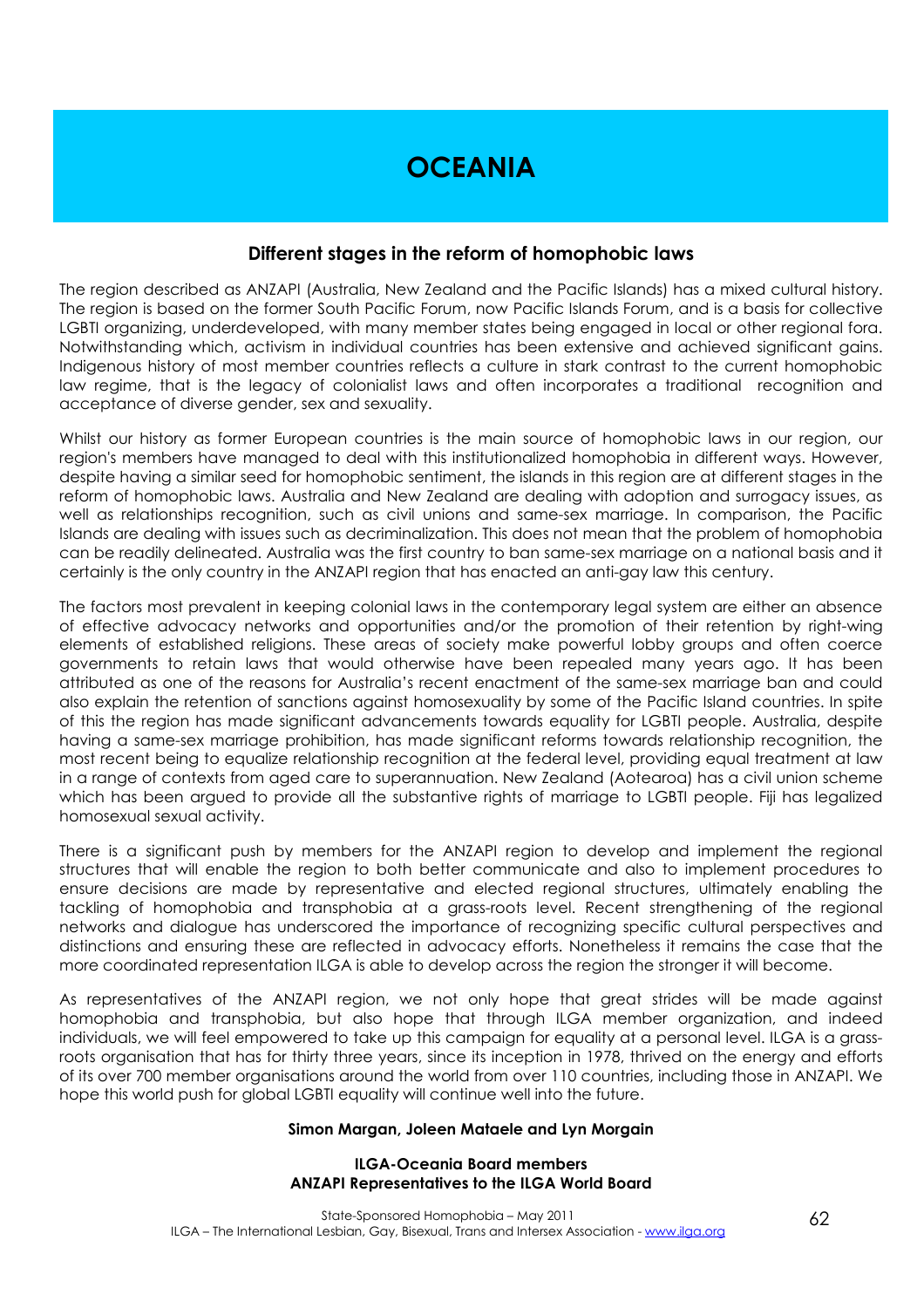### *Cook Islands (New Zealand associate)*

**Male/Male** Illegal **Female/Female** Legal

Crimes Act 1969 <sup>239</sup>

Section 154. Indecency between males –

"(1) Every one is liable to imprisonment for a term not exceeding five years who, bring a male,-

(a) Indecently assaults any other male; or

(b) Does any indecent act with or upon any other male; or

(c) Induces or permits any other male to do any indecent act with or upon him.

(2) No boy under the age of fifteen years shall be charged with committing or being a party to an offence against paragraph

(b) or paragraph (c) of subsection (1) of this section, unless the other male was under the age of twenty-one years.

(3) It is not defence to a charge under this section that the other party consented."

Section 155. Sodomy –

"(1) Every one who commits sodomy is liable-

(a) Where the act of sodomy is committed on a female, to imprisonment for a term not exceeding fourteen years;

(b) Where the act of sodomy is committed on a male, and at the time of the act that male is under the age of fifteen years and the offender is of over the age of twenty-one years, to imprisonment for a term not exceeding fourteen years;

(c) In any other case, to imprisonment for a term not exceeding seven years.

(2) This offence is complete upon penetration.

(3) Where sodomy is committed on any person under the age of fifteen years he shall not be charged with being a party to that offence, but he may be charged with being a party to an offence against section 154 of this Act in say case to which that section is applicable.

(4) It is no defence to a charge under this section that the other party consented."

Note that Cook Islands is a New Zealand associate, and that the laws in Cook Islands are only applicable to the islands, and not to New Zealand!

# *Kiribati*

**Male/Male** Illegal **Female/Female** Legal

Penal Code [Cap 67] Revised Edition 1977 <sup>240</sup>

Unnatural Offences

Section 153. "Any person who-

(a) commits buggery with another person or with an animal; or (b) permits a male person to commit buggery with him or her, shall be guilty of a felony, and shall be liable to imprisonment for 14 years."

Attempts to commit unnatural offences and indecent assaults

Section 154. "Any person who attempts to commit any of the offences it specified in the last preceding section, or who is guilty of any assault with intent to commit the same, or any indecent assault upon any male person shall be guilty of a felony, and shall be liable to imprisonment for 7 years."

 $\overline{a}$ <sup>239</sup> Text of the law is available at:, http://www.paclii.org/ck/legis/num\_act/ca196982/.

<sup>240</sup> Text of the law is available at: http://www.paclii.org/ki/legis/consol\_act/pc66/.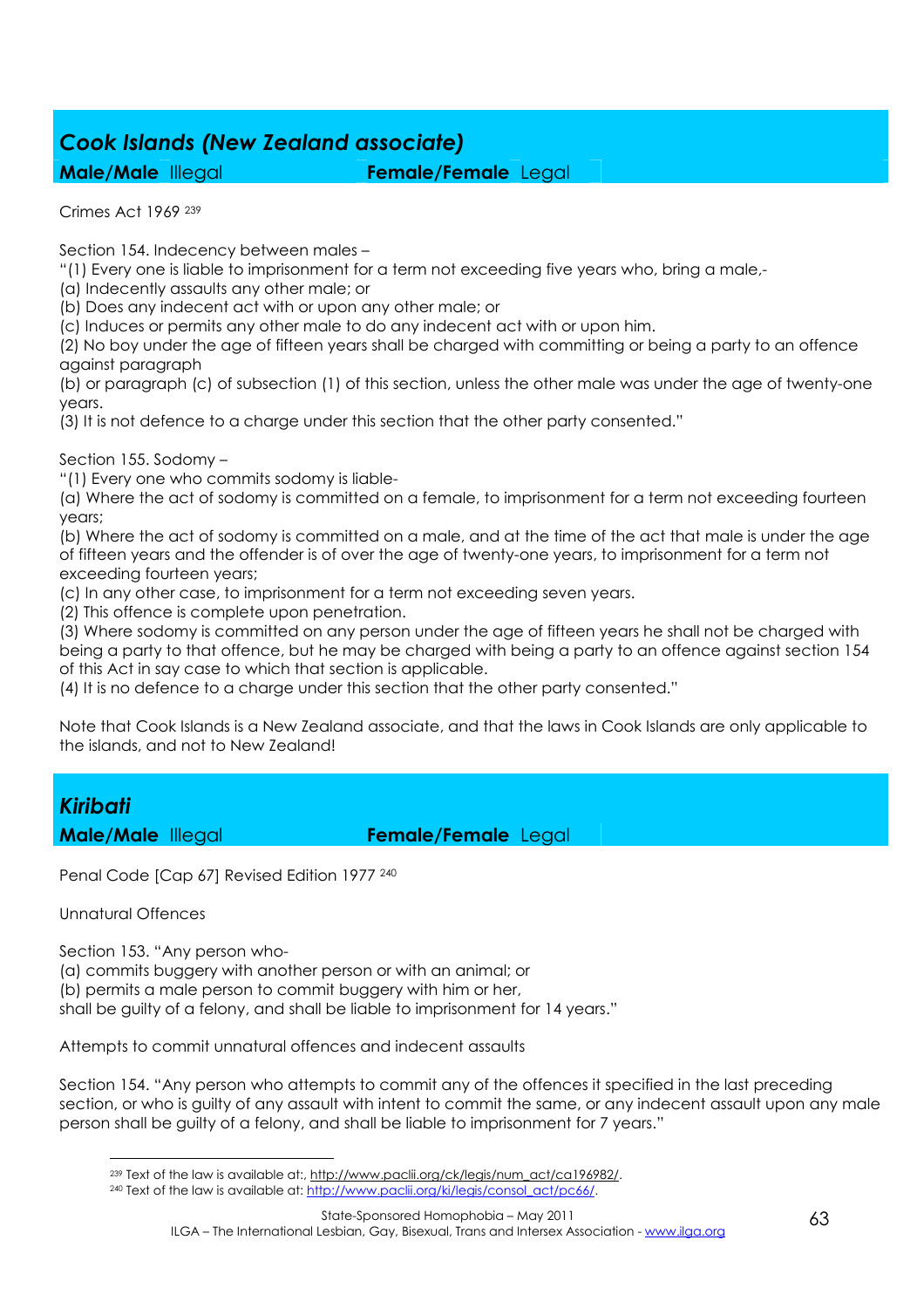#### Indecent practices between males

Section 155. "Any male person who, whether in public or private, commits any act of gross indecency with another male person, or procures another male person to commit any act of gross indecency with him, or attempts to procure the commission of any such act by any male person with himself or with another male person, whether in public or private, shall be guilty of a felony, and shall be liable to imprisonment for 5 years."

#### *Nauru*

#### **Male/Male** Illegal **Female/Female** Legal

Criminal Code of Queensland in its application to Nauru on 1 July 1921 <sup>241</sup> <sup>242</sup>

Section 208. Unnatural Offences

"Any person who:

- (1) Has carnal knowledge of any person against the order of nature; or
- (2) Has carnal knowledge of an animal; or
- (3) Permits a male person to have carnal knowledge of him or her against the order of nature;

is guilty of a crime, and is liable to imprisonment with hard labour for fourteen years"

#### Section 209. Attempt to commit Unnatural Offences

 "Any person who attempts to commit any of the crimes defined in the last preceding section is guilty of a crime, and is liable to imprisonment with hard labour for seven years. The offender cannot be arrested without warrant."

Section 211. Indecent Practices between Males

 "Any male person who, whether in public or private, commits any act of gross indecency with another male person, or procures another male person to commit any act of gross indecency with him, or attempts to procure the commission of any such act by any male person with himself or with another male person, whether in public or private, is guilty of a misdemeanour, and is liable to imprisonment with hard labour for three years."

# *Palau*

**Male/Male** Illegal **Female/Female** Legal

Palau National Code; Penal Code <sup>243</sup>

#### § 2803. Sodomy.

 $\overline{a}$ 

"Every person who shall unlawfully and voluntarily have any sexual relations of an unnatural manner with a member of the same or the other sex, or shall have any carnal connection in any manner with a beast, shall be guilty of sodomy, and upon conviction thereof be imprisoned for a period of not more than 10 years; provided, that the term "sodomy" shall embrace any and all parts of the sometimes written "abominable and detestable crime against nature"".

<sup>&</sup>lt;sup>241</sup> Text of the law available at: http://www.vanuatu.usp.ac.fi/library/Paclaw/Nauru/Indices/Nauru\_laws.html.

<sup>&</sup>lt;sup>242</sup> Criminal Code 1899, available at : http://ozcase.library.qut.edu.au/ahlc/documents/CrimCode1899\_63Vic\_9.pdf. 243 Palau, 1995, Palau National Code Annotated. Koror/Palau: Orakiruu Corporation. Volume 1.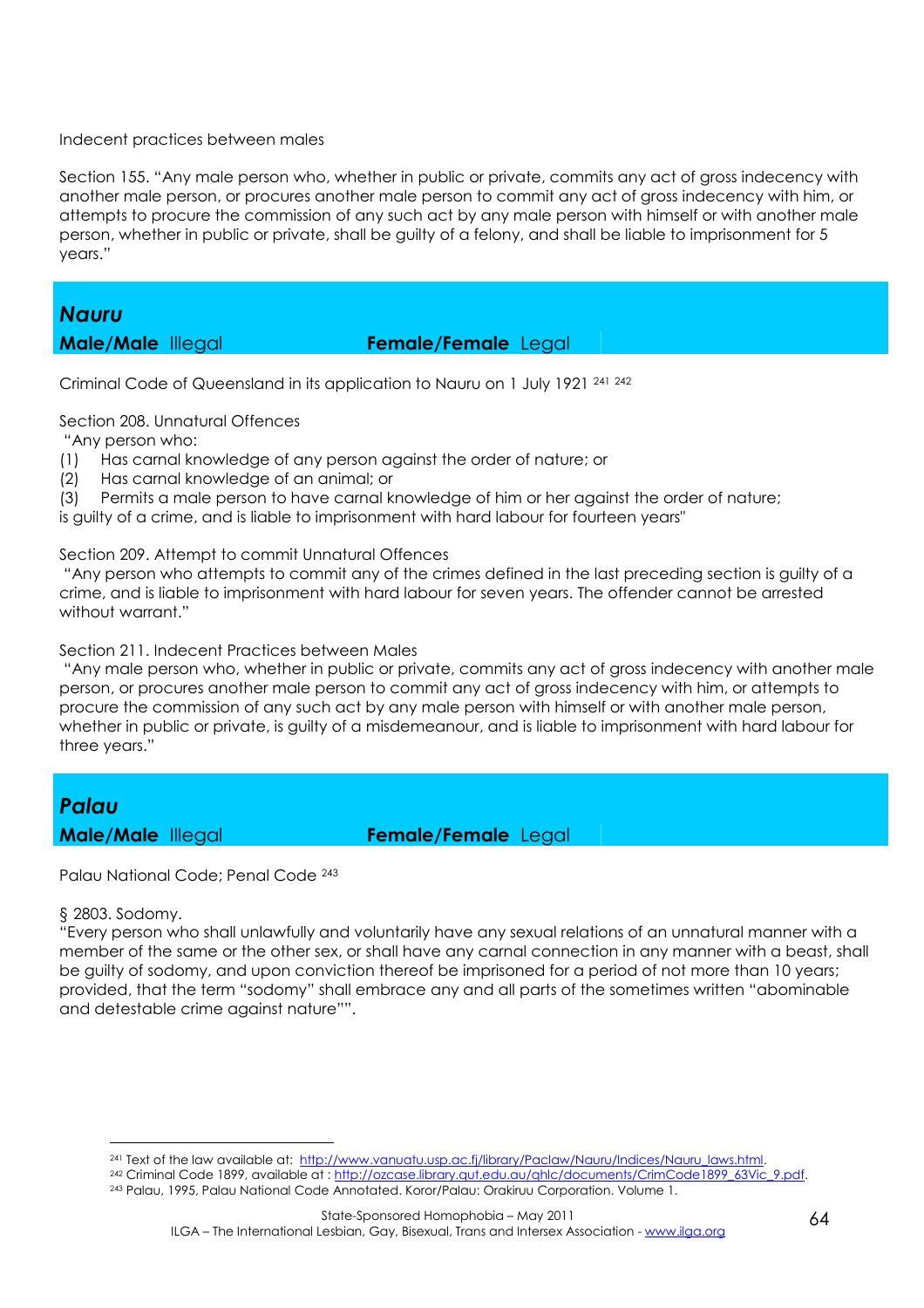### *Papua New Guinea*

#### **Male/Male** Illegal **Female/Female** Legal

Criminal Code 1974, as amended in 2002 <sup>244</sup>

Section 210. UNNATURAL OFFENCES.

"(1) A person who–

(*a*) sexually penetrates any person against the order of nature; or

(*b*) sexually penetrates an animal; or

(*c*) permits a male person to sexually penetrate him or her against the order of nature, is guilty of a crime. Penalty: Imprisonment for a term not exceeding 14 years.

(2) A person who attempts to commit an offence against Subsection (1) is guilty of a crime.

Penalty: imprisonment for a term not exceeding seven years."

Section 212. INDECENT PRACTICES BETWEEN MALES.

"(1) A male person who, whether in public or private–

(*a*) commits an act of gross indecency with another male person; or

(*b*) procures another male person to commit an act of gross indecency with him; or

(*c*) attempts to procure the commission of any such act by a male person with himself or with another male person, is guilty of a misdemeanour.

Penalty: Imprisonment for a term not exceeding three years."

#### *Samoa*

**Male/Male** Illegal **Female/Female** Legal

Crimes Ordinance 1961, Consolidated Acts of Samoa 2007-2008 <sup>245</sup>

Section 58D. Indecency between males –

"(1) Everyone is liable to imprisonment for a term not exceeding 5 years who, being a male:

- (a) Indecently assaults any other male; or
- (b) Does any indecent act with or upon any other male; or

(c) Induces or permits any other male to do any indecent act with or upon him.

(2) No boy under the age of 16 years shall be charged with committing or being a party to an offence

against paragraph (b) or paragraph (c) of subsection (1), unless the other male was under the age of 21 years.

(3) It is no defence to a charge under this section that the other party consented."

Section 58E. Sodomy –

"(1) Everyone who commits sodomy is liable:

(a) Where the act of sodomy is committed on a female, to imprisonment for a term not exceeding 7 years.

(b) Where the act of sodomy is committed on a male, and at the time of the act that male is under the age of 16 years and the offender is of or over the age of 21 years, to imprisonment for a term not exceeding 7 years.

(c) In any other case, to imprisonment for a term not exceeding 5 years.

(2) This offence is complete upon penetration.

(3) Where sodomy is committed on any person under the age of 16 years he shall not be charged with being a party to that offence, but he may be charged with being a party to an offence against section 58D of this Act in any case to which that section is applicable.

(4) It is no defence to a charge under this section that the other party consented."

 $\overline{a}$ <sup>244</sup> Text of the law is available at : http://www.paclii.org/pg/legis/consol\_act/cca1974115//.

<sup>245</sup> Text of the ordinance is available at : http://www.paclii.org/ws/legis/consol\_act/co1961135/.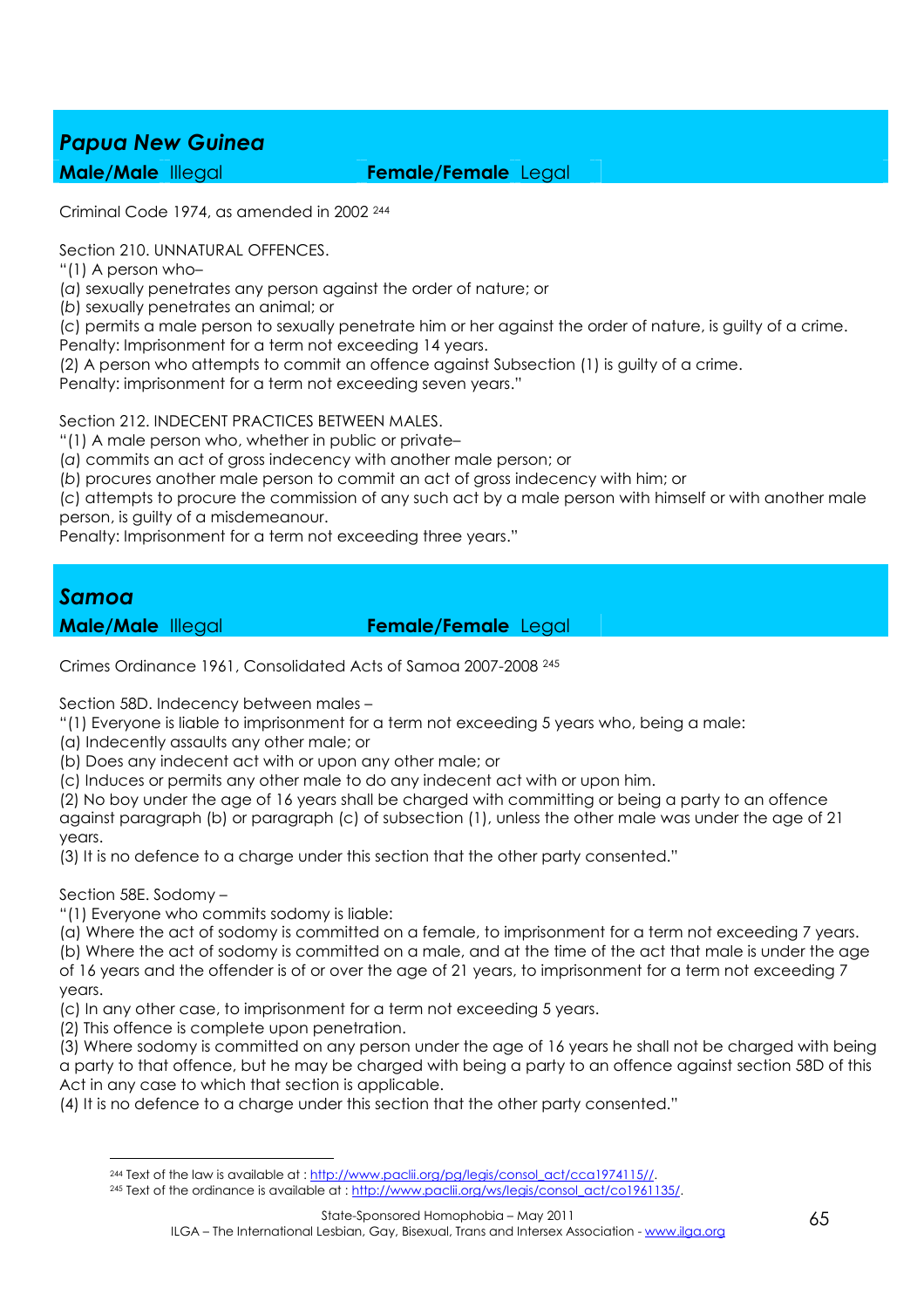### *Solomon Islands*

**Male/Male** Illegal **Female/Female** Illegal

Penal Code (Revised Edition 1996)<sup>246</sup>

Section 160. Unnatural offences

"Any person who-

(a) commits buggery with another person or with an animal; or

(b) permits a male person to commit buggery with him or her, shall be guilty of a felony, and shall be liable to imprisonment for fourteen years."

Section 161. Attempts to commit unnatural offences

 "Any person who attempts to commit any of the offences specified in the last preceding section, or who is guilty of any assault with intent to commit the same, or any indecent assault indecent assaults upon any male person shall be guilty of a felony, and shall be liable to imprisonment for seven years."

Section 162. Indecent practices between persons of the same sex (Inserted by Act 9 of 1990, s. 2)

"Any person who, whether in public or private -

(a) commits any act of gross indecency with another of the same sex;

(b) procures another of the same sex to commit any act of gross indecency; or

(c) attempts to procure the commission of any act of gross indecency by persons of the same sex, shall be guilty of a felony and be liable to imprisonment for five years."

### *Tonga*

**Male/Male** Illegal **Female/Female** Legal

Laws of Tonga, Criminal Offences [Cap 18] 1988 Edition <sup>247</sup>

Sodomy and bestiality.

Section 136. "Whoever shall be convicted of the crime of sodomy with another person or bestiality with any animal shall be liable at the discretion of the Court to be imprisoned for any period not exceeding ten years and such animal shall be killed by a public officer." (Substituted by Act 9 of 1987.)

Attempted sodomy, indecent assault upon a male.

Section 139. "Whoever shall attempt to commit the said abominable crime of sodomy or shall be guilty of an assault with intent to commit the same or of any indecent assault upon any male person shall be liable at the direction of the Court to imprisonment for any term not exceeding 10 years."

Evidence.

 $\overline{a}$ 

Section 140. "On the trial of any person upon a charge of sodomy or carnal knowledge it shall not be necessary to prove the actual emission of seed but the offence shall be deemed complete on proof of penetration only."

Whipping for certain offences.

Section 142. "Whenever any male person shall be convicted of any offence against sections 106, 107, 115, 118, 121, 122, 125, 132, 136 and 139 of this Act the Court may, in its discretion in lieu of or in addition to any sentence of imprisonment authorised under this Act order the person so convicted to be whipped in accordance with the provisions of section 31 of this Act." (Substituted by Act 9 of 1987.)

<sup>246</sup> Text of the law is available at: http://www.paclii.org/sb/legis/consol\_act/pc66/.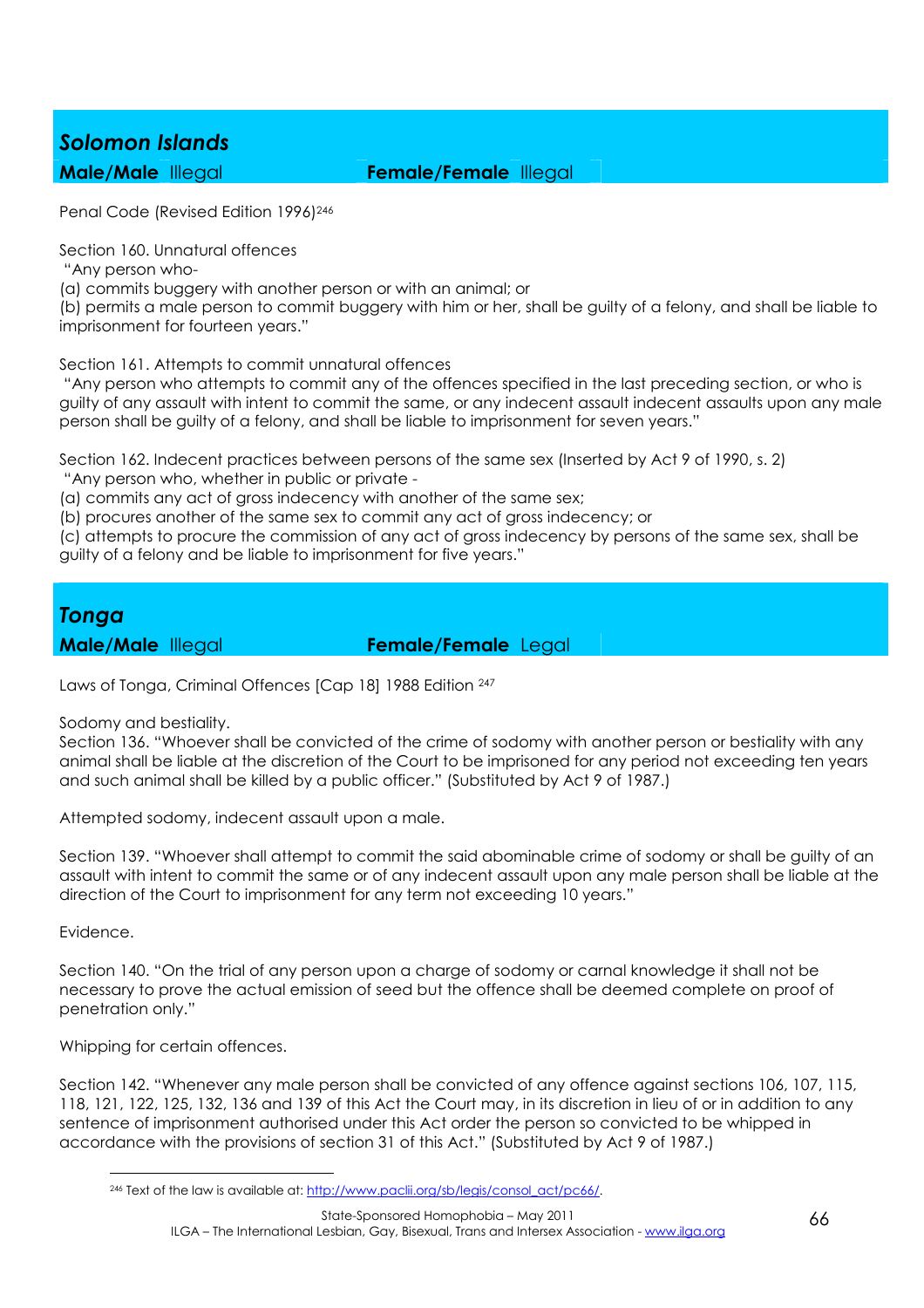# *Tuvalu*

#### **Male/Male** Illegal **Female/Female** Legal

Laws of Tuvalu, Penal Code [Cap 8] Revised Edition 1978 <sup>248</sup>

Unnatural offences

Section 153. "Any person who- (a) commits buggery with another person or with an animal; or (b) permits a male person to commit buggery with him or her, shall be guilty of a felony, and shall be liable to imprisonment for 14 years."

Attempts to commit unnatural offences and indecent assault

Section 154. "Any person who attempts to commit any of the offences specified in the last proceeding section, or who is guilty of any assault with intent to commit the same, or any indecent assault upon any male person shall be guilty of a felony, and shall be liable to imprisonment for 7 years."

#### Indecent practices between males

Section 155. "Any male person who, whether in public or private, commits any act of gross indecency with another male person, or procures another male person to commit any act of gross indecency with him, or attempts to procure the commission of any such act by any male person with himself or with another male person, whether in public or private, shall be guilty of a felony, and shall be liable to imprisonment for 5 years."

<u>.</u> <sup>247</sup> Text of the law is available at: http://www.paclii.org/to/legis/consol\_act/co136/.

248 Text of the law is available at: http://www.tuvalu-legislation.tv/tuvalu/DATA/PRIN/1990-008/PenalCode.pdf.